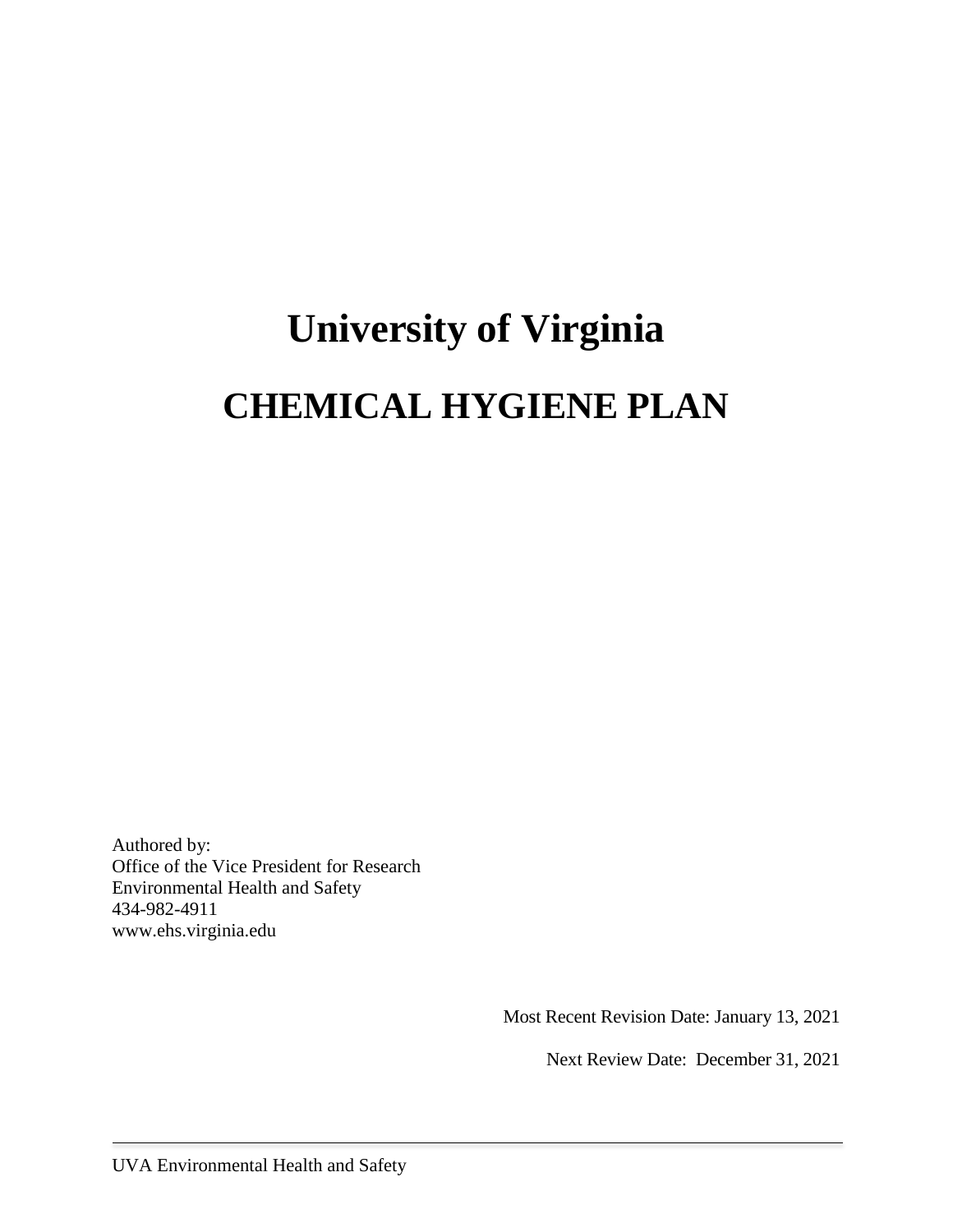# **Table of Contents**

| Introduction                                     |    |
|--------------------------------------------------|----|
| Scope and Applicability                          | 2  |
| Roles and Responsibilities                       | 3  |
| Training and Information                         | 7  |
| Laboratory Design, Construction, and Maintenance | 11 |
| Hazards of Chemicals                             | 13 |
| Personal Protective Equipment and Attire         | 21 |
| Safe Management of Chemicals                     | 26 |
| <b>Good Work Practices</b>                       | 31 |
| <b>Emergency Preparedness and Response</b>       | 34 |
| <b>Exposure Assessments</b>                      | 40 |
| <b>Medical Services</b>                          | 41 |
| Hazardous Waste Management                       | 43 |
| Key References and Other Resources               | 47 |
| Appendix 1. Glossary of Terms and Definitions    | 51 |

| . |                                      |    |
|---|--------------------------------------|----|
|   | Appendix 2. OSHA Laboratory Standard | 62 |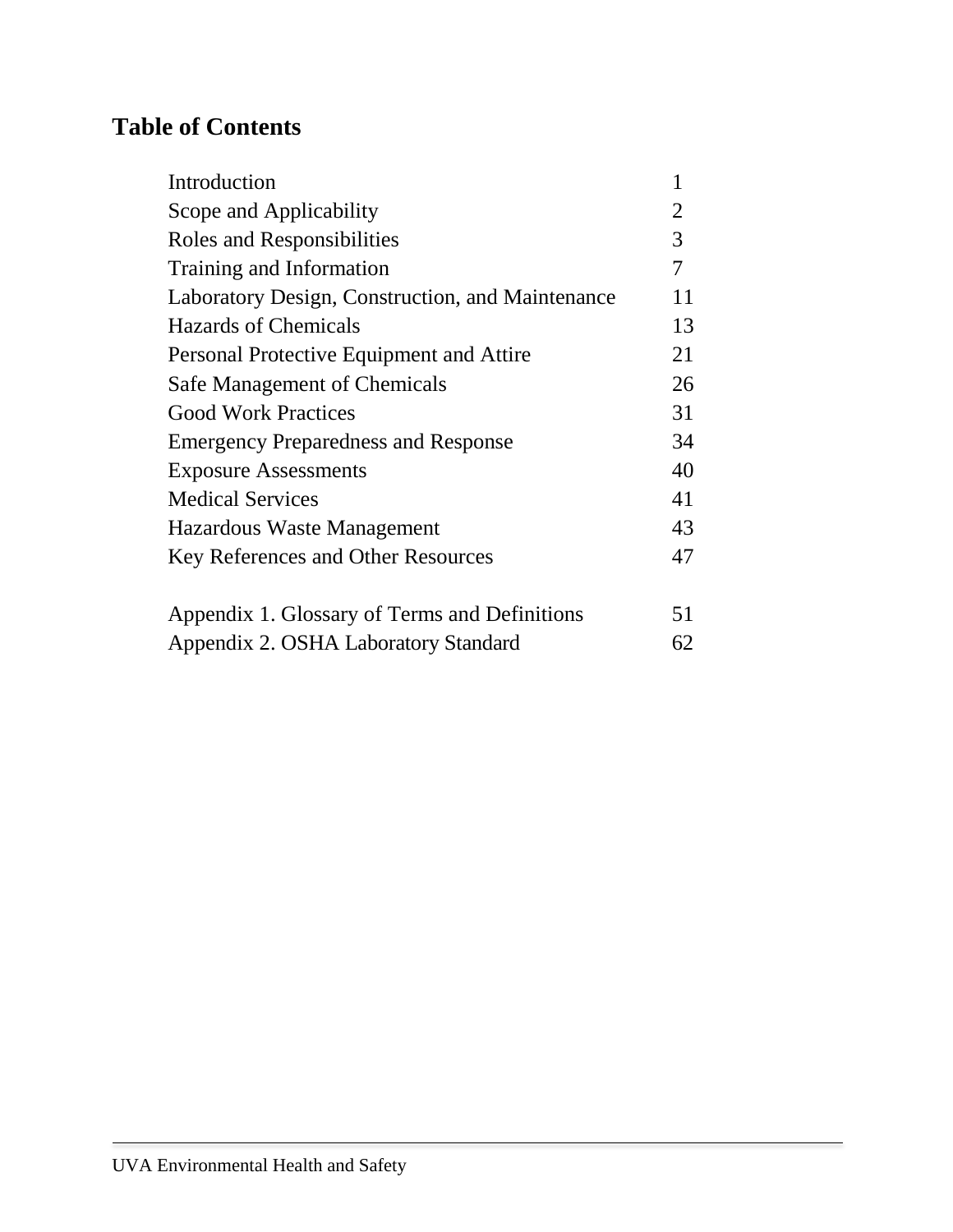# **Introduction**

Laboratories are essential for training the next generation of scientists, engineers, and educators, and providing the infrastructure necessary for new discoveries. While modern laboratories are generally safe spaces, serious accidents can and do occur. This document provides the University of Virginia (UVA) community with an introduction to laboratory chemical hazards, information about how to reduce the risk of injuries and exposure from them, and where to obtain additional technical advice and assistance. It also serves as UVA's Chemical Hygiene Plan (CHP), as required under the U.S. Occupational Safety and Health Administration's (OSHA) standard, *Occupational Exposure to Hazardous Chemicals in Laboratories* (29 CFR Part 1910.1450), commonly referred to as the *Laboratory Standard*.

UVA is committed to providing safe laboratories and fostering a culture of safety among those who work and study in them. Since laboratories encompass an enormous diversity of materials and operations, no single document can address every possible hazard. Those who will work or study in a laboratory at UVA should become familiar with this CHP, complete required safety training, and obtain laboratory-specific safety information from the Principal Investigator, Instructor, or Laboratory Manager. A culture of laboratory safety can be achieved by encouraging an open, interactive environment where everyone feels comfortable asking questions and where mistakes are used as a means for continuous improvement and the advancement of knowledge.

Please also get to know UVA's Office of Environmental Health and Safety (EHS), an important University resource. Most of our services are free-of-charge to the UVA community, and include providing technical information and advice, specialized training, assistance in the selection and use of personal protective equipment, performing safety audits and inspections, testing and certifying safety-critical equipment, and collecting and disposing of hazardous waste. EHS welcomes your questions, comments, and suggestions.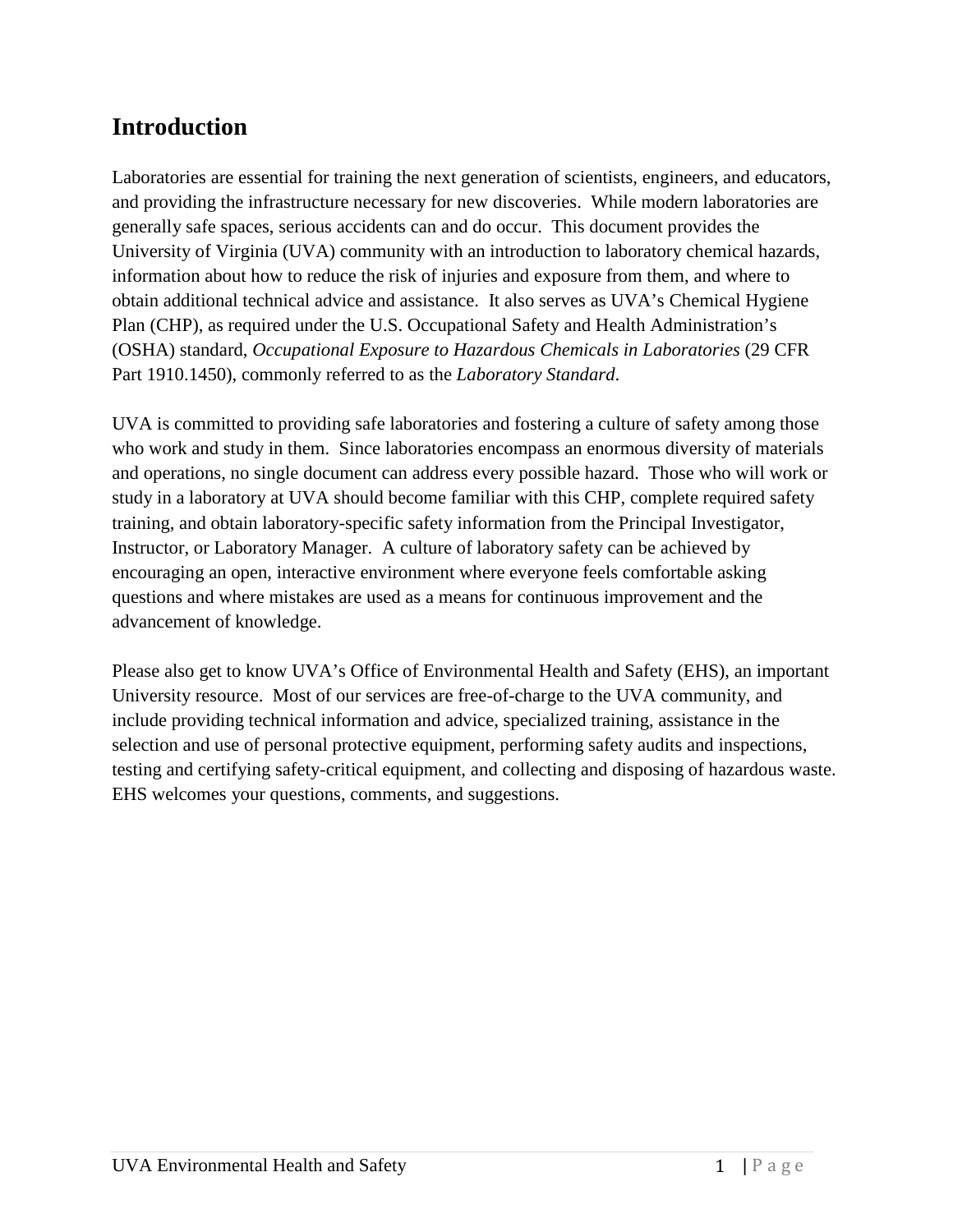# **Scope and Applicability**

Although OSHA's *Laboratory Standard* technically applies only to employees, UVA extends its Chemical Hygiene Plan (CHP) to all members of the University community engaged in laboratory activities, whether they are paid or not. This includes Principal Investigators and other Faculty, Instructors, Laboratory Managers, technical staff, undergraduate and graduate students, post-doctoral positions, and approved visiting scientists, interns, and volunteers.

This CHP applies to all UVA spaces in Charlottesville and Wise, including main Grounds, UVA Health System, and field research stations operated by UVA, that meet the following OSHA definitions:

- Laboratory: A facility where the "laboratory use of hazardous chemicals" occurs. It is a space where relatively small quantities of hazardous chemicals are used on a *nonproduction* basis.
- Laboratory Scale: Activities where the containers and vessels used for reactions, transfers, and other processes can be readily and safely manipulated by one person.
- Laboratory Use of Hazardous Chemicals: Handling or use of hazardous chemicals under the following conditions:
	- o Chemical manipulations are carried out on the laboratory scale, and
	- o Multiple procedures or chemicals are used, and
	- o Procedures are not part of a production process nor do they in any way simulate a production process, and
	- o Protective laboratory practices and equipment are available and in common use to minimize chemical exposures.

Based upon these criteria, the laboratories at UVA that are covered by the OSHA *Laboratory Standard* and this CHP are primarily research and teaching laboratories, and those providing advanced independent study for students. Nevertheless, the safety principles introduced in this CHP are directly applicable to nearly all other UVA laboratories, with the major difference being more stringent requirements for chemical container labeling in production-oriented laboratories. Since these distinctions can often be subtle, please contact EHS if you have any questions about which rules apply to your laboratory.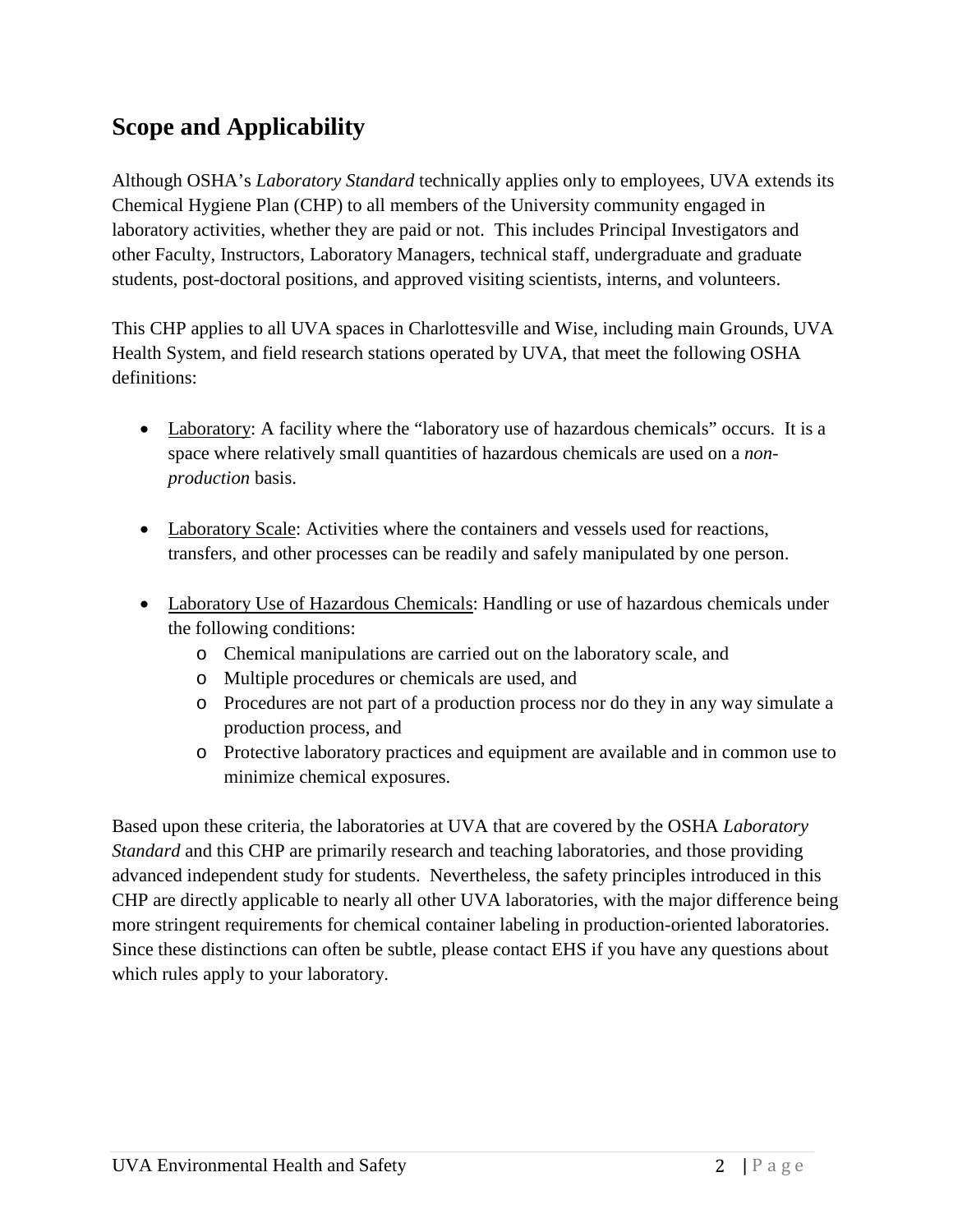# **Roles and Responsibilities**

Although everyone at UVA shares in the responsibility for safety, the following individuals have specific roles for safety in the laboratory. Please review these responsibilities as they relate to your role and those who report to you or to whom you report.

# *President*

The President of UVA has ultimate institutional responsibilities for all activities at the University including safety in the laboratory. The President reports to the Board of Visitors.

# *Vice President for Research*

Programmatic responsibilities for research at the University are organizationally delegated to the Vice President for Research, including those for safety in UVA laboratories. Departments involved in guiding, regulating, or otherwise supporting basic and applied research at the University report to this position, including Environmental Health and Safety (EHS). Among other things, the Vice President for Research is responsible for ensuring adequate staffing, resources, and funding for EHS, and assisting in the enforcement of safety rules and correction of unsafe conditions.

# *Deans and Chairpersons*

Academic Deans and Chairpersons are responsible for laboratory safety in their Schools and Departments. Their responsibilities include developing familiarity with laboratory hazards and University safety rules, and ensuring that faculty and instructors are also aware of these issues and incorporate them into their research and teaching. Deans and Chairpersons are encouraged to make safety a part of job descriptions, search committee recruitment criteria, and faculty promotion. Deans and Chairpersons may also be called upon for assistance in the enforcement of safety rules and correction of unsafe conditions.

#### *Principal Investigators, Instructors, and Laboratory Managers*

Principal Investigators, Instructors, and Laboratory Managers serve as key *laboratory supervisory personnel*, with responsibilities that include laboratory safety for which they must lead by example. They are responsible for knowledge about this program and other relevant UVA safety and regulatory requirements (including hazardous waste management) that impact their laboratory. They must also ensure that individuals in their laboratory complete required training and that they or their designee provide laboratory-specific safety training. Laboratory supervisory personnel are responsible for orienting new members of the laboratory, including volunteers, as well as any visitors or service providers. Laboratory supervisory personnel must also ensure that standard operating procedures are available or developed, appropriate personal protective equipment is provided free-of-charge and used properly, monthly emergency eyewash station checks are conducted, staff are kept up-to-date about new hazards and other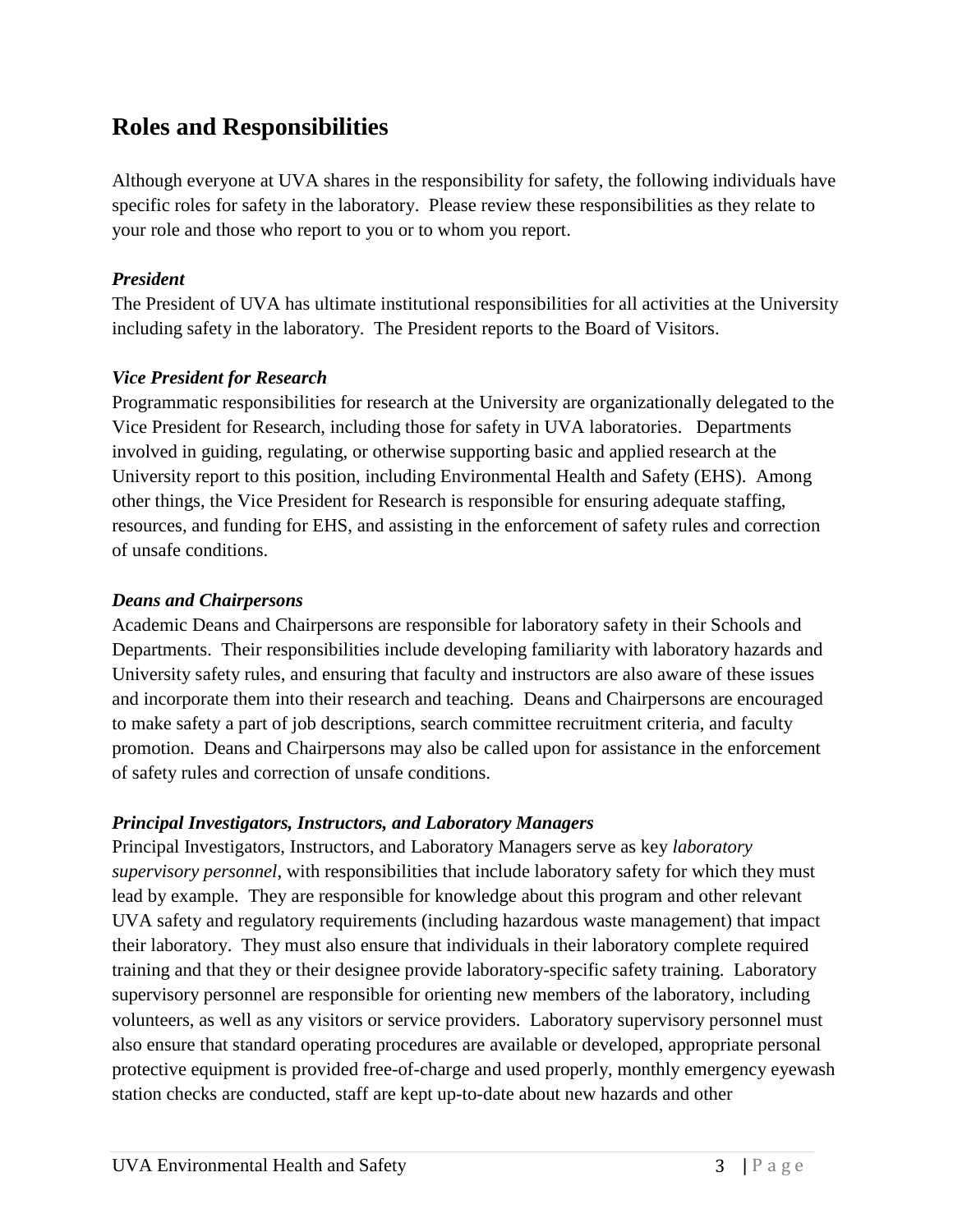developments, and that deficiencies identified in laboratory inspections are addressed within a reasonable timeframe. Laboratory supervisory personnel are encouraged to participate or oversee periodic laboratory self-inspection.

Managers who are considering sponsoring volunteers shall refer to the UVA policy *HRM-001: Authorization and Engagement of Volunteers* for all University requirements for engaging volunteers.

Laboratory supervisory personnel are also responsible for reviewing new materials, equipment, and instrumentation with EHS and Facilities Management to ensure that they can be safely accommodated within their existing laboratory infrastructure or if modifications or supplemental controls will be needed.

#### *Individuals in the Laboratory*

Individuals who work or study in a UVA laboratory are responsible for their own safety and those around them. In order to help achieve the highest level of safety, individuals have the responsibility to:

- Complete required safety training before beginning work with hazardous chemicals or equipment, including the proper management of hazardous chemical wastes,
- Prepare for laboratory work in advance by reviewing techniques and reagents, identifying hazards, and developing written protocols that include appropriate safety procedures,
- Wear appropriate clothing and all required personal protective equipment in the laboratory,
- Follow established procedures and ask for advice and approval before undertaking new or unfamiliar procedures, using highly hazardous materials, or "scaling up" an experiment,
- Stop work if any unusual or unexpected conditions arise,
- Remove damaged equipment from use, post it as such, and share information about the problem with laboratory supervisory personnel,
- Report accidents, over-exposures, signs or symptoms of potential over-exposure, and any observed unsafe conditions as soon as possible to laboratory supervisory personnel, EHS, or their UVA healthcare provider.

# *Environmental Health and Safety (EHS)*

EHS is the principal source of safety and health information, technical assistance, and advice for the UVA community. Most services are free-of-charge and available during regular business hours as well as off-hours in the event of a spill emergency. Regarding chemical laboratory safety, EHS:

• Maintains and administers this Chemical Hygiene Plan and related laboratory safety programs, including annual reviews and revisions,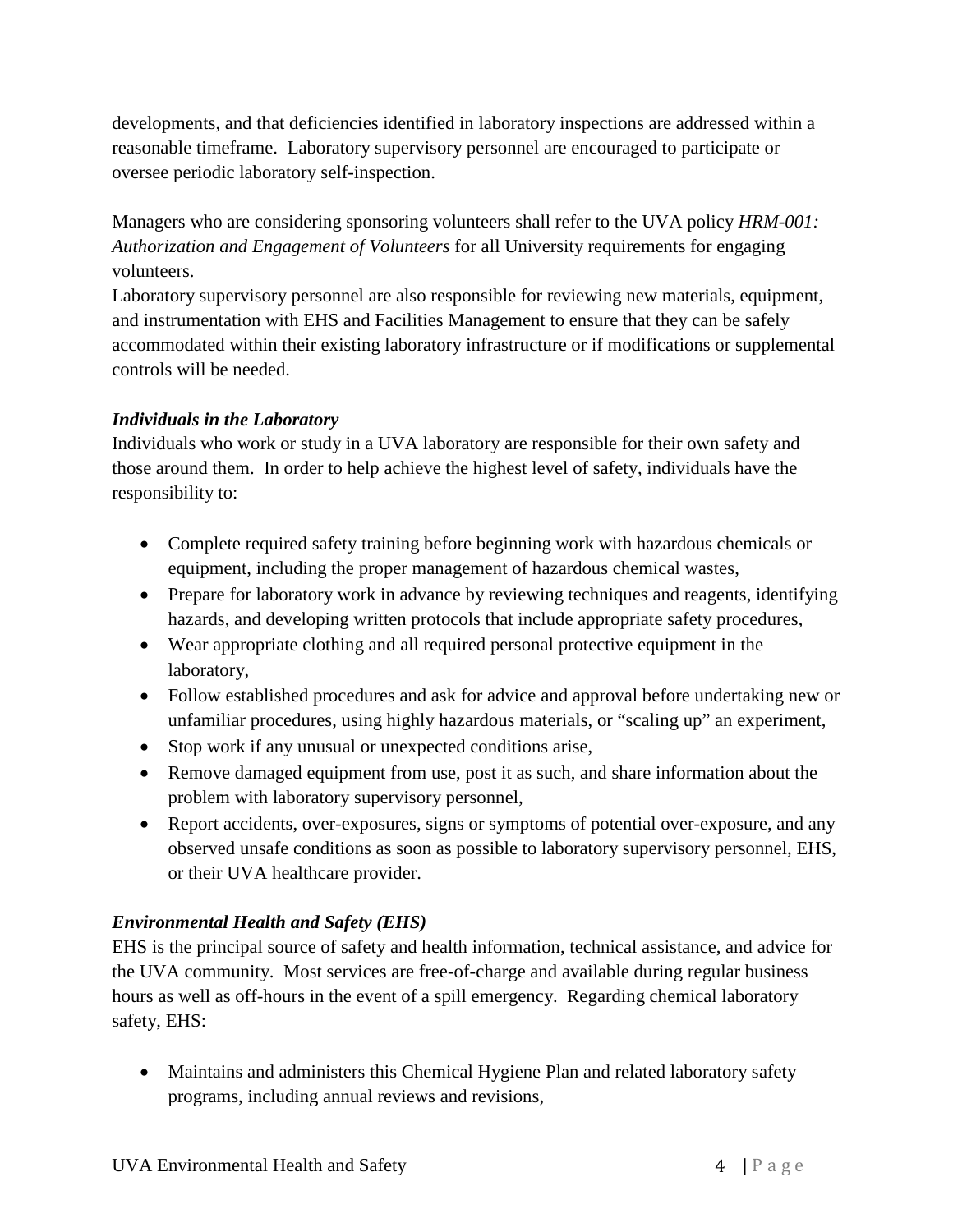- Designates a Chemical Hygiene / Safety Officer to administer these programs,
- Communicates with the UVA laboratory community about new hazards and any changes to safety policies or programs,
- Serves as a technical resource to the UVA laboratory community,
- Periodically inspects all laboratories,
- Develops and provides relevant laboratory chemical safety training,
- Manages the testing and certification of chemical fume hoods and other equipment as deemed appropriate
- Performs exposure assessments and monitoring, when appropriate,
- Provides specialized emergency spill response services,
- Investigates accidents, incidents, and near-misses.

# *Facilities Management and Contractors*

Facilities Management (FM) staff and contractors provide essential services to UVA laboratories, including design, renovation, maintenance, and repair. These individuals periodically require access into laboratory spaces for both planned and emergency work. To the extent feasible, they should work with supervisors or UVA project managers to inform laboratories when an impairment to a critical laboratory safety system will occur, including planned and unplanned shutdowns, repairs, or upgrades. Off-hours and at other times when laboratories may be unoccupied, they should use the Hazard Communication Door Sign to identify any unusual hazards and call the laboratory emergency contact(s) if needed. FM employees should follow FM's Occupational Health and Safety guidance and procedures for basic safe laboratory access. If needed, consult EHS for additional guidance.

# *Police*

UVA Police provide 24/7 emergency response services for all UVA facilities on grounds, including laboratories. Police are responsible for receiving emergency calls and other communications on grounds, notifying additional responders as appropriate, and providing physical control of the accident or emergency scene

#### *Healthcare Services*

Urgent medical needs will be addressed by the first responders on-scene during any emergency. Non-emergency medical services and assistance with any other health issues related to laboratory operations are provided by UVA-WorkMed, Employee Health for the UVA Health System, Student Health on Main Grounds, and UVA Student and Employee Health-Wise Clinic for those at the College at Wise.

# *Visitors, Interns, and Volunteers*

Visitors from other institutions and internship participants should receive approval from their sponsoring UVA faculty or department before working in a UVA laboratory. Sponsoring UVA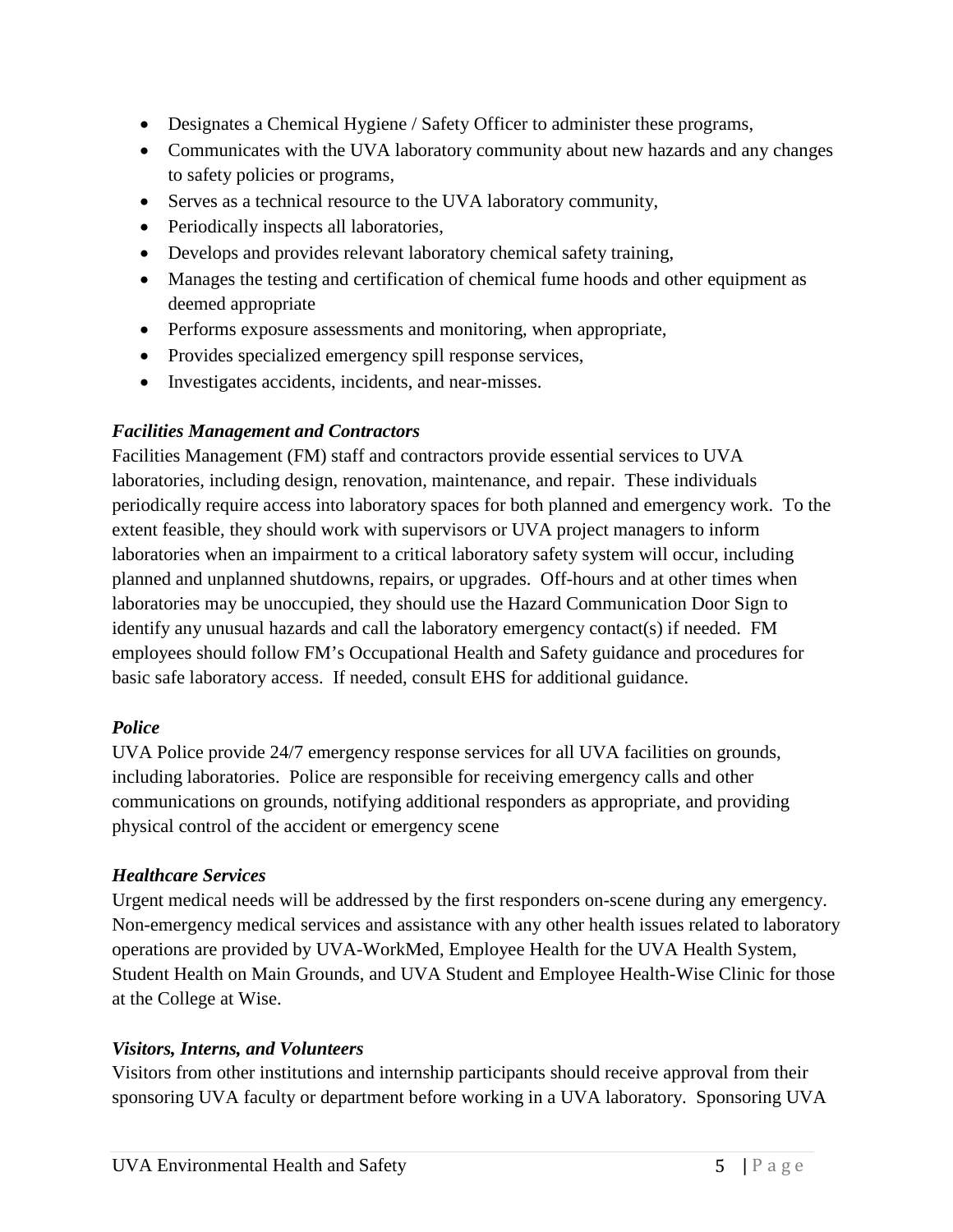faculty and staff shall formally review and document volunteers, as per UVA policy *HRM-001: Authorization of Volunteers*, and seek formal authorization applicable to host Department or School requirements. Refer to the EHS webpage for a listing of prohibited activities and additional guidance for volunteers with potential exposure to hazardous materials, environments and/or equipment.

Any individual handling chemicals and/or generating hazardous waste in a laboratory or other instructional environment at UVA must complete UVA's chemical safety and waste training online. The Principal Investigator or other sponsor is responsible for obtaining temporary computing ID credentials for access to on-line training. Laboratory supervisory personnel must also orient new persons to their laboratory and provide specific information about hazards, procedures, and safety measures, including personal protective equipment and emergency plans and procedures.

# *Planning to Work at Another Institution?*

Members of the UVA community periodically visit laboratories at other institutions to learn new techniques or work with collaborators. While UVA training will prepare you to safely work at most other institutions, you should inquire as early as possible about the host institution's laboratory safety training requirements. In general, you can save time and avoid delays by completing any required on-line courses in advance. Upon arrival, be certain you receive a formal introduction and orientation to the laboratory, who to contact for questions and advice, and how to protect yourself from hazardous materials and equipment. In the event you observe any unsafe conditions or practices, speak up and ask questions. If you remain uncomfortable with the situation or still have any questions or concerns, please contact your laboratory supervisor or EHS back at UVA for help.

# *Coming to UVA?*

New UVA faculty who will work in a laboratory should contact EHS prior to or upon arrival for guidance and assistance on safety requirements and considerations for setting up the laboratory. New faculty are encouraged to schedule an in-person on-boarding meeting with the UVA Chemical Safety Officer - contact EHS for more information.

# *Minors*

Individuals under the age of 18 should not be in a UVA laboratory unless they are matriculated as a UVA student, an approved volunteer, or part of an approved University tour, exhibition, demonstration, workshop, or internship. Minors under the age of 16 may not serve as volunteers without approval in writing from the Office of Property & Liability Risk Management. Younger persons may be more susceptible to effects of certain hazardous materials, and may be less aware and too inexperienced to recognize potential risks and hazards. Local, state and/or federal regulations, University policy, and University Safety Committees explicitly prohibit minors from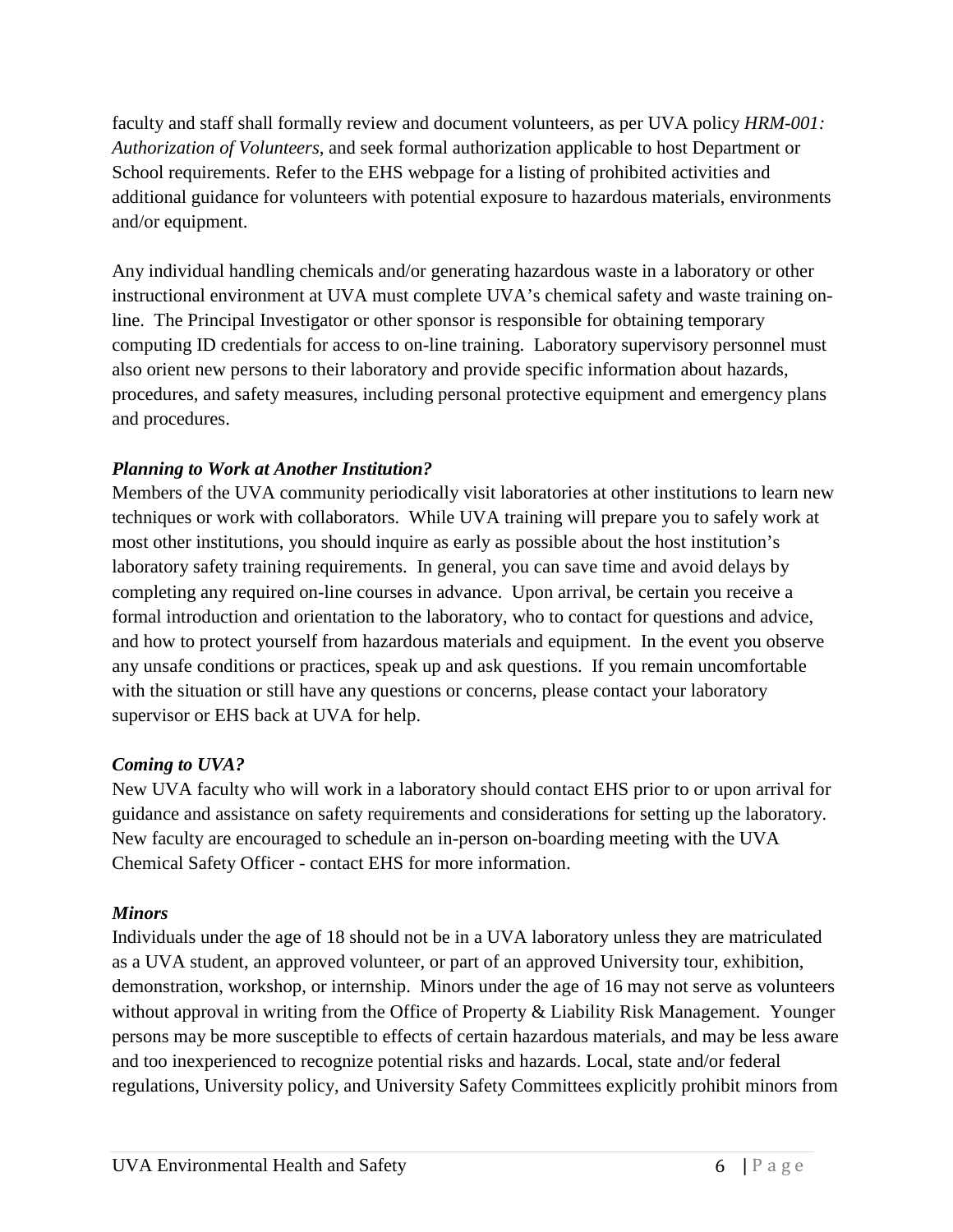potential exposure to certain hazardous materials and/or equipment (e.g., certain biological agents, radiation and radioactive materials, carcinogens, acutely toxic chemicals). Therefore, it is essential for their sponsor to review the planned laboratory experience in advance with the Departmental Chairperson, referring to the EHS webpage for a listing of prohibited activities and additional guidance.

## *Pets*

Pets are strongly discouraged in or near any laboratory, however the UVA Institutional Animal Care and Use Committee (IACUC) prohibits companion animals in vivaria and all animal research laboratories designated in an IACUC protocol. In the rare circumstance that an individual requires a *bonafide* service animal in order to work in a laboratory, the service animal should only be brought into the laboratory after specific permission is obtained from the responsible Principal Investigator or laboratory supervisor.

# **Training and Information**

# *Training*

Everyone using chemicals at UVA has the right to be informed of the hazards, effective control, and procedures for safe use of them. Individuals in a laboratory must also be informed of OSHA's *Laboratory Standard* and this Chemical Hygiene Plan (CHP), and they must complete laboratory chemical safety training that includes hazardous waste management. Those individuals are required to take the UVA online module *Chemical Safety and Waste Training for Research Personnel and Students*. This basic introduction to laboratory chemical safety and hazardous waste management must be supplemented with laboratory-specific information. Ongoing training should occur during laboratory meetings and whenever new chemicals, equipment, or procedures are introduced. Refresher training should also be provided after any accident, over-exposure, spill, or release. EHS's online application known as the *Safety, Training, and Recordkeeping* (STAR) system can be used to document training provided locally in laboratories and other work units.

Online safety training modules are also available for other laboratory subjects, including *Chemical Storage, Compressed Gas Cylinder and Regulator Safety,* and *Handling Organolithiums and Related Agents*. Contact EHS or review their website for the latest listing of online training and other informational materials.

Visiting faculty and other non-UVA collaborators, students, interns, or volunteers can obtain a temporary computing account in order to complete required EHS training modules and access other resources that are protected by NetBadge. To obtain an account, contact your UVA sponsor to arrange for the affiliated School or Department to submit a service request on your behalf with UVA's Information Technology Services.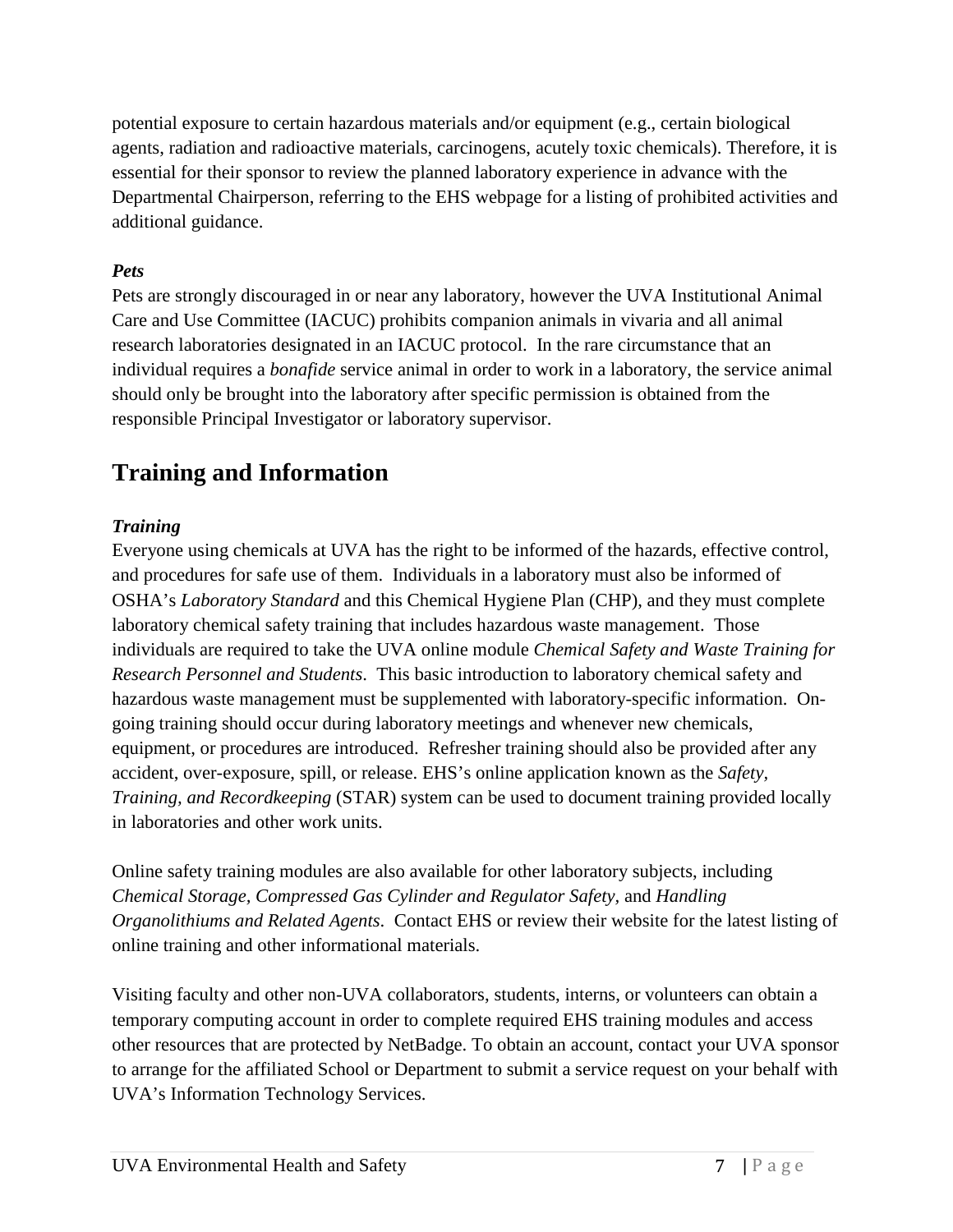#### *Additional Sources of Information*

In addition to this CHP, information about chemicals is also provided or made available to the UVA community through:

- Laboratory Hazard Communication Door Signs,
- Chemical container labels,
- Safety Data Sheets, and
- EHS professional staff, website, and reference materials.

#### *Laboratory Door Signage*

Every laboratory must be posted with a UVA Hazard Communication Door Sign (see below). These standardized signs were developed in consultation with local fire officials to quickly convey information about hazardous materials and conditions inside each laboratory and provide emergency contact information. Laboratory supervisory personnel are responsible for keeping door signs accurate and up-to-date – contact EHS for help with new signs.

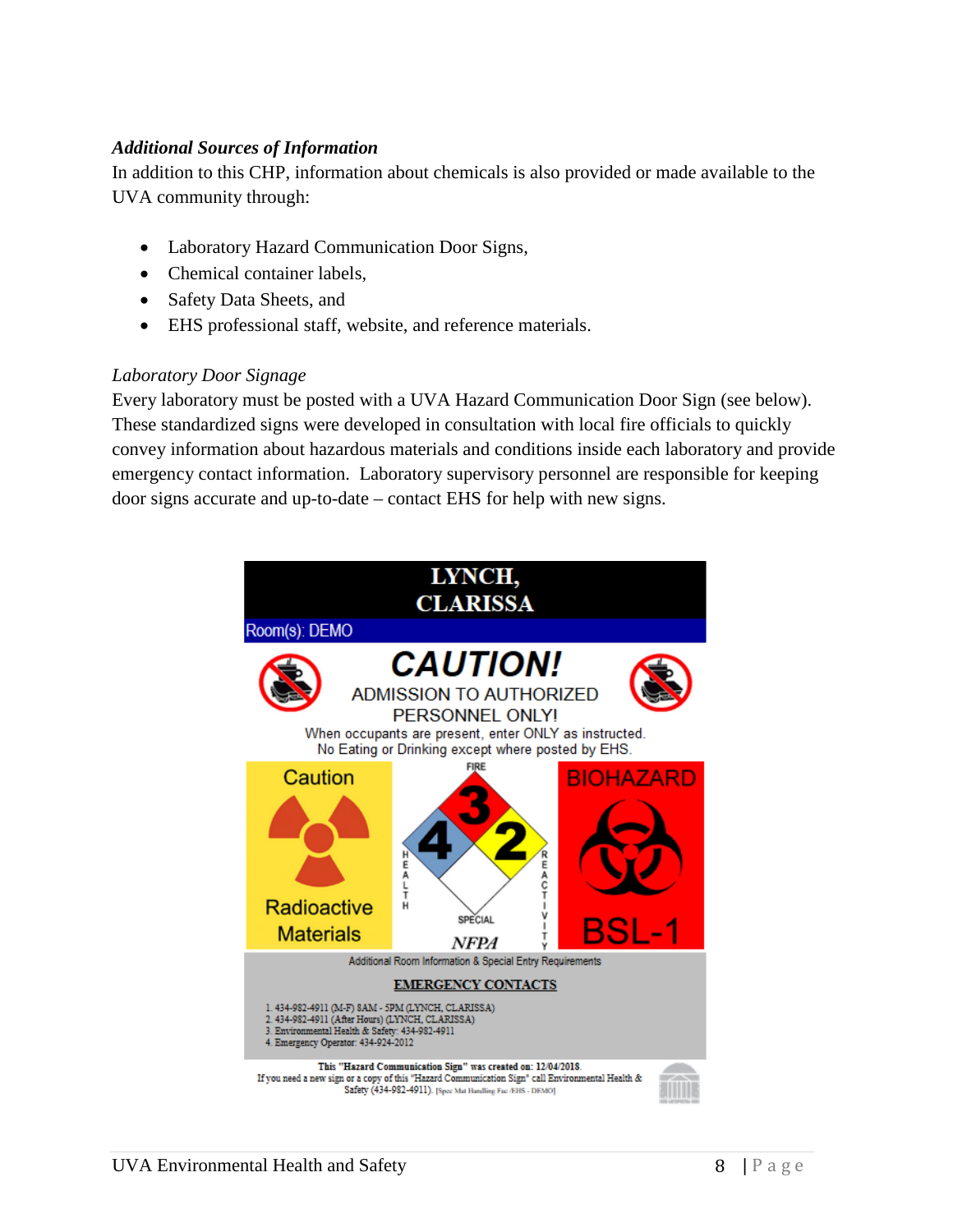#### *Chemical Container Labels*

Container labels are an important source of information about chemicals. All chemical containers must be labeled, and those on incoming products must not be removed or defaced. Since full implementation of the United Nation's Globally Harmonized System of Classification and Labeling of Chemicals (GHS) in 2015, labels on new chemical containers must also include specific warnings known as signal words, hazard statements, precautionary statements, and safety pictograms. Older containers of chemicals may remain in use as they are, but laboratories are encouraged to supplement the labels on particularly hazardous substances – contact EHS for assistance.

#### *Safety Data Sheets*

Safety Data Sheets (SDSs) are informational documents that chemical manufacturers, suppliers, and importers must provide for all hazardous chemicals. Formerly known as Material Safety Data Sheets, the required content of SDSs was also revised with full implementation of the GHS in 2015. SDSs are generally the most convenient and accessible source of initial information about the physical and health hazards of a chemical or chemical product, signs and symptoms of potential over-exposure, methods to minimize exposure, and emergency response procedures. It is important that everyone who works with chemicals and chemical products at UVA understands what SDSs are, how to access and read them, and where to get additional information.

SDSs must address 16 required sections using the following standardized format:

- 1. Product and Company Identification: product identifier or name, manufacturer or distributor contact information, emergency phone number, recommended use(s), and any restriction(s) on use.
- 2. Hazards Identification: hazards regarding the chemical and required label warning elements.
- **3.** Composition/Information on Ingredients: information on chemical ingredients and any trade secret claims.
- 4. First Aid Measures: acute and delayed symptoms / effects of over-exposure, recommended treatments for victims.
- 5. Fire-Fighting Measures: suitable fire extinguishing techniques and equipment, chemical and physical hazards from a fire involving the chemical.
- 6. Accidental Release Measures: emergency procedures, recommended personal protective equipment, and proper methods for containment and cleanup.
- 7. Handling and Storage: precautions for safe storage and handling, including any incompatibilities with other chemicals, temperature extremes, etc.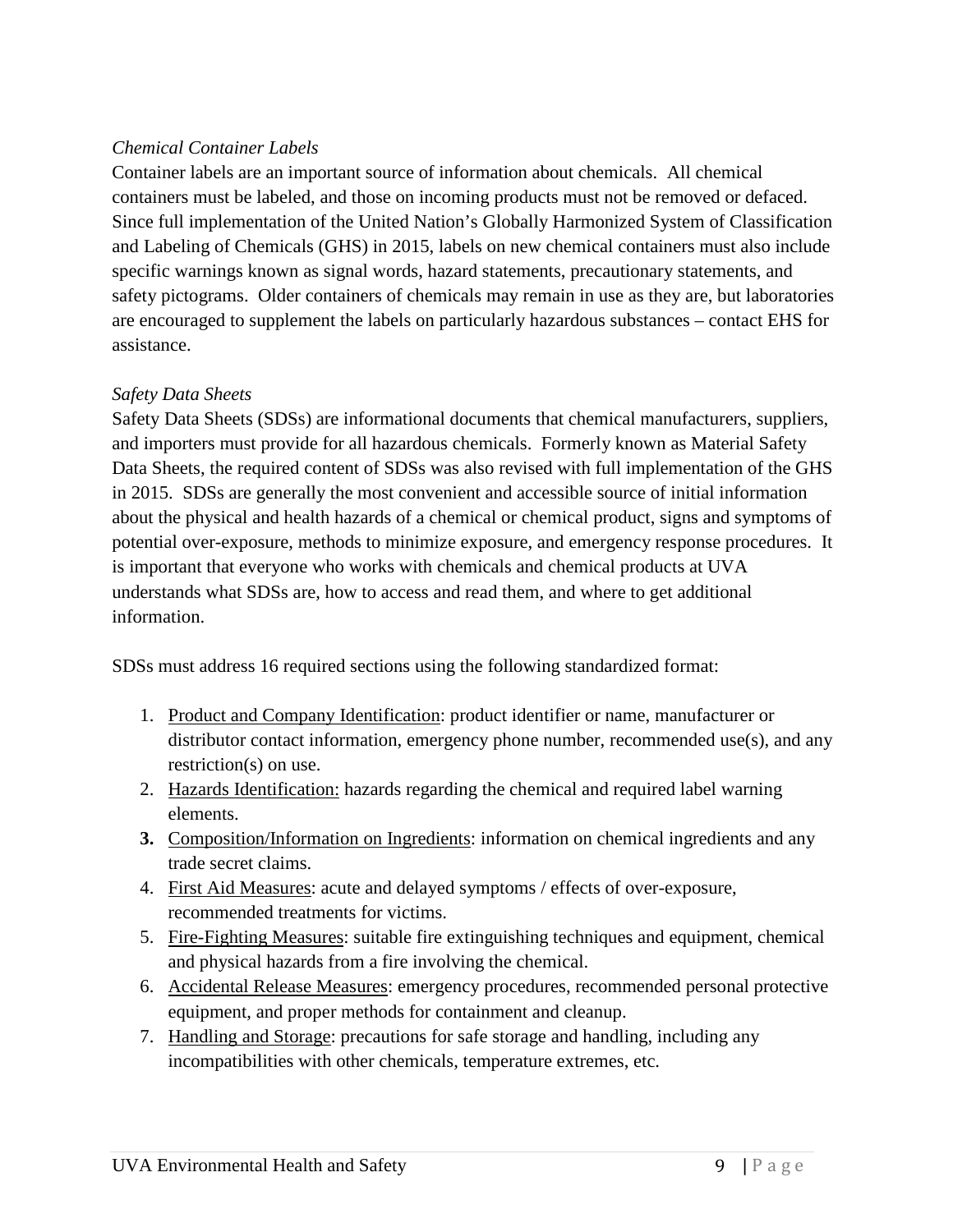- 8. Exposure Controls / Personal Protection: OSHA and other relevant occupational exposure limits, appropriate engineering controls, and recommendations for personal protective equipment.
- 9. Physical and Chemical Properties: key properties of the chemical.
- 10. Stability and Reactivity: description of chemical stability and potential hazardous reactions under normal conditions.
- 11. Toxicological Information: likely routes of exposure, potential health outcomes from over-exposure, toxicity data from research animal studies for dermal, inhalation, and ingestion administration.
- 12. Ecological Information: environmental and ecological toxicity data, especially release to aquatic systems.
- 13. Disposal Considerations: guidance on chemical waste disposal.
- 14. Transportation Information: guidance on shipping and transporting the chemical.
- 15. Regulatory Information: additional references to US and international regulations for the chemical.
- 16. Other Information: other relevant information, including date of SDS preparation or last revision, references to additional information.

EHS and the Medical Center's Environment of Care Division have partnered to provide the UVA community with access to SDSs through a searchable, web-based SDS database. This service is available to everyone at UVA using NetBadge [\(http://ehs.virginia.edu/msds/\)](http://ehs.virginia.edu/msds/). If you are not able to find an SDS for a chemical contact EHS for assistance.

# *Environmental Health and Safety (EHS)*

EHS is also an important University resource for information on hazardous chemicals, laboratory safety, protective equipment, hazardous waste, and related subjects. EHS maintains safety and health references and resources both online and in paper form, including copies of this CHP. If you have any questions or need assistance, please call EHS at (434) 982-4911. For a chemical spill after-hours, call the same number and then hit "0" when prompted to reach the University emergency operator. In the event of a life-threatening or serious emergency at any time, contact the police by dialing 911 from any phone.

# *Other References and Resources*

Additional chemical safety information is available, including the items listed in the section *Key References and Other Resources*. One of the more comprehensive references on chemical and laboratory safety is the National Research Council's *Prudent Practices in the Laboratory: Handling and Management of Chemical Hazards*. First published in 1981, it has since been updated and expanded. A PDF copy of the latest edition is available from EHS; it can also be accessed online or in print form through the UVA library.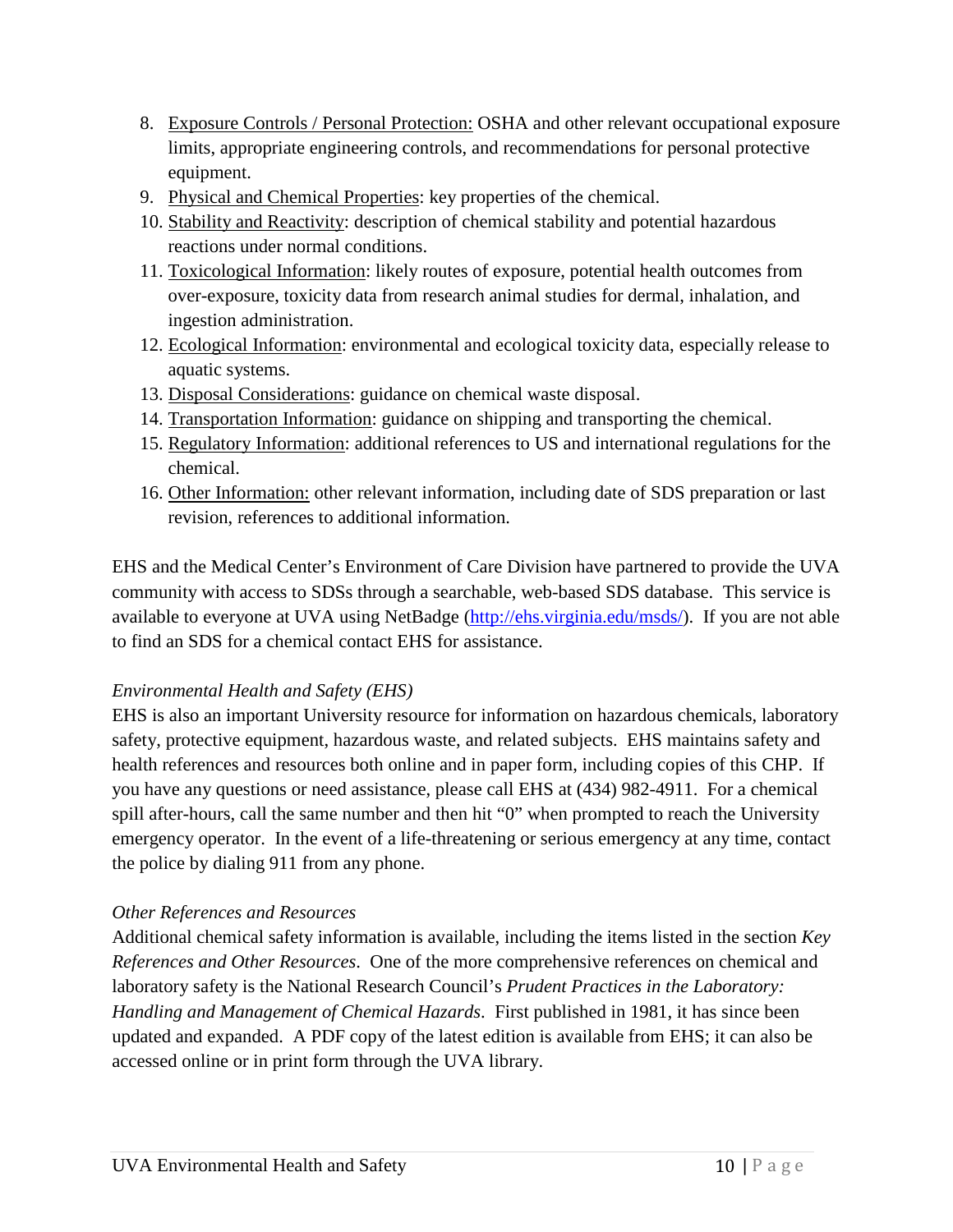# **Laboratory Design, Construction, and Maintenance**

Laboratories at UVA are designed and constructed to meet state and local building, life safety, and fire codes. They are also designed to achieve best practices within higher education in the areas of energy conservation, safety, and accessibility. Facilities Management and Health System Physical Plant has key responsibilities for these areas; specific laboratory requirements are described in UVA's *Facility Design Guidelines*.

Some of the more critical laboratory safety features involve ventilation (both general room and local exhaust systems), emergency water systems for eyewashes and showers, fire/smoke detection and suppression, security and access control, back-up and alternate power, and adequate storage for hazardous materials.

# *Security and Access Control*

Only authorized members of the UVA community and approved visitors, interns, and volunteers may have access to laboratories and hazardous materials. These spaces must be lockable and kept locked when unoccupied. Keys, door lock codes, and UVA ID cards may not be shared.

# *Emergency Water Systems*

UVA laboratories with corrosive chemicals or other substances injurious to the eyes or body must have an emergency eyewash and shower. Per UVA's *Facility Design Guidelines*, this equipment must meet ANSI/ISEA Standard Z358.1, *Standard for Emergency Eyewash and Shower Equipment*, including immediate single-handed activation and sufficient continuous water flow until shut-off. Emergency water devices must be prominently posted and located within as short a distance as possible, preferably within 50 feet without obstruction. Emergency showers (regardless of location) and eyewashes in public corridors are tested annually by Facilities Management. Eyewashes in laboratories are tested by EHS during periodic laboratory inspections; they must also be tested by laboratory staff at least monthly. Consult EHS with any questions about these devices in your laboratory.

# *Laboratory Ventilation*

Although chemical fume hoods are the primary engineering control for capturing and removing airborne contaminants in most laboratories, general room ventilation also plays an important role by minimizing the build-up of fugitive emissions, reducing odors, and exhausting spills and other accidental releases. Per UVA's *Facility Design Guidelines*, laboratory ventilation systems must meet applicable building codes and best practices established by the American Conference of Governmental Industrial Hygienists and American National Standards Institute. To protect against the re-distribution of airborne contaminants, laboratory room air is generally 100% exhausted and not recirculated elsewhere in a building. Exceptions may be permissible for special laboratory facilities after EHS review and approval.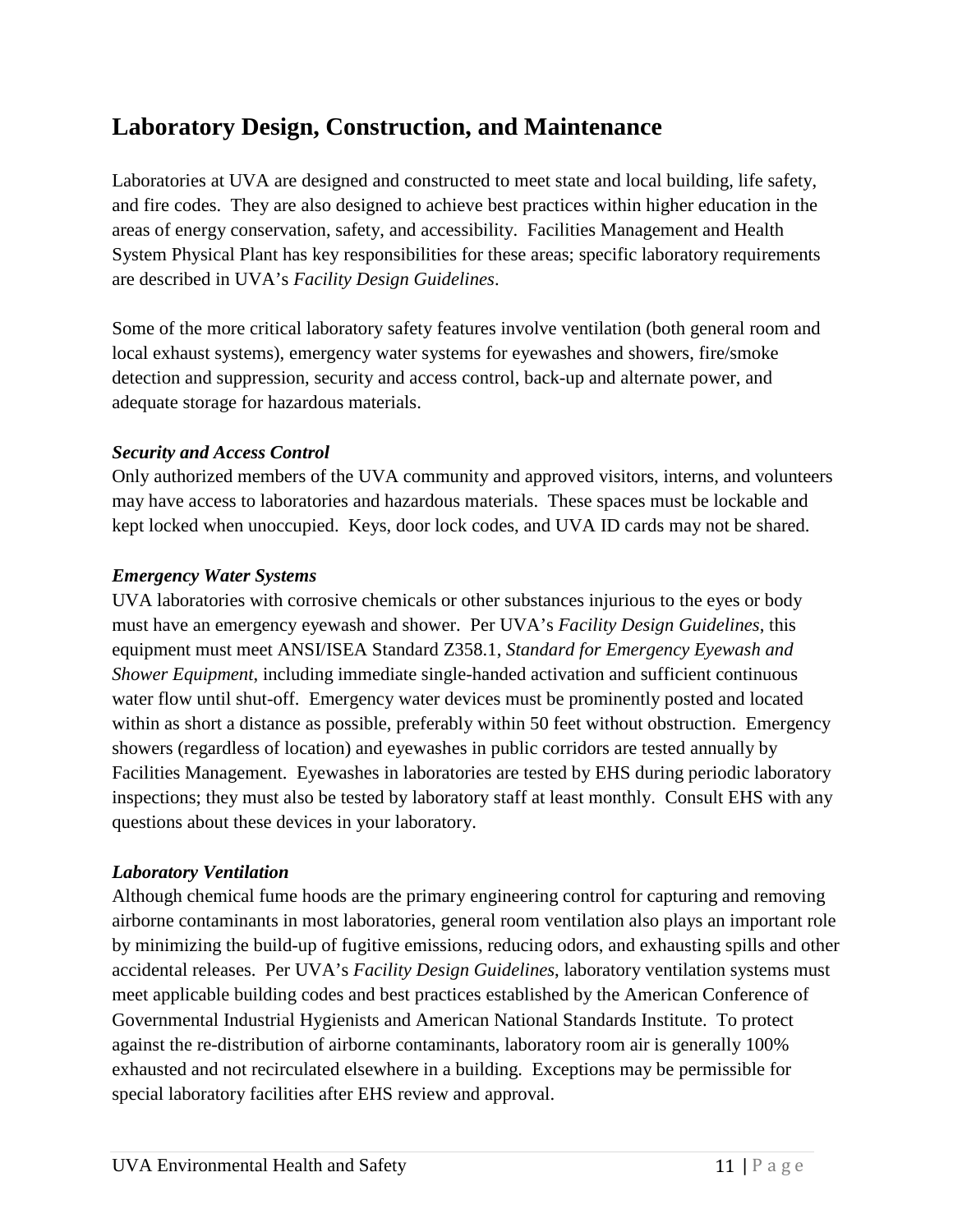Many different styles of chemical fume hoods and other local exhaust ventilation devices have been installed at UVA. These devices are designed to capture and exhaust harmful gases, vapors, aerosols, mists and other contaminants directly from the work area, and are 100% exhausted from buildings. So-called recirculating chemical fume hoods are not permitted without EHS review and approval. To help ensure user awareness of device operating status, chemical fume hoods are equipped with air flow or face velocity monitors. EHS is responsible for inspecting, testing, and certifying chemical fume hoods and other laboratory local exhaust devices annually, as well as providing oversight on new devices.

Chemical fume hoods are the primary local exhaust device found in most UVA laboratories, but they are also the principal source of energy consumed in most laboratory buildings. UVA has pursued a number of efforts to conserve or reduce energy use from chemical fume hoods, including installing variable air volume control systems, switch controls for specific low hazard spaces (i.e., Curry School of Education teaching laboratory), heat recovery systems, and the deployment of lower flow / "high performance" hoods.

# *Fire / Smoke Detection and Fire Suppression*

UVA laboratories are designed and constructed to meet the Virginia Building and Fire Codes, and their fire protection systems are maintained by UVA's Facilities Management and Health System Physical Plant. All laboratory buildings are equipped with fire detection and fire suppression devices. Dry powder Class ABC portable fire extinguishers and deluge water sprinklers are the most common means of fire suppression. This equipment is generally appropriate for most laboratories, but some specialized optical and electronic facilities may be seriously damaged by fine dry powder or water. Clean / dry agent fire suppression substitutes are available; consult EHS for more information.

# *University Utilities*

Modern laboratories are highly infrastructure-dependent and require uninterrupted utility service. UVA laboratories on grounds are heated and cooled by multiple University utility plants, along with access to portable air-cooled chillers mounted on trailers for emergency, standby, or supplemental cooling when needed. Three electric substations serve UVA in Charlottesville. These substations are equipped with redundant service feeds from the electric utility company, which significantly increases service reliability. Buildings at most UVA locations also have emergency generators to provide back-up power for critical systems.

Breakdowns to utility services can cause serious disruptions to on-going research, and extended failures in some laboratories can result in irreparable damages to and loss of equipment, infrastructure, and unique collections of specimens. Laboratories with critical operations are encouraged to discuss their utility requirements (including emergency and alternate electrical power) with Facilities Management.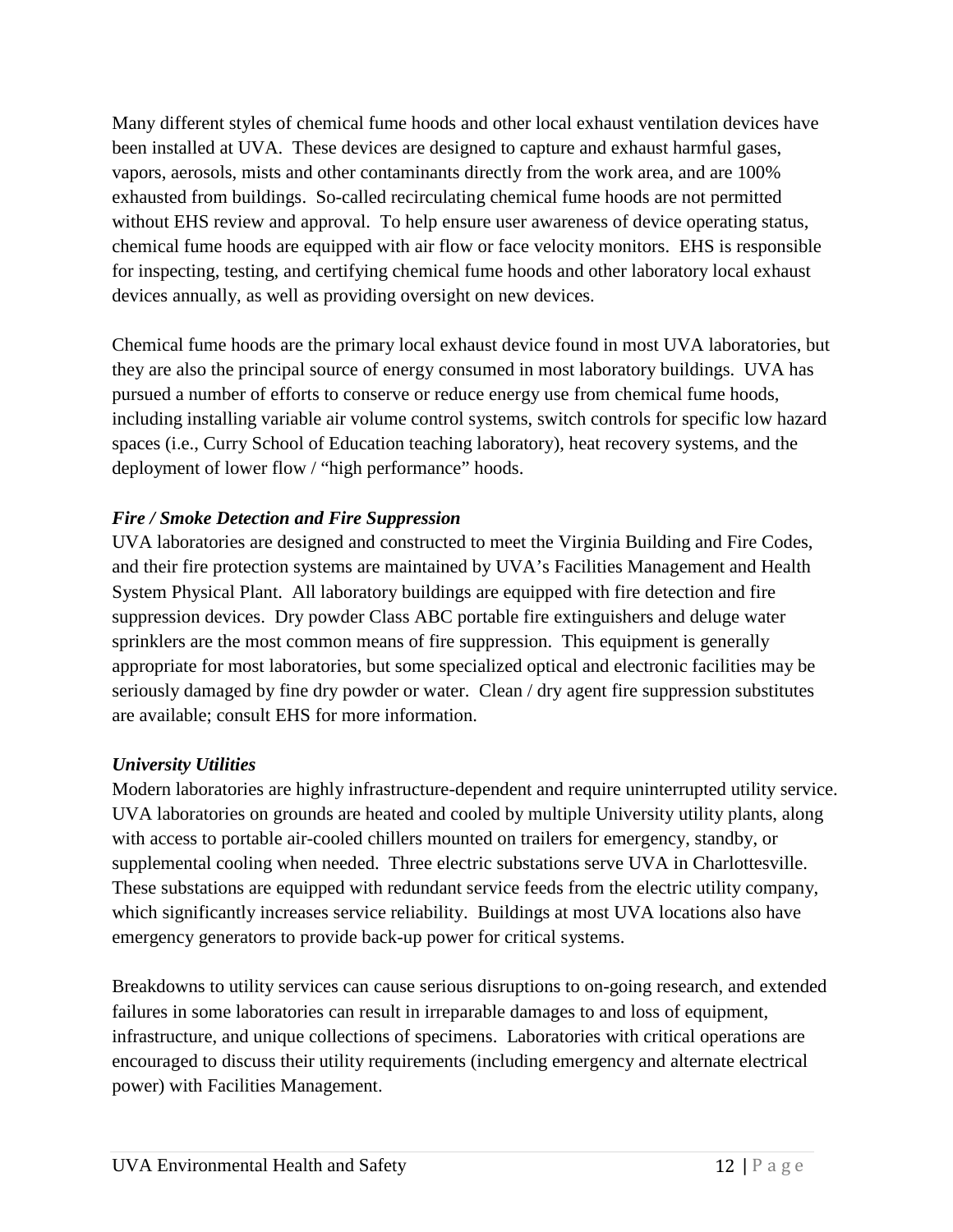# **Hazards of Chemicals**

This section provides an introduction to the hazards of chemicals and routes of exposure to them in the laboratory. Additional information on these subjects is available in the *Key References and Other Resources* and *Glossary of Terms and Definitions* sections of this Chemical Hygiene Plan (CHP), and is also discussed in UVA's online chemical safety and waste training.

## *Chemical Hazards*

Hazards are the inherent harmful characteristics or properties of a substance, operation, or activity, regardless of the quantity involved or method of use. Chemicals can pose a variety of hazards to human health and physical injury, including:

| <b>Health Hazards</b>           | <b>Physical Hazards</b>      |
|---------------------------------|------------------------------|
| Toxic                           | Combustible                  |
| Carcinogenic                    | Flammable                    |
| Mutagenic                       | Explosive                    |
| Reproductive toxins             | Reactive or pyrophoric       |
| Sensitizers                     | Oxidizers                    |
| <b>Irritants and Corrosives</b> | Corrosive                    |
| Asphyxiants                     | Compressed gases and liquids |
|                                 | Cryogenic liquids            |

Some chemicals pose both health and physical hazards. For example, inhalation of benzene vapors can result in central nervous system narcosis, direct skin contact can defatten skin, and long-term exposure has been demonstrated to increase the rate of leukemia. As a flammable liquid, benzene can also result in serious burns or cause a structural fire if it is accidentally ignited.

# *Routes of Exposure*

Chemicals exert harmful effects on the body through exposure by one or more of the following routes:

- Ingestion,
- Inhalation,
- Dermal (skin) contact,
- Percutaneous (puncture).

Ingestion refers to eating or drinking a substance and can also include, to a lesser extent, swallowing mucous containing a substance that was inhaled into the upper respiratory system. Ingestion is the most common route of poisoning in homes with small children, but is rare in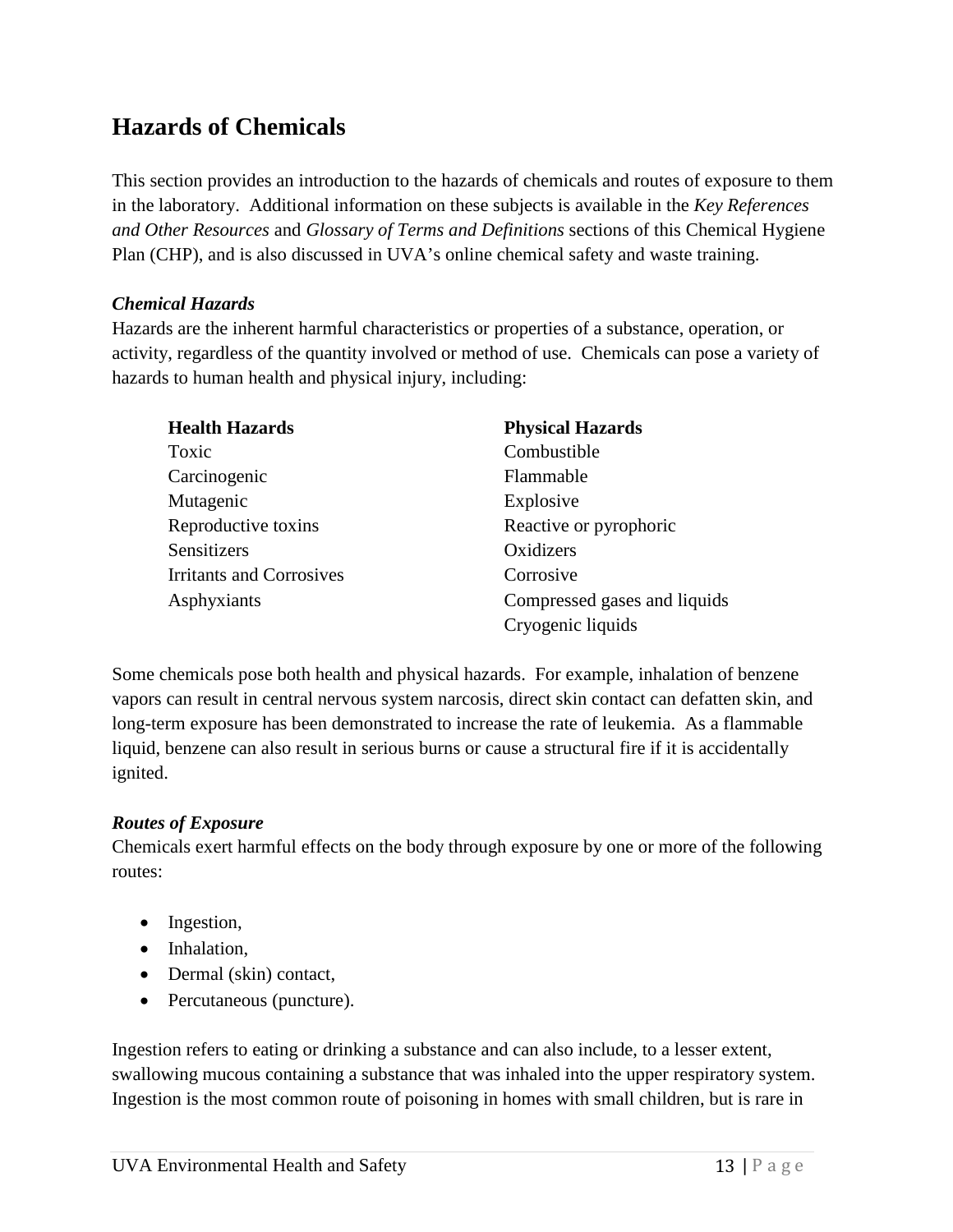laboratory settings due to long-standing restrictions on smoking, eating, or drinking. Individuals handling hazardous materials must nevertheless still take precautions against inadvertent ingestion by carefully controlling contamination, especially on the hands.

Inhalation and dermal (skin) contact are the more common routes of chemical exposure in most laboratories. Inhalation can generally be controlled effectively through the use of a local exhaust ventilation device such as a chemical fume hood or exhaust snorkel when handling volatile substances or performing operations likely to splash or aerosolize. Dermal contact can be limited through careful work practices that minimize contamination such as the use of tongs or forceps, good housekeeping, and the proper selection and consistent use of gloves.

Percutaneous exposures occur when intact skin is punctured by a sharp or pointed object and contamination on the object is introduced into the body. These so-called "Sharps" injuries not only physically damage tissue but are also responsible for a large proportion of laboratory- and clinically-acquired infections. Within chemical laboratories, puncture wounds and percutaneous exposures can be minimized by:

- Replacing sharp needle syringes with blunt cannula devices,
- Eliminating Pasteur pipettes,
- Substituting safety blades and scalpels for straight-edge razors,
- Using forceps for collecting broken glass or dropped needles and syringes,
- Adopting one-handed techniques and not recapping needles.

While the hazards of a particular chemical reflect inherent properties of the chemical, the actual risk of injury or illness is a function of both hazard and exposure. Regardless of the route, the exposure may consist of a brief or even one-time (acute) exposure, or it may repeatedly occur over longer (chronic) periods of time. Efforts that minimize or eliminate exposure will limit risk of harm.

# *Signs and Symptoms of Over-Exposure*

Information about the hazardous properties of chemicals, including typical medical signs and symptoms of over-exposure, is available from container labels, Safety Data Sheets, and other references and resources.

The signs and symptoms of over-exposure vary widely by the chemical, concentration, route of exposure, and individual health and medical conditions. In addition, over-exposure to many chemicals may not result in immediately recognizable signs or symptoms. However, should any of the following signs or symptoms develop, individuals should stop work immediately, remove personal protective equipment, wash their hands, and contact their UVA Healthcare provider: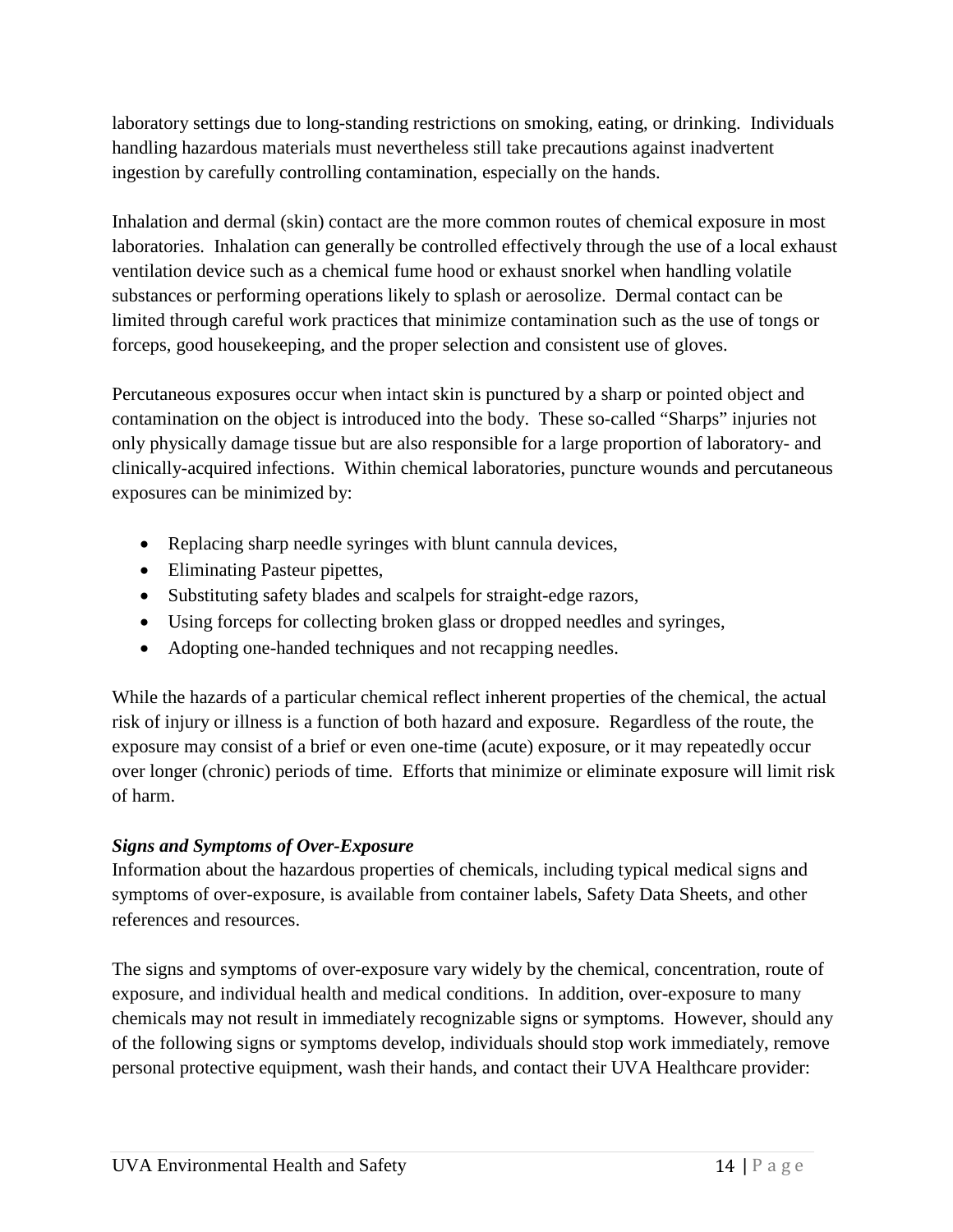- Unusual taste or odor,
- Respiratory irritation, coughing, choking, or shortness of breath,
- Sudden headache, dizziness, blurred vision, or loss of consciousness,
- Burning or painful sensation,
- Swelling, reddening, or itching skin.

## *Particularly Hazardous Substances*

OSHA's *Laboratory Standard* identifies Particularly Hazardous Substances as several categories of chemicals that pose serious and potentially irreversible health hazards. They include select carcinogens, reproductive toxins, and acutely toxic chemicals. Due to their significant potential for harm, work with these substances requires adoption of additional safe working practices to further control exposure. Please contact EHS for help in identifying Particularly Hazardous Substances or for assistance in evaluating the hazards from these or any other chemicals.

# *Select Carcinogens*

Select carcinogens are the subset of chemicals known or reasonably anticipated to cause cancer in humans based upon epidemiological research or animal testing. They include chemicals identified by the International Agency for Research on Cancer and the National Toxicology Program, and also those specifically regulated as carcinogens by OSHA.

#### *Reproductive Toxins*

Reproductive toxins are those chemicals that can negatively affect human reproduction or reproductive capabilities. They include chemicals that can damage reproductive organs or their function, cause mutations to inheritable genetic material (mutations in sperm or egg), or cause malformations to a developing embryo or fetus (teratogenesis).

#### *Acutely or Highly Toxic*

Acutely or highly toxic chemicals are chemicals that cause serious illness or death after exposure to small quantities or at low concentrations.

# *Other Regulated or High Hazard Chemicals*

In addition to the Particularly Hazardous Substances specifically addressed by OSHA's *Laboratory Standard*, many other chemicals pose serious hazards or carry special regulatory requirements. Some of the more common ones at UVA are described below.

#### *Toxins*

Toxins are widely used in biomedical research, especially those of biological origin such as botulinum, ricin, saxitoxin, and tetrodotoxin. Due to their high toxicity and potential for harmful misuse, many are regulated by the *Federal Select Agent Program*. Select agent toxins include toxic materials and toxic products from biological organisms and recombinant or synthesized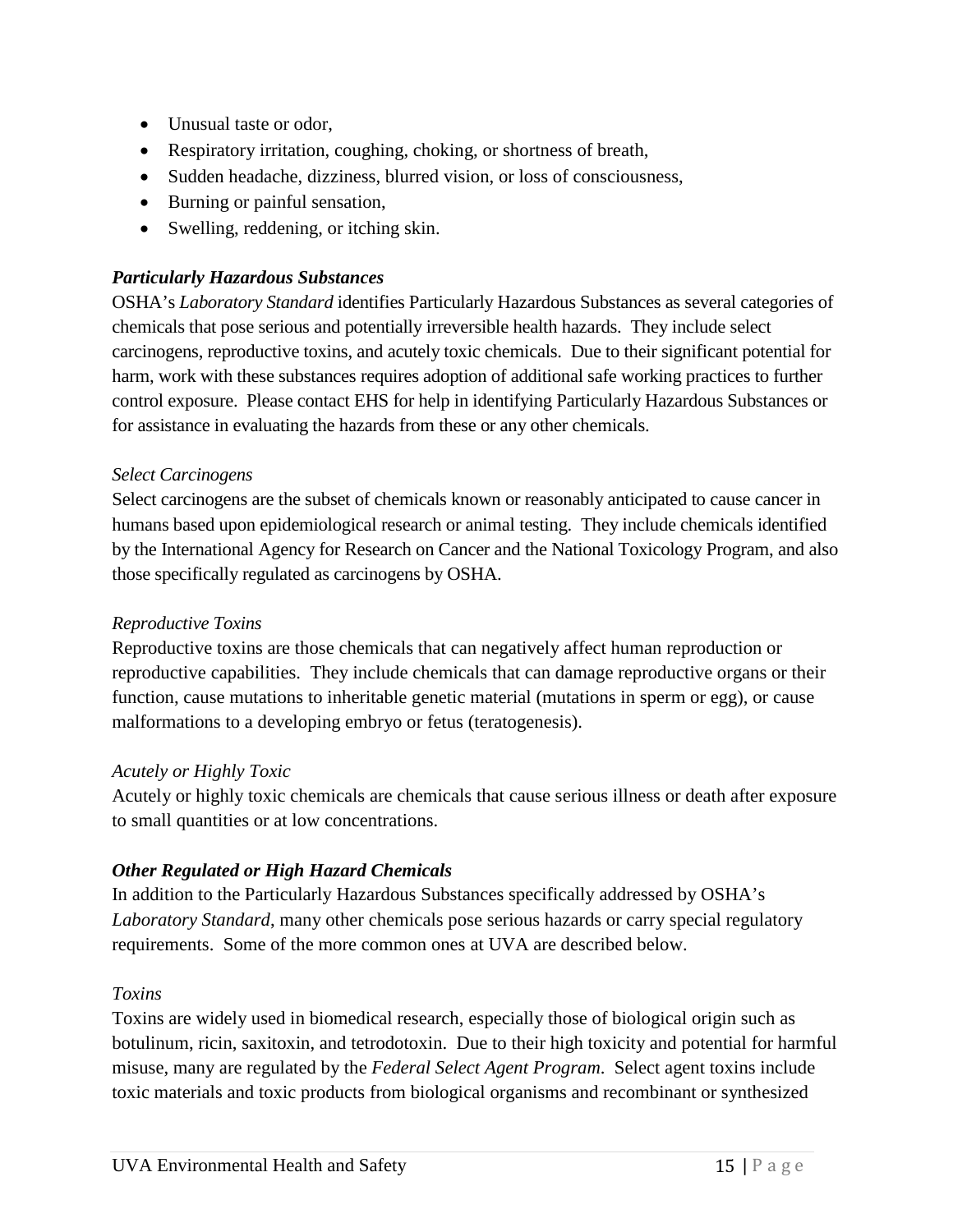molecules. Select agent toxins can pose a severe threat to public health, animal or plant health, or animal or plant products. Small quantities of certain select agent toxins are exempt from most regulatory requirements, but laboratories interested in working with these or any other highly active toxins must first consult EHS and UVA's Institutional Biosafety Committee. Current listings of select agent toxins can be obtained from EHS or from the *Federal Select Agents Program* website.

Another important neurotoxin with increasing laboratory use is *1-methyl-4-phenyl-1,2,3,6 tetrahydropyridine* (MPTP). MPTP is a potent neurotoxin used to induce a model of Parkinson's disease in research animals. Accidental human exposure can produce irreversible and severe brain damage from needle sticks, skin contact, or inhalation of aerosolized droplets.

# *Hydrogen Fluoride and Hydrofluoric Acid*

Hydrogen fluoride and hydrofluoric acid can cause severe, penetrating burns to the skin, eyes, and lungs. Although concentrated forms of these compounds are readily perceived by a burning sensation, more dilute forms may be imperceptible for hours, potentially leading to insidious and difficult-to-treat deep burns.

# *Heavy Metals*

a. Heavy metals are toxic in most forms and some, in their organic form, are extremely toxic and highly permeable to most gloves and other personal protective equipment (e.g., dimethyl mercury, tetraethyl lead).

# *Highly Reactive and Explosive Compounds*

Highly reactive compounds include chemicals that are unstable and capable of self-decomposition or that react violently when exposed to water, humid air, oxygen, light, heat or friction, physical shock, or other chemicals. These reactions are highly exothermic and may also evolve toxic or flammable gases. They include water / air reactive and pyrophoric chemicals, azo compounds, peroxides, and peroxide-forming chemicals. Some highly reactive compounds are shipped and stored under mineral oil, solvent, or an inert atmosphere to minimize the potential for contact with air or water.

Alkali metals (e.g., sodium, potassium), some metal hydrides (e.g., lithium aluminum hydride, calcium hydride), and pyrophoric chemicals (e.g., organo-lithium compounds) react violently when exposed to water, humid air, or oxygen. Pyrophoric materials often react so rapidly that actual ignition occurs. Depending upon the location of work and the other chemicals in use, unexpected ignition can result in serious fires and life-threatening burns. Note that EHS provides an on-line training module specifically on *Handling Organolithiums and Related Agents*, available through the STAR training portal.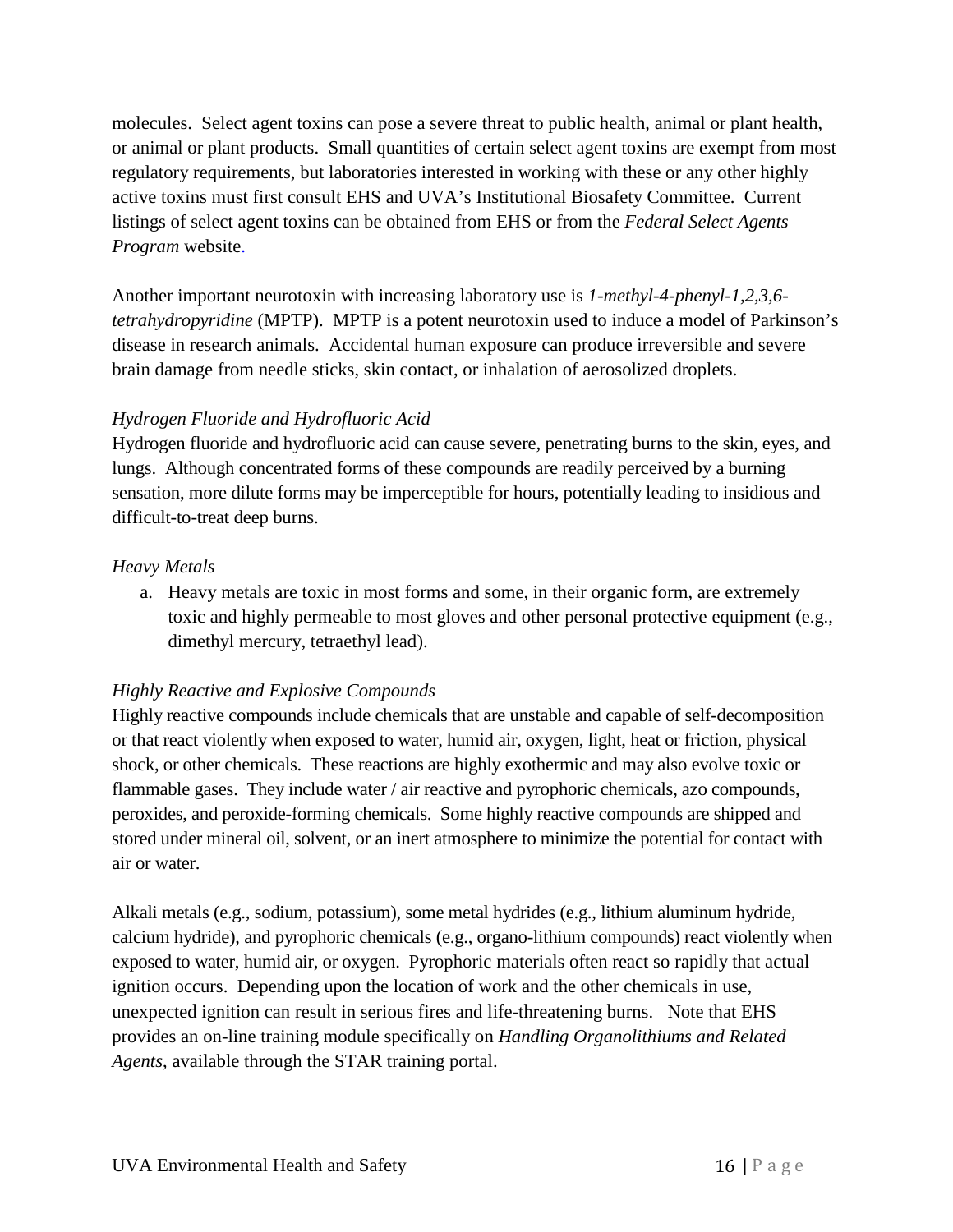Explosives are a broad category of chemicals with the potential to release such large amounts of gas that they generate a high pressure shock wave capable of causing serious physical damages. Explosives can be initiated by mechanical impact, heat, light, or chemical reaction. In the laboratory, explosives may be under purposeful study but are more commonly encountered as accidental by-products, residues, or decomposition products containing explosive functional groups. Since there are dozens of different functional groups potentially capable of generating explosive compounds, consult additional technical references (especially the latest editions of the National Research Council's *Prudent Practices in the Laboratory* and Bretherick's *Handbook of Reactive Chemical Hazards*) and EHS for any questions about these materials.

Azo compounds and peroxides are highly sensitive to physical shock, heat or friction, and sparks. Many require storage below room temperature. Some common laboratory chemicals can also form potentially explosive peroxides over time, even when stored in sealed containers. Manufacturers add special inhibitors to some of these compounds to help retard peroxide formation. The table below describes the three generally recognized classes of peroxide-forming chemicals and provides some common laboratory examples of each. Additional information on peroxide-forming chemicals and their safe management is available from Safety Data Sheets, technical references (National Research Council's *Prudent Practices in the Laboratory* and Bretherick's *Handbook of Reactive Chemical Hazards*), and EHS.

| <b>Class A</b>                                                                | <b>Class B</b>                                                                           | Class C                                                                                        |
|-------------------------------------------------------------------------------|------------------------------------------------------------------------------------------|------------------------------------------------------------------------------------------------|
| Chemicals that form explosive<br>levels of peroxides without<br>concentration | Chemicals that form explosive<br>levels of peroxides upon<br>distillation or evaporation | Unsaturated monomers that can<br>autopolymerize if inhibitors have<br>been removed or depleted |
| <b>Butadiene</b>                                                              | Cumene                                                                                   | Acrylic acid                                                                                   |
| Chloroprene                                                                   | Cyclohexene                                                                              | <b>Butadiene</b>                                                                               |
| Isopropyl ether                                                               | Diethyl ether                                                                            | Ethyl acrylate                                                                                 |
| Potassium amide                                                               | Dioxane                                                                                  | Methyl methacrylate                                                                            |
| Sodium amide                                                                  | Furan                                                                                    | <b>Styrene</b>                                                                                 |
|                                                                               | Tetrahydrofuran                                                                          | Vinyl acetate                                                                                  |

Peroxide-forming chemicals should be purchased in amber bottles and stored under dark conditions. In general, the preferred method for safe management of these chemicals is to purchase them in the smallest quantity needed, date label their containers, and discard them as hazardous waste before the manufacturer's expiration date. Class A compounds should be disposed of within 3 months of receipt; Class B and C compounds can generally be stored for longer periods of time but should be visually inspected at least every 6 months. Consult with EHS for recommended peroxide testing procedures.

Perchloric acid, picric acid, and sodium azide are three additional chemicals that are frequently found in laboratories and can pose serious explosion hazards. Unlike many of the reactive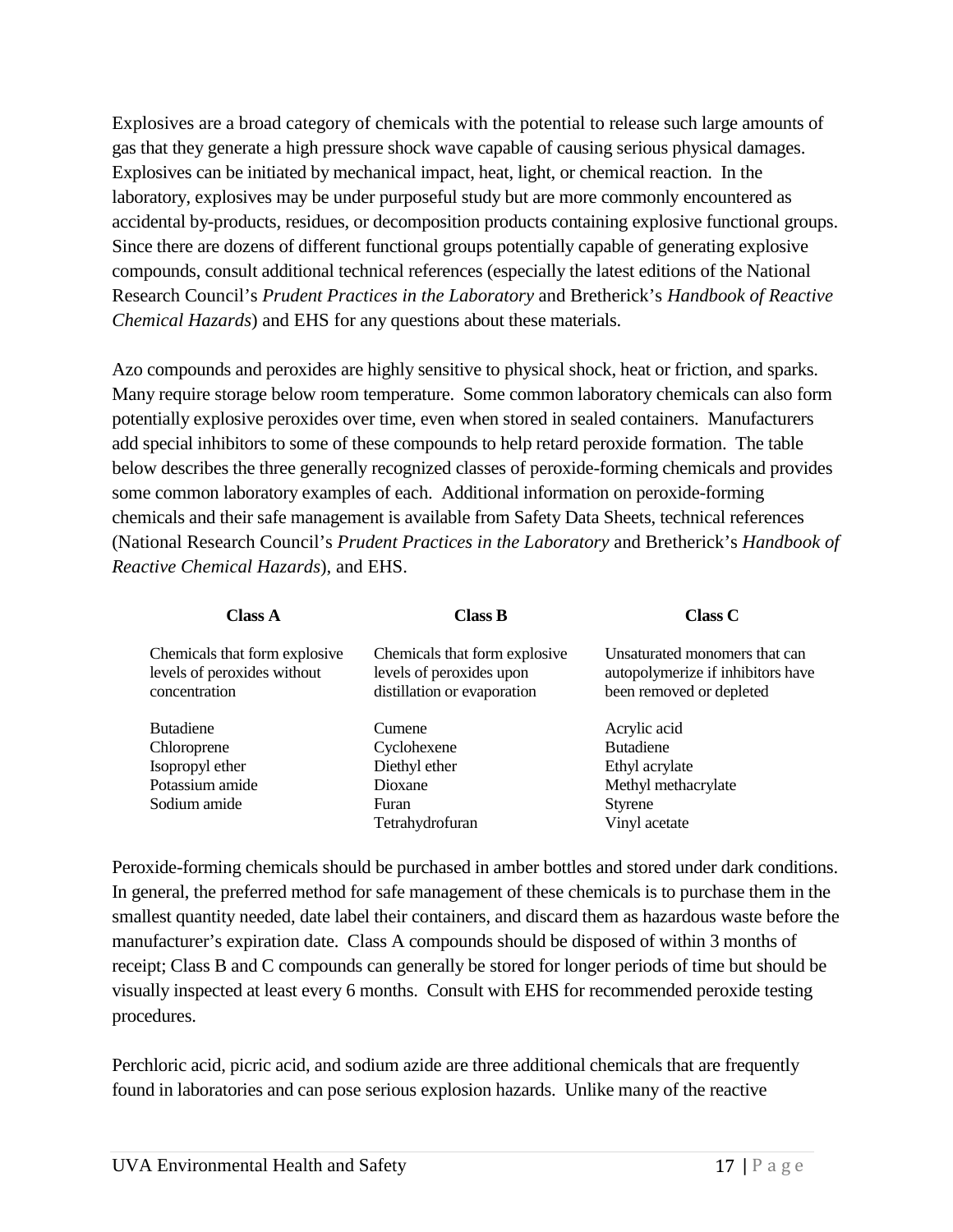compounds described above, these three chemicals pose little risk of explosive reaction *when kept wet* by solution in water. When dried, however, their residues (as perchlorates, picrates, and azides) can become shock, friction, and heat sensitive, and frequently accumulate under bottle caps over time.

#### *Controlled Substances*

Controlled substances are drugs, drug-like substances, and certain precursor materials that are regulated by the U.S. Drug Enforcement Administration (DEA) and also by the Virginia Board of Pharmacy (VBP). They are materials with the potential for misuse as "recreational drugs" (e.g., stimulant, depressant, or hallucinogenic effects) or as performance-enhancing steroids and steroid-analogs. There are five categories ("Schedules") of controlled substances under federal law, which the VBP has adopted along with a sixth schedule unique to Virginia. Schedule I compounds are the most highly regulated controlled substances as they, by definition, have no currently accepted medical use; requirements for the possession and use of other schedules of controlled substances are progressively less stringent. Researchers planning work with Schedule I-V controlled substances must first obtain *Practitioner* registrations from both the DEA and VBP, and meet specific laboratory security, inventory control, and user authorization requirements. Schedule VI controlled substances only require registration with the VBP. Current lists of controlled substances and registration requirements are available from the DEA and VBP websites; additional information about controlled substances may also be obtained by contacting UVA's Center for Comparative Medicine and the Office of Animal Welfare.

#### *Chemicals of Interest - Department of Homeland Security*

Several hundred chemicals are regulated under the U.S. Department of Homeland Security's (DHS) *Chemical Facility Anti-Terrorism Standards* (6 Code of Federal Regulations Part 27). Commonly referred to by its acronym, *CFATS*, this regulation addresses specific "chemicals of interest" to help protect against purposeful or accidental release, theft, diversion, or sabotage. Many university laboratories, including some at UVA, contain chemicals of interest. DHS has established screening threshold quantity limits for each of the chemicals of interest under different accident or terrorist scenarios. Despite relatively high threshold quantities for most chemicals of interest, those for some corrosive or highly toxic compressed gases as well as some other common reagents (e.g., nitric acid, sodium azide, sodium nitrate, cyanides) can exceed institutional aggregate limits. Chemicals of interest must be kept secure from unauthorized access. Copies of the current list of DHS chemicals of interest can be obtained from the *CFATS* website or by contacting EHS for more information.

#### *Compressed Gases*

Compressed gases refer to gases and some liquids contained within a vessel at pressures significantly higher than the surrounding atmosphere. Most laboratory compressed gases have internal cylinder pressures on the order of thousands of pounds per square inch (PSI), making them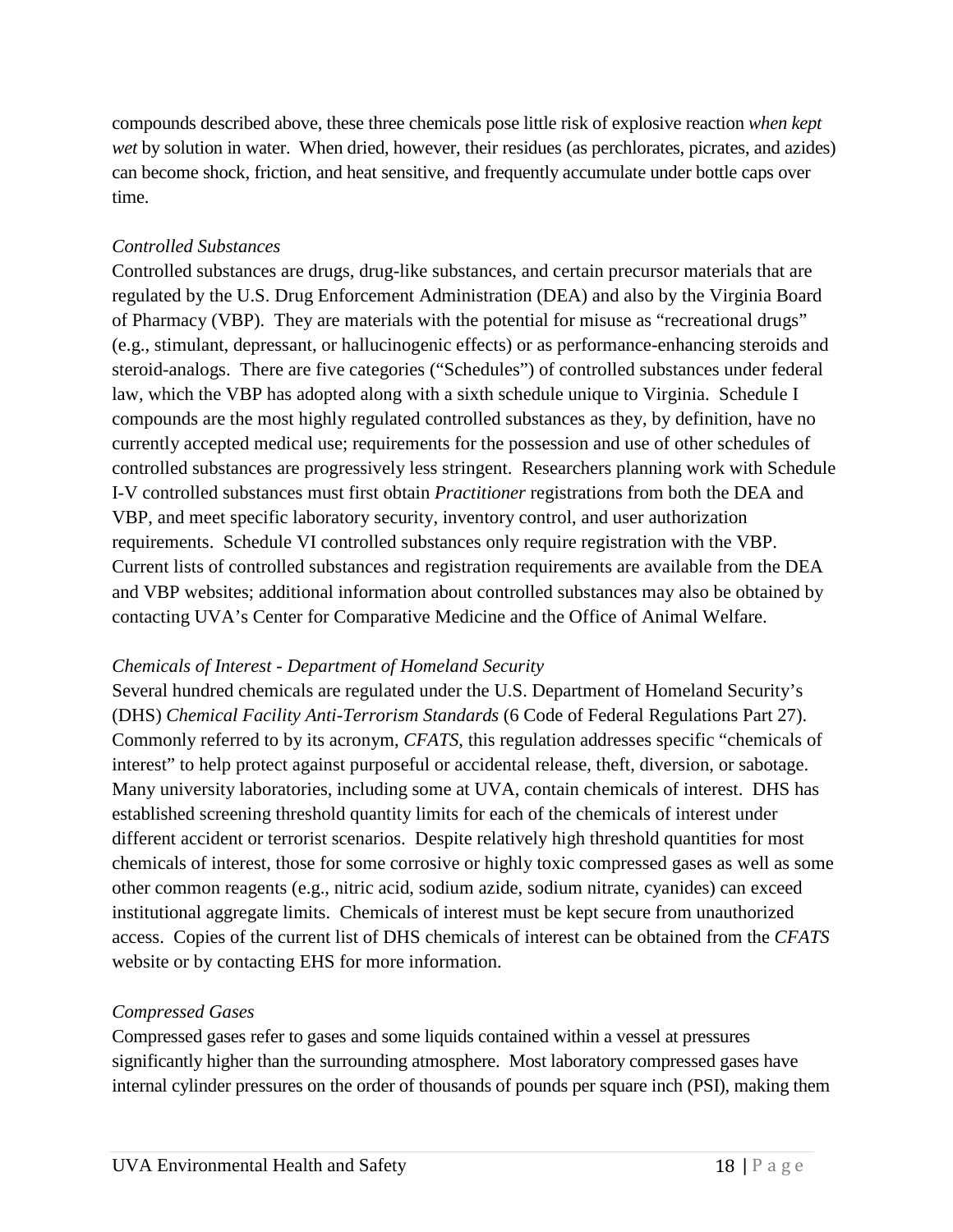a potentially catastrophic physical hazard in the event of cylinder rupture, valve failure, or another event that results in rapid loss of contents. The large quantities of material that can be stored compressed in a cylinder and their ability to rapidly diffuse in air can also make them significant health hazards. Compressed gases can present any of the health or physical hazards associated with chemicals.

| Gas                         | UN            | <b>Density</b> | <b>LEL</b> | <b>Primary hazard(s)</b> | <b>Regulator</b> |
|-----------------------------|---------------|----------------|------------|--------------------------|------------------|
|                             | <b>Number</b> | $(air = 1)$    | $(\%)$     |                          |                  |
| Acetylene                   | 1001          | 0.91           | 2.5        | Flammable, simple        | 510              |
|                             |               |                |            | asphyxiant               |                  |
| Ammonia, anhydrous          | 1005          | 0.60           | 15         | Corrosive, toxic         | 705              |
| Argon                       | 1006          | 1.38           | None       | Simple asphyxiant        | 580              |
| Carbon dioxide              | 2187          | 1.53           | None       | Simple asphyxiant        | 320              |
| Carbon monoxide             | 1016          | 0.97           | 12.5       | Flammable, toxic         | 350              |
| Helium                      | 1046          | 0.14           | None       | Simple asphyxiant        | 580              |
| Hydrogen                    | 1049          | 0.07           | 4.0        | Flammable, simple        | 350              |
|                             |               |                |            | asphyxiant               |                  |
| Hydrogen chloride           | 1050          | 1.27           | None       | Highly corrosive, toxic  | 330              |
| Methane                     | 1971          | 0.56           | 5.0        | Flammable, simple        | 350              |
|                             |               |                |            | asphyxiant               |                  |
| <b>Neon</b>                 | 1065          | 0.70           | None       | Simple asphyxiant        | 580              |
| Nitrogen                    | 1066          | 0.97           | None       | Simple asphyxiant        | 580              |
| $(3500 / 6000 \text{ PSI})$ |               |                |            |                          | (680/677)        |
| Oxygen                      | 1072          | 1.12           | Oxy        | Oxidizer                 | 540              |

The table below outlines some basic properties of compressed gases commonly used in the laboratory.

In terms of gas properties:

- Density refers to the relative density of the gas once released into room air. Those greater than 1 are heavier than air and will tend to accumulate at low levels while those below 1 are lighter than air and will rise.
- LEL is the lower explosive limit, the lowest concentration at which the gas can form a flammable or explosive mixture in air.
- Primary hazards are briefly listed consult Safety Data Sheets and manufacturer technical sheets for more specific hazard information.
- Regulator refers to the specific threading and construction type of the regulator that must be used for each given gas; ultra-high purity gases often require a different regulator. Regulators are specified by the Compressed Gas Association (CGA).

Additional information about compressed gases is covered in the sections *Safe Management of Chemicals* and *Good Work Practices*, UVA's chemical safety and waste training, and from the EHS on-line module, *Compressed Gas Cylinder and Regulator Safety.*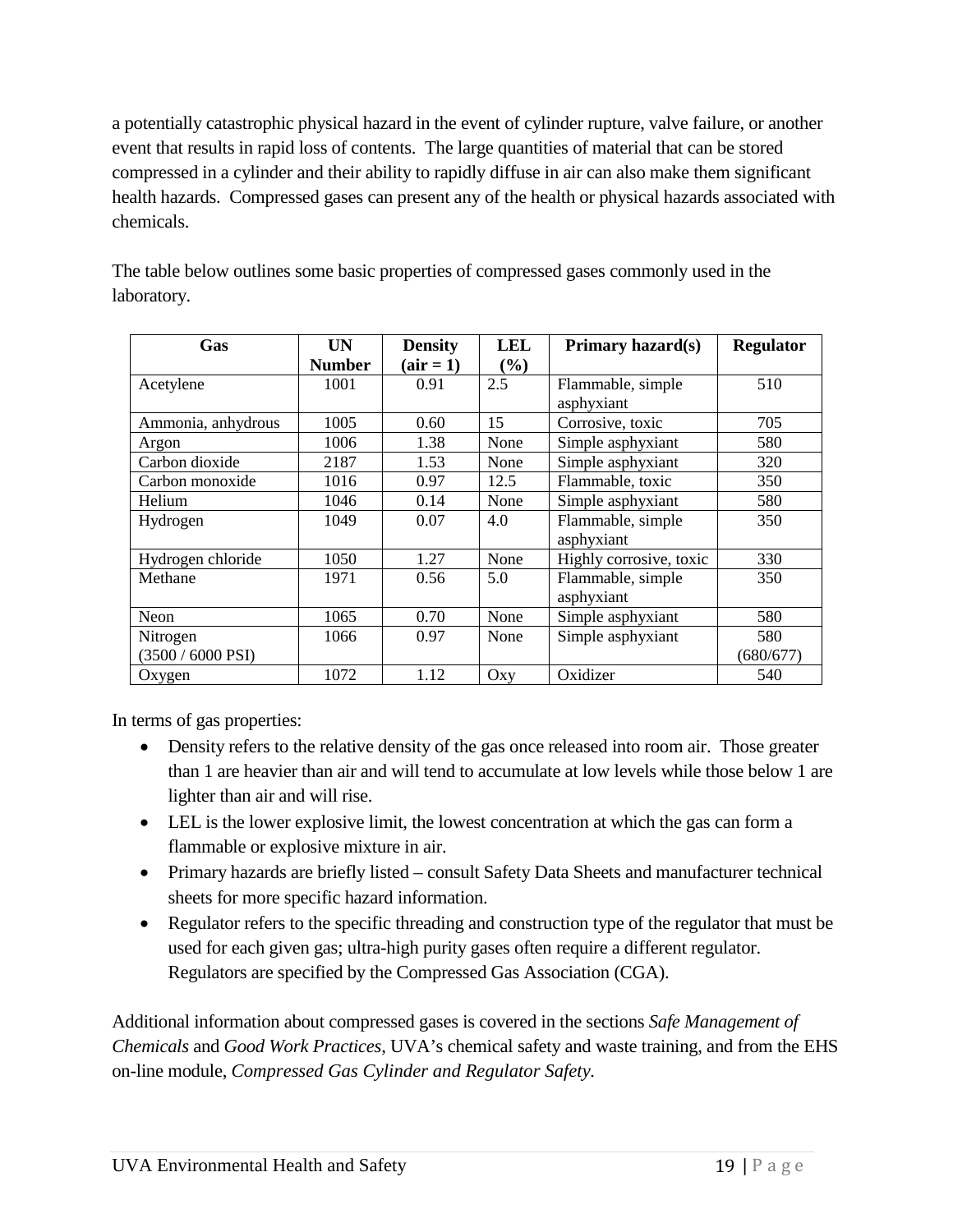#### *Cryogenic Liquids*

Cryogenic liquids are extremely cold liquids that pose a risk of serious tissue damage from immersion or splash contact. Their very high liquid-to-gas expansion ratios can also pose an asphyxiation hazard from oxygen displacement, cause explosion-like events when sealed containers are rapidly warmed up, or result in fires and explosions from the uncontrolled release of a flammable cryogenic liquid (e.g., liquid hydrogen). The table below summarizes the properties for some of the more common cryogenic liquids used in laboratories.

| <b>Properties of Common Cryogenic Liquids</b> |               |                  |                  |                        |
|-----------------------------------------------|---------------|------------------|------------------|------------------------|
| Liquid                                        | UN            | bp $(^{\circ}F)$ | bp $(^{\circ}C)$ | Liquid : Gas           |
| Cryogen                                       | <b>Number</b> |                  |                  | <b>Expansion Ratio</b> |
| Argon                                         | 1066          | $-309$           | $-185$           | 1:860                  |
| Helium                                        | 1963          | $-452$           | $-268$           | 755                    |
| Hydrogen                                      | 1966          | $-423$           | $-253$           | 860                    |
| Neon                                          | 1913          | $-411$           | $-246$           | 1,445                  |
| Nitrogen                                      | 1977          | $-321$           | $-196$           | 696                    |
| Oxygen                                        | 1073          | $-297$           | $-183$           | 860                    |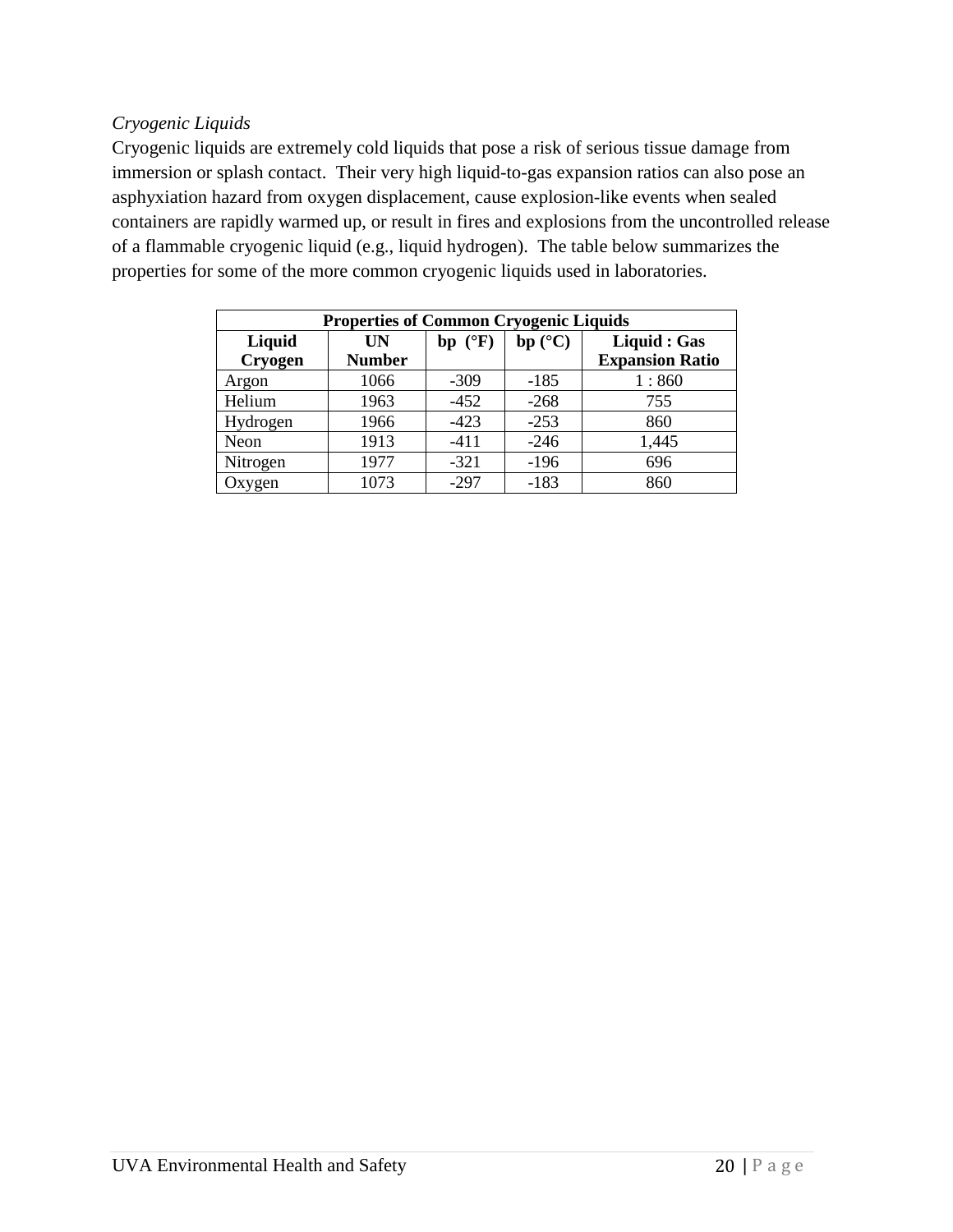# **Personal Protective Equipment and Attire**

Personal protective equipment (PPE) refers to garments and devices worn to protect the human body from exposure to hazardous materials. Since no single article of PPE is protective against all hazardous materials or conditions, its proper selection, use, and maintenance is critical. At UVA, laboratory PPE should be selected on the basis of anticipated hazards identified through a Hazard Assessment Survey (Safety Procedure 14-5) and guidance in the attached table. PPE must meet or exceed the certifications and requirements established from applicable regulatory or advisory agencies, and be made available free-of-charge and in a range of sizes and styles to fit everyone in the laboratory. Those wearing PPE must also receive training on: when and how to use it, how to care for the equipment, equipment limitations, and when to take it out of service. As important as PPE is for laboratory safety, however, if a more effective method of exposure control is available, it should be used instead, e.g., handling volatile chemicals inside a chemical fume hood rather than wearing a respirator and working with them at the open bench. Consult EHS for any questions about PPE.

Clothing and personal attire also play an important role in controlling exposures, minimizing contamination, and enhancing the effectiveness of PPE. Those working in a laboratory at UVA are advised to:

- Wear closed-toe, non-absorbent slip-resistant footwear and clothing that covers the legs,
- Remove or secure long or dangling jewelry, loose clothing, and scarves.
- Contain or restrain long hanging hair and beards,

# *Eye Protection*

Eye protection must be worn in laboratories where hazardous materials are stored or used. For most laboratories, this means safety-rated glasses with side shields. Eye protection should be upgraded to fully enclosing safety goggles or by adding a faceshield whenever handling larger quantities of chemicals or performing procedures with elevated risk of splashing or flying particles. Safety eyewear and face protection used at UVA must meet the requirements in the latest version of ANSI Standard Z87.1, *Occupational and Educational Personal Eye and Face Protection Devices.* 

Regular glasses with corrective lenses are not a substitute for safety glasses, although they may be worn under safety glasses or goggles designed to cover prescription glasses, or under a faceshield. Individuals who wear corrective lenses and plan a career in the laboratory may consider procuring prescription safety glasses.

UVA strongly discourages wearing contact lenses in the laboratory. In the event of a chemical splash or flying object, contact lenses can trap material behind them and make flushing very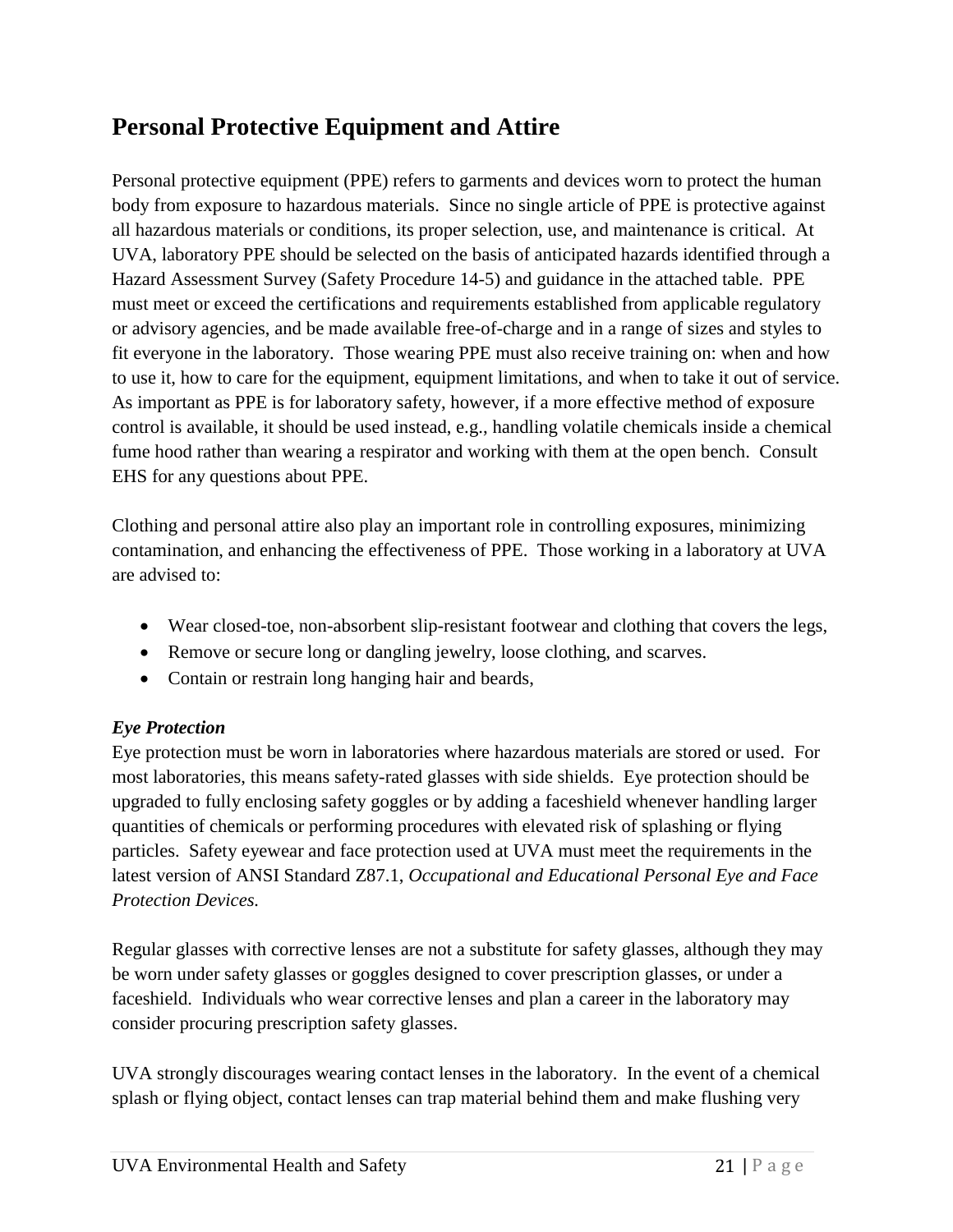difficult. In addition, certain chemicals can degrade plastic contact lenses and fuse them to the cornea.

For work with laboratory equipment that generates other potential eye or face hazards such as intense light, infrared or microwave radiation, lasers, etc., contact EHS for additional guidance on protective measures.

## *Hand Protection*

Dermal contact is among the most common route for exposure to chemicals in the laboratory. As for PPE in general, no single glove provides protection against all chemicals or physical agents. General recommendations for glove selection are provided below; more detailed chemical-specific information is available from glove manufacturers, Safety Data Sheets, EHS training module *Glove Selection*, and by contacting EHS directly.

| <b>Style and Membrane</b> | <b>Typical Uses</b>                                           |
|---------------------------|---------------------------------------------------------------|
| Disposable Exam - Nitrile | Incidental chemical contact or to protect specimens from      |
|                           | enzymes on skin. Excellent dexterity, comfortable to wear,    |
|                           | and inexpensive.                                              |
| Utility - Nitrile         | Contact or short duration immersion with most solvents, oils, |
|                           | and some corrosives                                           |
| Utility - Butyl           | Contact or short duration immersion with most aliphatics,     |
|                           | halogenated solvents, aromatic hydrocarbons, mineral acids,   |
|                           | ketones                                                       |
| <b>Utility - Neoprene</b> | Contact or short duration immersion with oils, most acids and |
|                           | bases, alcohols                                               |
| Utility - PVA             | Contact or short duration immersion with aromatics and        |
| (Polyvinylalcohol)        | chlorinated solvents                                          |
| Utility - Teflon          | Contact or extended duration immersion with nearly all        |
|                           | chemicals. Very poor dexterity – may need to be worn under    |
|                           | other gloves.                                                 |
| Kevlar                    | Handling sharp objects                                        |
| Heavy Leather or          | Extremely hot or cold objects, cryogen handling, sparks       |
| Insulated                 |                                                               |

For incidental contact with low hazard substances or to protect specimens from possible skin / hand contamination, "examination-style" gloves are commonly worn in the laboratory. Exam gloves are thin, disposable gloves meant for single use. They were traditionally manufactured from latex rubber but concerns over latex skin allergies have resulted in alternative formulations, with nitrile rubber now the most common membrane. Although nitrile rubber is inherently more resistant to a wider range of chemicals than natural latex, the thinness of any exam style glove means that they should not be worn where direct chemical contact or immersion is expected. Double gloving can provide some additional protection, but it is generally preferable to wear a pair of heavier, longer "utility grade" gloves over exam gloves for direct contact or immersion. Utility grade gloves are available in a range of thicknesses and membranes, with nitrile,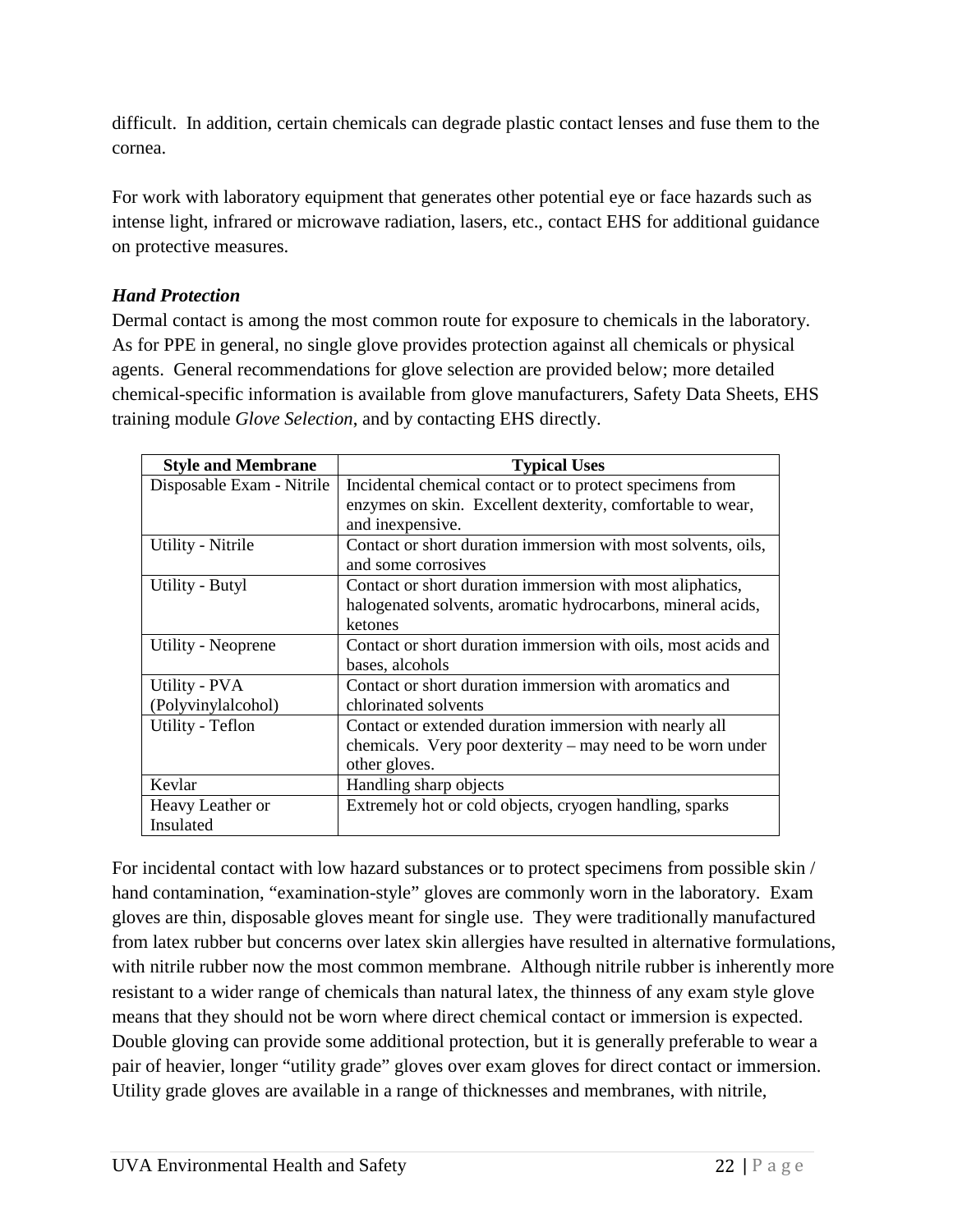neoprene, and butyl rubber among the more useful, along with Teflon gloves. Other specialty gloves include Kevlar puncture- and cut-resistant gloves, Nomex and other non-combustible fibers for high heat and open flame work, and insulated gloves for work with hot objects and cryogenic liquids.

#### *Body Protection*

Along with safety glasses and gloves, a good quality, properly-fitted laboratory coat completes the basic PPE ensemble in most laboratories. All cotton or high cotton content blend laboratory coats offer protection against common laboratory substances and are less susceptible to burning than many synthetics. Disposable Tyvek or coated Tyvek laboratory coats offer better chemical resistance; they are recommended for certain activities with Particularly Hazardous Substances and can be discarded as hazardous waste upon completion of work.

Special flame resistant ("FR") laboratory coats or smocks should be worn where sparks or open flames larger than Bunsen burner scale are present, and for all operations involving pyrophoric materials or water / air reactive substances. Rubberized splash aprons may also be worn for handling larger quantities of corrosives, while fully encapsulating suits or coveralls may be required in some areas (e.g., cleanroom).

#### *Respiratory Protection*

Respirators are generally not needed in laboratories due to the small quantities of chemicals handled and the use of chemical fume hoods and other local exhaust ventilation devices. However, there are some activities where a respirator is necessary or desirable. Since respirator use places medical burdens on the body, and their improper selection or misuse can place individuals at significant health risk, their use is regulated by OSHA and UVA. Respirators are not all the same nor do they provide universal protection against all inhalation hazards. Where needed, only NIOSH-certified respirators may be used at UVA. Individuals considering the use of a respirator must contact EHS to review the intended application and assist in the proper selection, training, fit testing, and maintenance of respirators. Those individuals will also need medical clearance in advance from their UVA healthcare provider.

#### *Personal Protective Equipment Selection Guidelines*

| <b>Material or Activity</b>               | <b>Potential Exposures</b>        | <b>Personal Protective Equipment</b>                                                                                                                                                                                                          |
|-------------------------------------------|-----------------------------------|-----------------------------------------------------------------------------------------------------------------------------------------------------------------------------------------------------------------------------------------------|
| Basic entry into laboratories             | • Chemical contamination          | • Standard clothing and attire:                                                                                                                                                                                                               |
| with hazardous materials or<br>operations | • Splash or flying object to eyes | Long-hair, beards, and loose clothing<br>$\circ$<br>and hanging jewelry secured as<br>needed<br>o Non-absorbent, closed toe shoes<br>Clothing that covers the legs<br>$\circ$<br>• Other PPE will be driven by laboratory-<br>specific policy |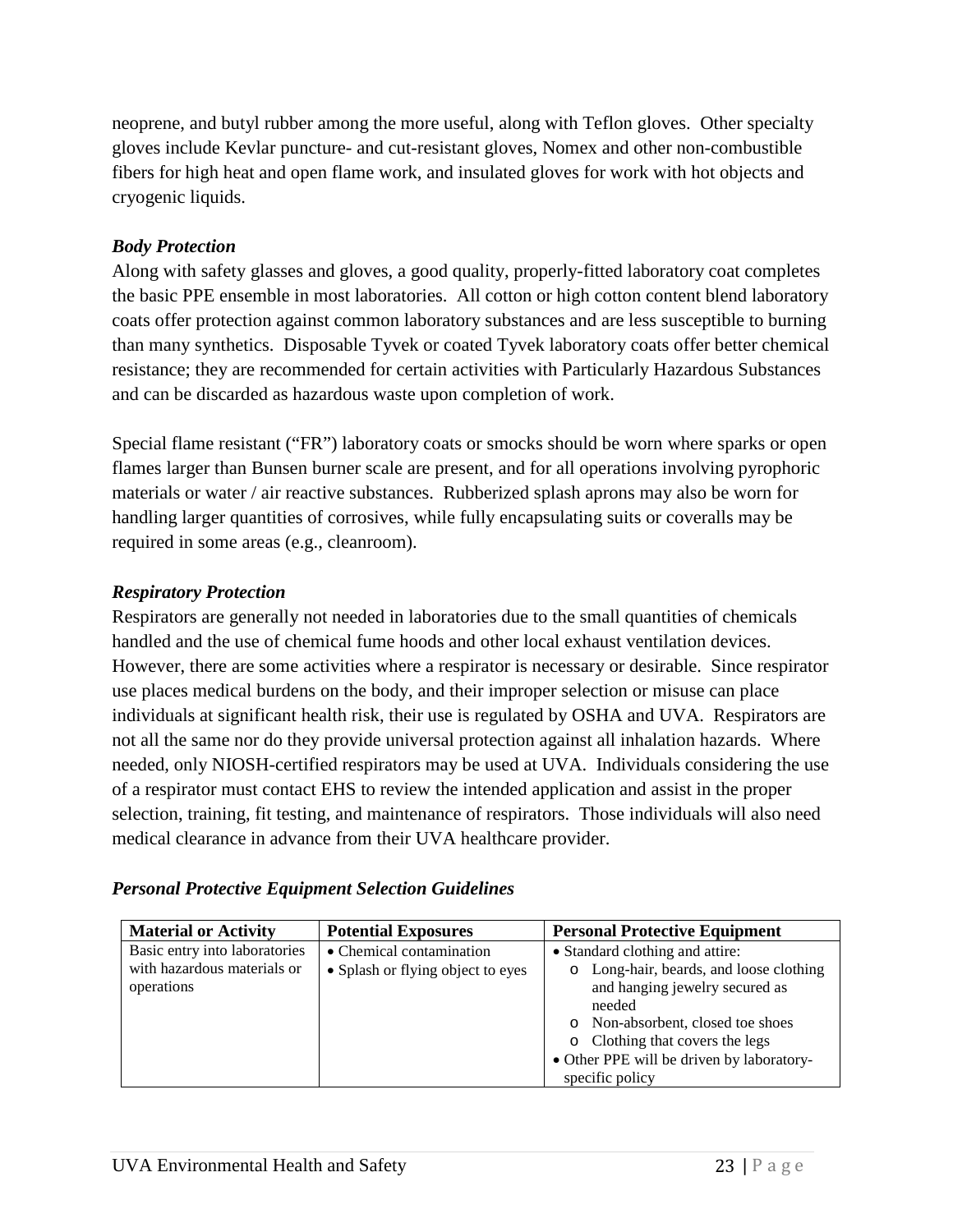| <b>Material or Activity</b> | <b>Potential Exposures</b>                               | <b>Personal Protective Equipment</b>                                               |
|-----------------------------|----------------------------------------------------------|------------------------------------------------------------------------------------|
| Handling hazardous          | • Chemical contamination                                 | Basic entry PPE plus:                                                              |
| chemicals $(< 1$ Liter)     | • Splash or flying object to eyes                        | • Safety glasses with sideshields                                                  |
|                             |                                                          | • Laboratory coat                                                                  |
|                             |                                                          | · Gloves - disposable nitrile exam gloves                                          |
|                             |                                                          | for incidental contact. Consult EHS                                                |
|                             |                                                          | training Glove Selection for additional                                            |
|                             |                                                          | advice on high hazard materials                                                    |
|                             |                                                          |                                                                                    |
| Handling hazardous          | • Chemical contamination                                 | Basic entry PPE plus:                                                              |
| chemicals $(> 1$ Liter)     | • Chemical burns from corrosive                          | · Enclosing safety goggles, or faceshield for                                      |
|                             | materials                                                | high-risk splash potential                                                         |
|                             | • Splash or flying object to eyes                        | • Laboratory coat                                                                  |
|                             | and face                                                 | • Rubber splash apron for corrosives                                               |
|                             |                                                          | · Gloves, disposable nitrile, or forearm                                           |
|                             |                                                          | length utility gloves worn over nitrile                                            |
|                             |                                                          | exam gloves for potential long term                                                |
|                             |                                                          | exposure or immersion. Consult EHS                                                 |
|                             |                                                          | training Glove Selection for additional                                            |
|                             |                                                          | advice                                                                             |
| Handling hot objects or     | • Thermal burns                                          | Basic entry PPE plus:                                                              |
| working with open flames    | · Flying object to eyes and face                         | • Laboratory coat (flame resistant for open                                        |
|                             |                                                          | flame work $>$ than Bunsen burner scale)                                           |
|                             |                                                          | $\bullet$ Gloves – heat resistant                                                  |
|                             |                                                          | • Safety glasses with sideshields                                                  |
| Working with pyrophoric or  | • Chemical contamination                                 | Basic entry PPE plus:                                                              |
| water-reactive compounds    | • Splash, flames, and burns to                           | • Safety Goggles (glove box)                                                       |
|                             | body, face, and eyes                                     | · Faceshield (fume hood work)                                                      |
|                             |                                                          | • Flame-resistant laboratory coat                                                  |
|                             |                                                          | • Gloves – flame resistant worn over                                               |
|                             |                                                          | disposable nitrile exam gloves. Consult                                            |
|                             |                                                          | EHS training Glove Selection for                                                   |
|                             |                                                          | additional advice                                                                  |
|                             |                                                          | • Perform work in chemical fume hood or                                            |
|                             |                                                          | glove box as appropriate.                                                          |
|                             |                                                          | • Prior to use:                                                                    |
|                             |                                                          | o Complete EHS training Handling                                                   |
|                             |                                                          | Organolithium and Related Agents                                                   |
|                             |                                                          | o Obtain hands-on training from                                                    |
| Working with highly         | • Chemical contamination                                 | supervisory personnel<br>Basic entry PPE plus:                                     |
| reactive or explosive       |                                                          | • Safety glasses                                                                   |
| compounds                   | • Physical injuries from flying<br>objects and fragments | · Faceshield                                                                       |
|                             |                                                          |                                                                                    |
|                             |                                                          | · Flame resistant laboratory coat                                                  |
|                             |                                                          | • Gloves – forearm length utility gloves<br>worn over nitrile exam gloves. Consult |
|                             |                                                          | EHS training Glove Selection for                                                   |
|                             |                                                          | additional advice                                                                  |
|                             |                                                          | • Perform work in chemical fume hood,                                              |
|                             |                                                          | glove box, or behind shield, as appropriate                                        |
|                             |                                                          |                                                                                    |
| Working with deep vacuum    | • Chemical contamination                                 | Basic entry PPE plus:                                                              |
| or high-pressure equipment  | • Physical injuries from flying                          | • Safety glasses                                                                   |
|                             | objects and fragments                                    | · Faceshield                                                                       |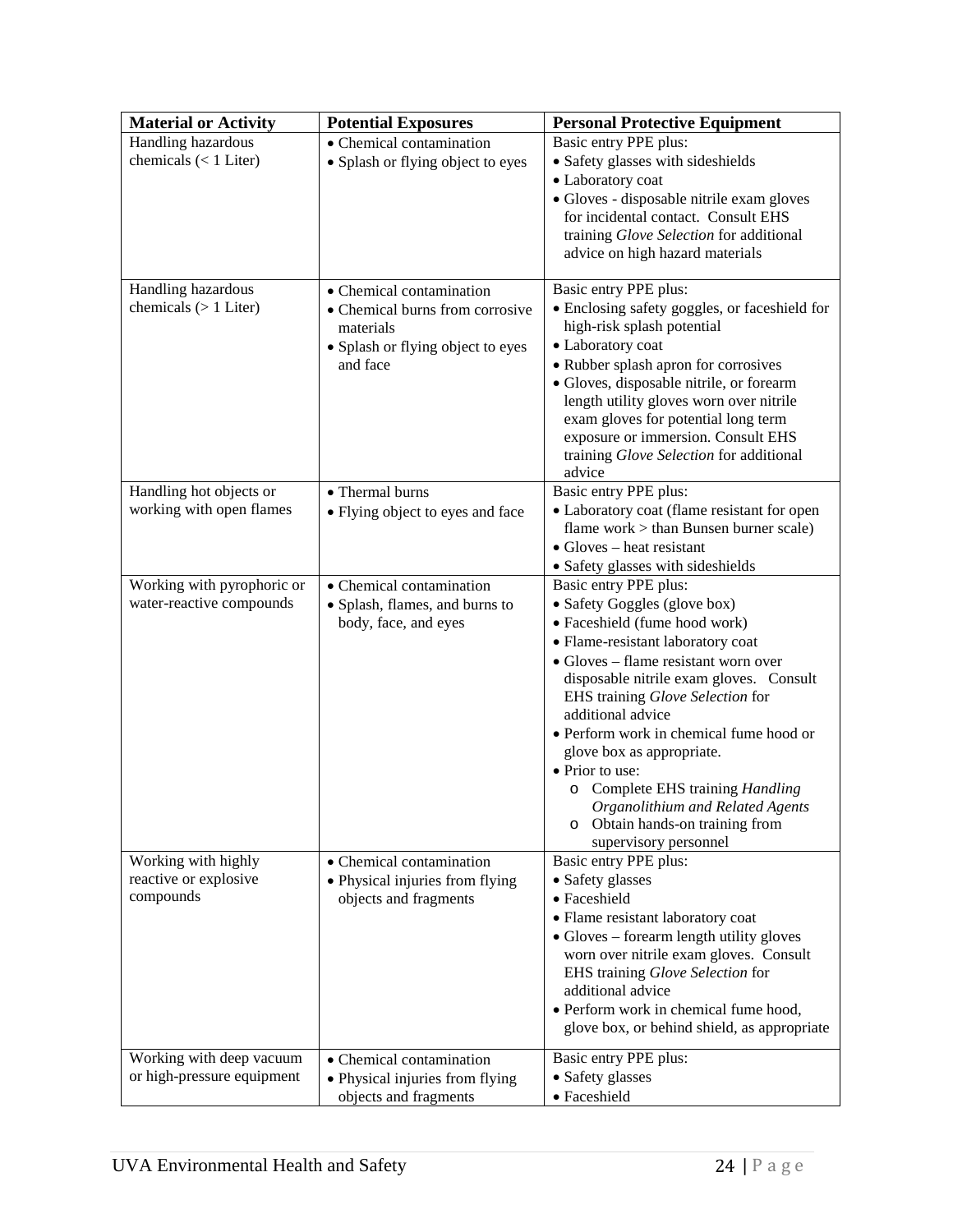| <b>Material or Activity</b>                        | <b>Potential Exposures</b>    | <b>Personal Protective Equipment</b>                                                                                                        |
|----------------------------------------------------|-------------------------------|---------------------------------------------------------------------------------------------------------------------------------------------|
|                                                    |                               | • Laboratory coat                                                                                                                           |
|                                                    |                               | • Gloves - forearm length utility gloves<br>worn over nitrile exam gloves. Consult<br>EHS training Glove Selection for<br>additional advice |
|                                                    |                               | • Perform work behind shield as appropriate                                                                                                 |
| Working with cryogenic                             | • Frozen tissues              | Basic entry PPE plus:                                                                                                                       |
| liquids                                            | • Splashes to body, face, and | • Safety goggles or Faceshield                                                                                                              |
|                                                    | eyes                          | • Laboratory coat                                                                                                                           |
|                                                    |                               | • Gloves – insulated, forearm length or                                                                                                     |
|                                                    |                               | longer                                                                                                                                      |
|                                                    |                               | • Potential asphyxiation hazards if working                                                                                                 |
|                                                    |                               | in small, enclosed space without                                                                                                            |
|                                                    |                               | ventilation. Consult with EHS if you have                                                                                                   |
|                                                    |                               | questions about appropriate ventilation.                                                                                                    |
| Performing small volume<br>chemical spill clean-up | • Chemical contamination      | Basic entry PPE plus:                                                                                                                       |
|                                                    |                               | • Safety goggles                                                                                                                            |
|                                                    |                               | • Laboratory coat                                                                                                                           |
|                                                    |                               | · Gloves - double nitrile exam gloves or<br>utility grade forearm length gloves over                                                        |
|                                                    |                               | exam gloves. Consult EHS.                                                                                                                   |
| Working with or near high                          | • Hearing damage              | Basic entry PPE plus:                                                                                                                       |
| noise sources                                      |                               | $\bullet$ Hearing protection devices – ear muffs or                                                                                         |
|                                                    |                               | plugs. Consult EHS for assistance in                                                                                                        |
|                                                    |                               | monitoring the noise source(s) and                                                                                                          |
|                                                    |                               | selecting PPE.                                                                                                                              |
| Working with intense                               | • Physical injuries           | • Consult EHS                                                                                                                               |
| sources of visible or non-                         |                               |                                                                                                                                             |
| visible light, lasers, high                        |                               |                                                                                                                                             |
| electric or magnetic field                         |                               |                                                                                                                                             |
| equipment, ionizing                                |                               |                                                                                                                                             |
| radiation sources                                  |                               |                                                                                                                                             |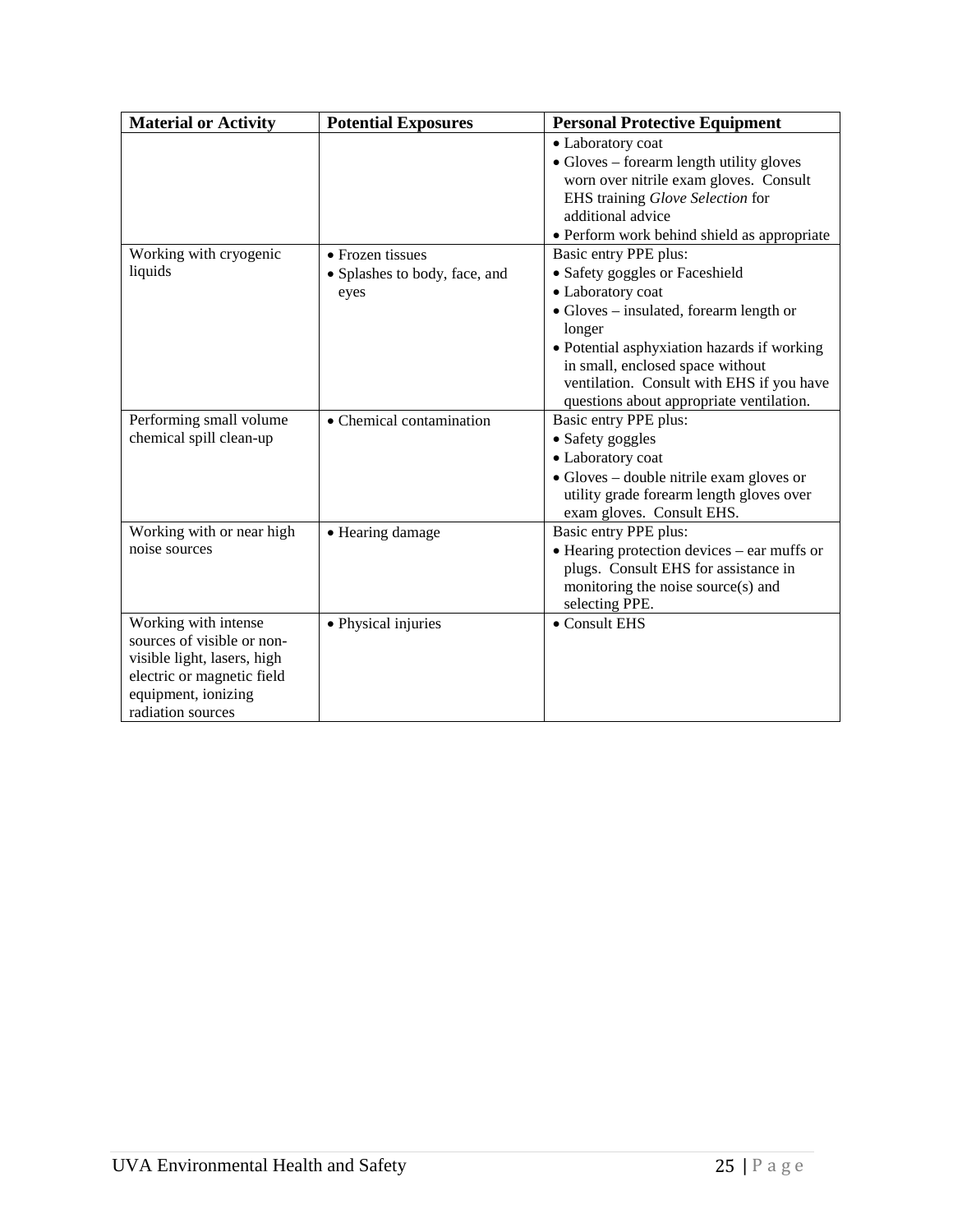# **Safe Management of Chemicals**

This section provides general guidance for safely managing hazardous chemicals in the laboratory. Additional information is provided during laboratory chemical safety training; more specific techniques and practices are best learned from colleagues and laboratory supervisory personnel.

# *Chemical Ordering and Receipt*

- Avoid duplication by reviewing existing chemical stocks before placing new orders. If a reagent is still needed, order only as much as needed since "volume discounts" are a false economy - larger quantities mean larger spills and higher disposal costs.
- UVA limits individual chemical containers to a maximum capacity of 4 Liters or 1 gallon. The Virginia State Fire Marshal does not permit the storage and use of flammable liquids in 5 gallon cans.
- Order chemicals from reputable, university-approved vendors using standard departmental delivery and receiving instructions.
- Where a choice is available, order chemicals in safety-coated or shatter-resistant containers, especially corrosive and reactive materials.
- Ensure your laboratory has an appropriate place to store and use new chemicals. For example, toxic volatile liquids require a chemical fume hood, while compressed toxic or corrosive gases generally require a dedicated ventilated gas cabinet. Consult EHS if you have questions about the safety infrastructure needed for a new chemical.
- The ordering laboratory is responsible for any special permits or licenses required for a chemical.
- Have chemicals delivered directly to the laboratory or departmental receiving location. Upon receipt:
	- o Verify the container and label are intact,
	- o Confirm that the contents match the original order,
	- o Date-label reactive and unstable materials, and consider date-labeling all containers,
	- o Safely move the container to its proper storage location and update applicable inventory records.

#### *Chemical Transport*

- When transporting chemical containers outside of the laboratory, use a secondary container such as a chemical bottle tote, covered bucket, or a tray.
- When moving chemicals on a cart, be sure to secure the load or use a cart with raised edges. Wheels should be large enough to roll over uneven floor surfaces and elevator door gaps.
- Use extra care when transporting chemicals in elevators since these locations have limited ventilation and are difficult to exit quickly in the event of a spill.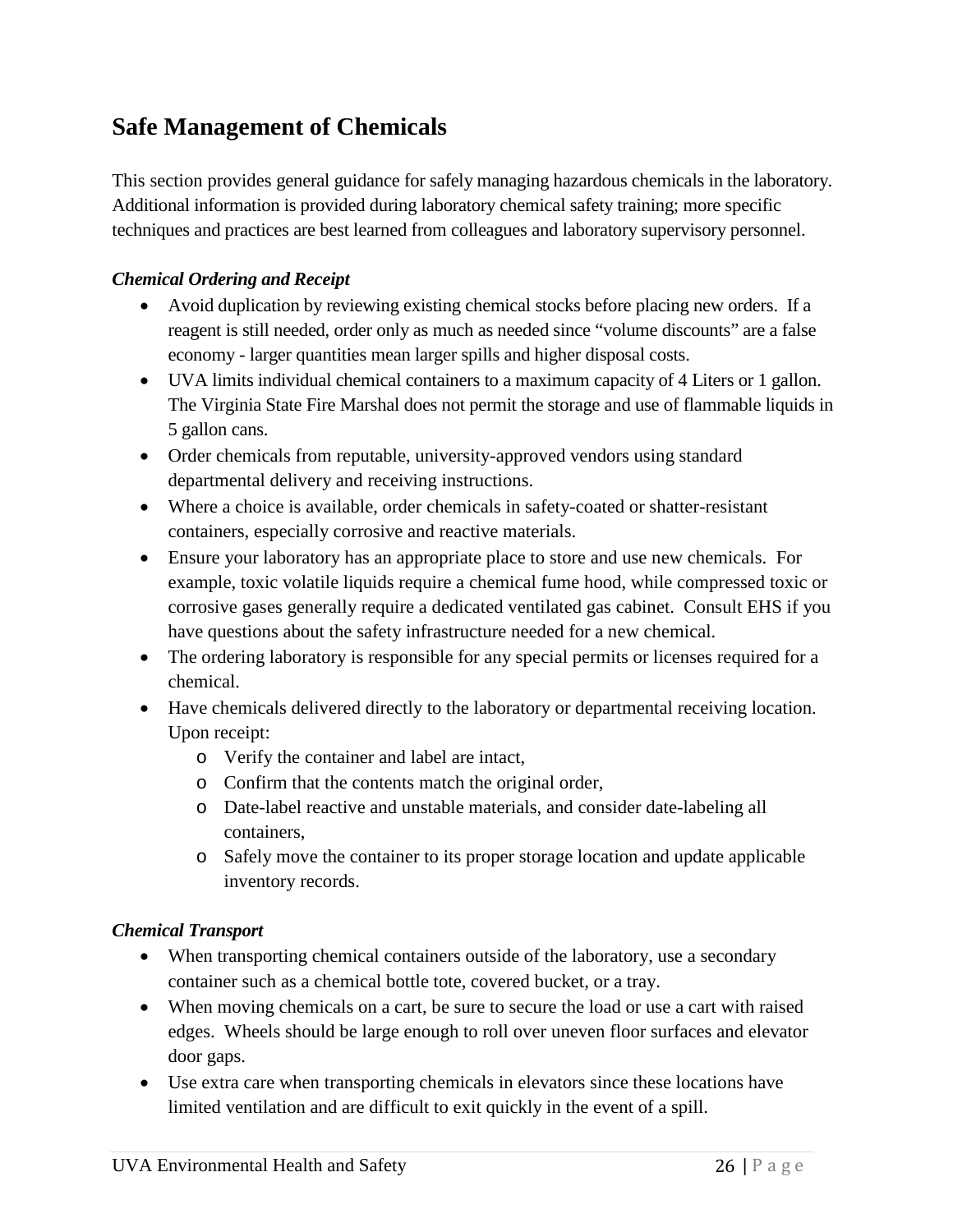- Contact EHS for assistance if you need to:
	- o Transport large quantities of chemicals elsewhere indoors,
	- o Move or transport chemicals outdoors, including liquid nitrogen Dewar vessels,
	- o Ship any chemicals or research specimens off-Grounds.

## *Chemical Storage*

- Keep quantities of chemicals to the minimum needed.
- Maintain an inventory for Particularly Hazardous Substances, and consider keeping one for all other chemicals to reduce wasteful duplication.
- Avoid simple alphabetical storage of chemicals for all but the most innocuous compounds. Instead, segregate and store chemicals by their hazards using a classification system such as the one shown in the table at the end of this section.
- Store concentrated acids and bases separately in corrosion-resistant trays, at or near floor level in cabinets or under fume hoods. For aggregate quantities greater than a few Liters, use specially constructed corrosion-resistant acid/base storage cabinets.
- Keep flammable liquids in storage devices listed or approved by Factory Mutual or the National Fire Protection Association. Flammable storage cabinets must have self-closing doors and be prominently posted. Cabinet vents must be capped closed or, if connected to building exhaust, provided with a flame arrestor. Refrigerators and freezers used to store flammable liquids below room temperature must also be listed or approved for such use – never store flammable materials in an ordinary refrigerator or freezer.
- Date-labeling is recommended for all chemicals, but especially for unstable materials and those that can form reactive / explosive secondary products over time such as peroxides and shock-sensitive salts, e.g., ethers, other peroxide-forming chemicals, picric acid, perchloric acid.
- Periodically inspect chemical storage areas for out-of-date or expired materials and for any containers with damages such as bulging or deformation exteriors, broken caps or lids, discoloration, or unexpected precipitates or crusts. Consult EHS for assistance before moving or repackaging.

# *Newly Synthesized and Novel Chemicals*

The hazards of newly synthesized and novel chemical compounds are rarely known, even when they are similar in structure to other chemicals. It is prudent to treat these kinds of materials as hazardous until determined otherwise. If your laboratory synthesizes or otherwise produces such materials for sale, distribution, or other use outside of UVA, contact EHS since these compounds will require additional assessment, labeling, and hazard documentation prior to shipping.

# *Compressed Gases*

• Secure compressed gas cylinders at all times in the upright position, and protected from falls by using straps, chains, or safety stands designed for that purpose.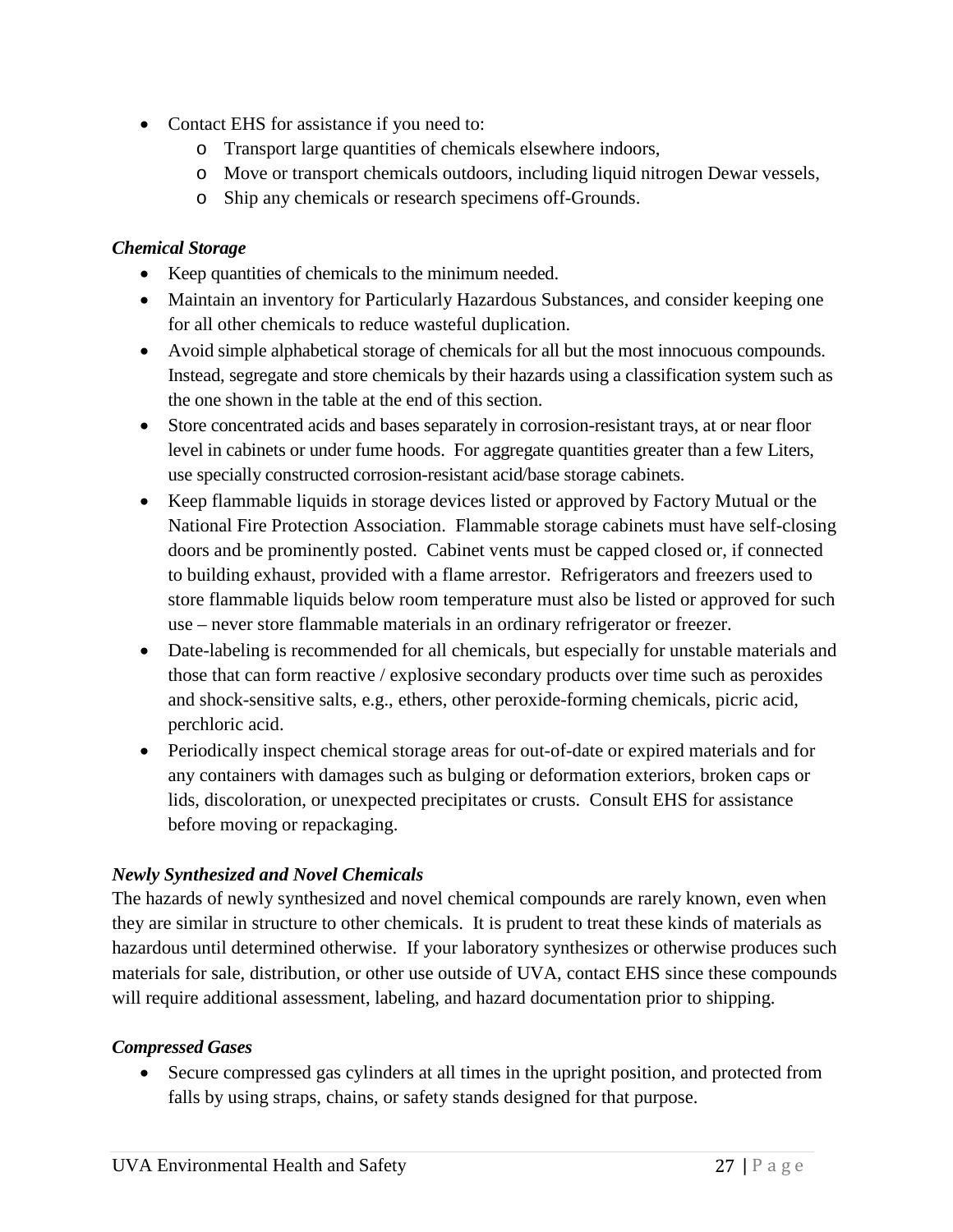- Store cylinders in cool, dry, well-ventilated areas away from heat, flammable liquids, and corrosive materials. Store cylinders by gas type, separating oxidizing gases from flammable ones. Keep valve cover caps on until a cylinder is used.
- Move compressed gas cylinders on cylinder transport carts with straps or chains in place and valve cover caps secured.
- Ensure that cylinders are prominently posted / labeled as to their contents, and also tagged as "Full", "In Use", or "Empty" as appropriate.
- Avoid lecture bottles where possible since they are expensive to dispose of instead, select the smallest possible refillable style of cylinder.
- Follow supplier's technical bulletins for proper regulator selection, along with any other gauges, valves, hoses, or manifolds. In general, two-stage regulators should be used as they provide immediate indications of the pressure of cylinder contents and enable precision control of the outlet delivery pressure.
- Store regulators in a clean, dry location when not in use. Inspect them before and after use. Never force valve or regulator connections – always hand thread them to start. Test all connections for leaks with soapy water (some less common gases may require a different leak test solution – consult EHS).
- Lubricants and greases should never be used on regulators or gas cylinder fittings. Refer to supplier technical bulletins for when to use Teflon tape, washers, or special consumable seals.
- Compressed hydrogen is lighter than air and highly flammable, with a very wide range of explosive concentrations. The Virginia fire code greatly limits the quantity of flammable compressed gases that can be stored on elevated floors or the basement of buildings. If hydrogen is needed regularly and in significant quantity, consider a hydrogen generator instead of compressed gas cylinders. These devices work by catalyzing water, and can produce ultra-high purity hydrogen gas at pressures sufficient for most laboratory applications. When turned off, the only quantity of hydrogen gas remaining is the residual volume inside piping or tubing, essentially eliminating the fire hazards from this gas. The same kind of technology can be used to produce high purity oxygen. Contact EHS for additional information.
- Most inert gases are permitted in UVA laboratories without special ventilation, but compressed toxic, reactive, and most flammable gases require storage inside a chemical fume hood or a dedicated exhausted gas cabinet. Certain gas storage and delivery systems also require active leak detection and alarms.
- Additional information is available from the EHS on-line module, *Compressed Gas Cylinder and Regulator Safety.*

# *Cryogenic Liquids and Dry Ice*

• Cryogenic liquids are supplied in special insulated ("Dewar") vessels with pressure relief fittings. To the extent possible, avoid damp areas since moisture can result in excess ice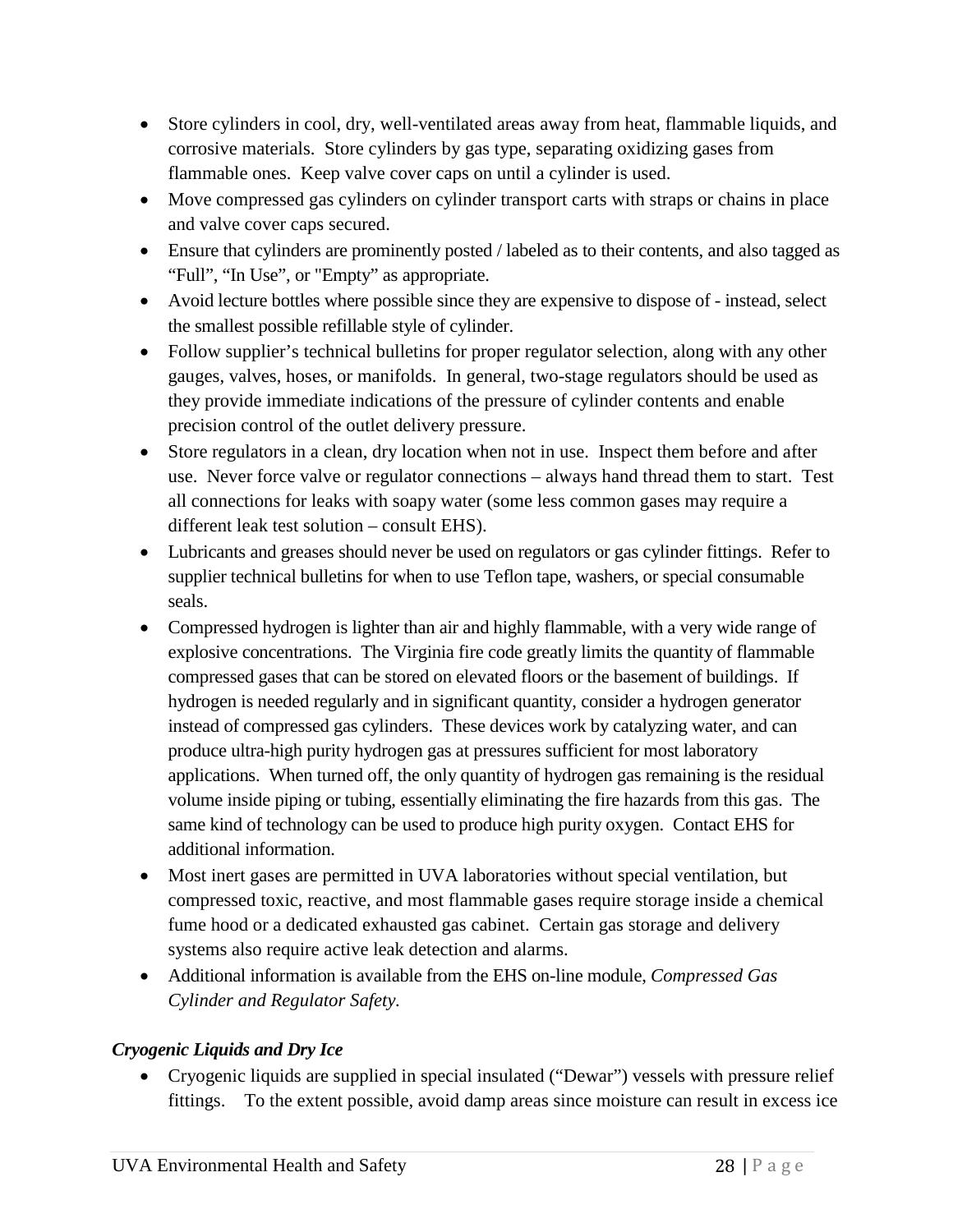formation around the relief valve. Periodically inspect cryogenic liquid vessels wherever they are stored.

- Store cryogens and dry ice in well-ventilated areas since they are continuously "boiling" off" or sublimating to a gaseous state. Do not store cryogenic liquid or dry ice in cold rooms, as they are not ventilated spaces.
- Cryogenic liquids and dry ice can easily damage laboratory countertops and sinks, and floor tiles; avoid prolonged contact with any material not designed for extreme low temperatures. Never dispose of dry ice in lab sinks; instead, allow dry ice to sublimate in a loose fitting cooler in a well-ventilated space.
- Avoid transporting cryogen tanks (i.e., 240 L tanks) in passenger elevators. Use service elevators when available, and do not ride with the tank in the elevator. Use a "buddy system" to intercept passengers if you must transport up or down several floors.
- Upgrade personal protective equipment with a faceshield (over safety glasses) and heavy insulated forearm-length gloves when dispensing cryogenic liquids.
- Oxygen deficiency detection, alarms, and control systems may be needed in enclosed rooms where appreciable quantities of cryogenic liquid are stored and in such places where filling or dispensing operations occur. Contact EHS for additional information.

# *Chemical Fume Hoods and Other Local Exhaust Ventilation Devices*

- Use a chemical fume hood, snorkel, or other local exhaust ventilation device for procedures that release toxic vapors, fumes, mists, or dusts. Ensure that the device has been certified and is operating properly. Notify laboratory supervisory personnel, Facilities Management, or EHS of any problems.
- Chemical fume hoods: Follow posted safe use guidelines. Place equipment and reagents inside the hood and lower the sash to the marked height. Work at least 6 inches inside of the hood sash, preferably even deeper. Raise large equipment on test tube racks to improve airflow. Avoid using chemical fume hoods for storage by limiting their use to those operations and procedures that require local exhaust. Stop work immediately if you detect any odors of the chemicals being used inside; notify others in the laboratory, post a warning sign on the sash, and contact EHS and Facilities Management as soon as possible for repair.
- Special note on perchloric acid: The use of perchloric acid can result in the accumulation of explosive perchlorate crystals on chemical fume hood surfaces and inside ductwork. Work that involves heating or evaporating concentrated perchloric acid must be performed in a special Perchloric Acid Fume Hood. These devices have self-contained water rinsing and wash-down features to minimize the formation and accumulation of reactive crystals. Dedicated Perchloric Acid Fume Hoods already exist on Grounds - contact EHS for assistance.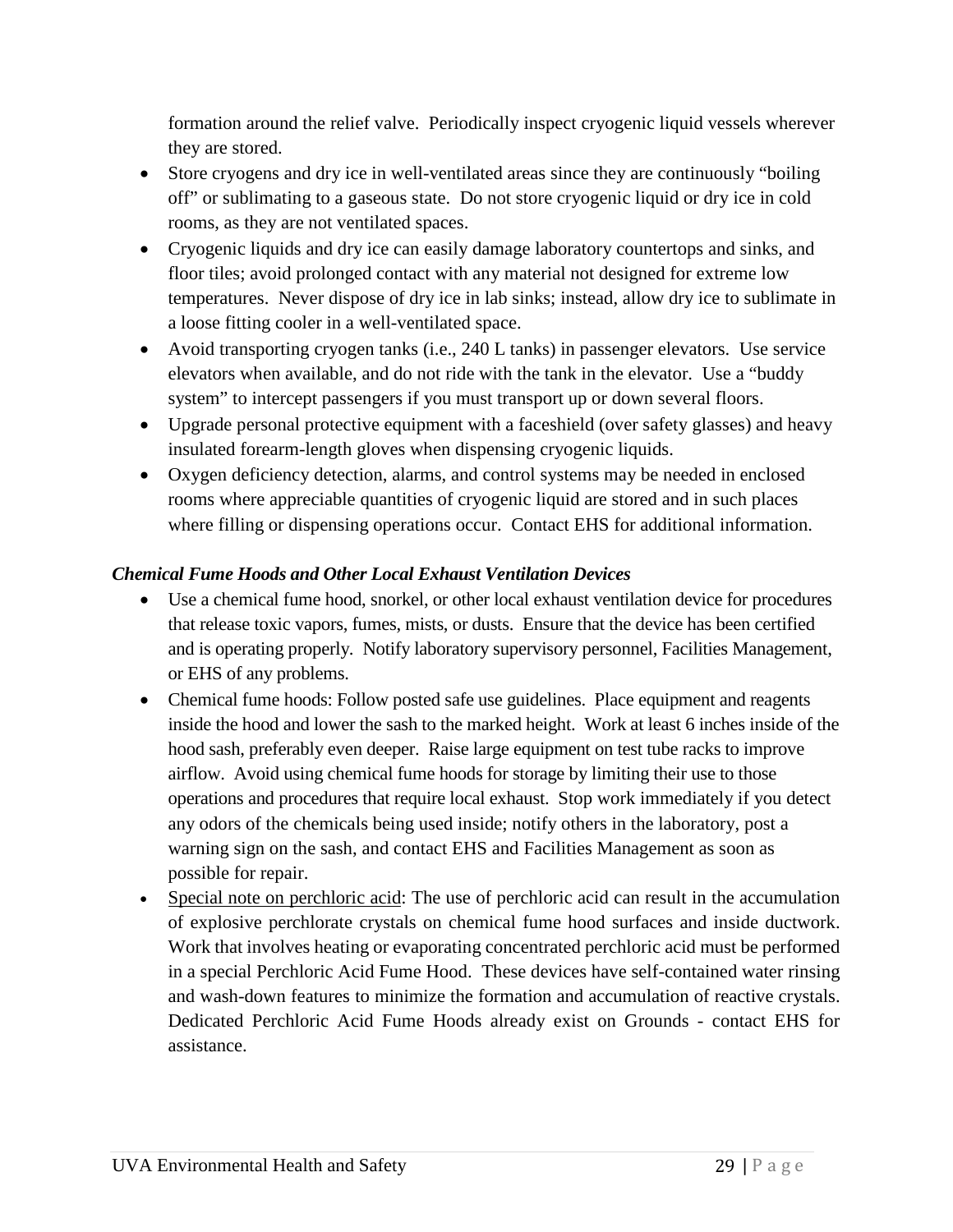# *Chemical Storage Guidelines*

| <b>Chemical Groups</b>                                      | <b>Storage Guidelines</b>                                 |
|-------------------------------------------------------------|-----------------------------------------------------------|
| <b>General, Non-Hazardous Chemicals</b>                     | Non-hazardous salts and buffers may be stored             |
| Acetates, borates, carbonates, chlorides, glycols, halides, | alphabetically.                                           |
| nitrides, phosphates, phosphides, polysulfides, silicates,  |                                                           |
| sulfates, sulfides, sulfoxides, thiosulfates                |                                                           |
| <b>Volatile Liquids:</b>                                    | Store in cabinet or near fume hood for convenience.       |
| Flammable: Alcohols, alkanes, amides, amines, aromatic      | Separate flammable from non-flammable liquids and         |
| hydrocarbons, esters, ethers, ketones                       | limit volumes to the smallest amounts needed.             |
| Non-Flammable: Halogenated hydrocarbons (e.g.,              | Flammable liquids must be stored in a rated cabinet       |
| Chloroform, carbon tetrachloride, methylene chloride        | or spark-proof refrigerator / freezer.                    |
| <b>Water and Air Reactive Compounds:</b>                    | These kinds of chemicals are usually shipped under        |
| Calcium, sodium, potassium, lithium, phosphorus             | mineral oil or an inert atmosphere. Store in original     |
| pentoxide, pyrophorics such as butyl-lithium.               | container unless supplier advises otherwise.              |
| <b>Corrosives:</b>                                          | Store below eye-level in dedicated area (e.g., poly-      |
| Acids: Mineral acids (e.g., hydrochloric), organic acids    | ethylene trays under sink or fume hood) or corrosive      |
| (e.g., acetic), per-acids                                   | cabinet. Store oxidizing acids (e.g., perchloric, nitric) |
| Bases: Hydroxides, organic bases                            | separately. Note that concentrated acetic acid is         |
| Other: Cresols, phenols, anhydrides                         | flammable.                                                |
| <b>Oxidizers</b>                                            | Store oxidizers separately. Store peroxidizable           |
| Amides, bromates, chlorates, chlorites, chromates,          | chemicals below room temperature but above                |
| hypochlorites, hydroperoxides, manganates, nitrates,        | freezing. Inspect caps for presence of potentially        |
| nitrites, perchlorates, permanganates, peroxides            | shock-sensitive crystals before opening.                  |
| <b>Compressed Gases:</b>                                    | Secure cylinders. Keep valve caps on when not in          |
| Air, noble gases (e.g., argon, neon), chlorine, helium,     | active use. Consider gas generators as alternative to     |
| hydrogen, nitrogen, oxygen                                  | compressed $H_2$ or $O_2$ . Toxic, corrosive, and         |
|                                                             | flammable gases may require storage in a chemical         |
|                                                             | fume hood or dedicated gas cabinet.                       |
| <b>Cryogenic Liquids:</b>                                   | Store vessels in dry, cool, well-ventilated locations.    |
| Nitrogen, helium                                            | Consult EHS for information and options for oxygen        |
|                                                             | monitoring.                                               |
| <b>Chemicals Requiring Refrigeration:</b>                   | Non-flammable, non-oxidizing chemicals can be             |
| Various                                                     | stored in ordinary refrigerators / freezers but           |
|                                                             | flammable and oxidizing chemicals must be stored in       |
|                                                             | an explosion-proof refrigerator or freezer.               |
| <b>Select Carcinogens, Reproductive Toxins, and Highly</b>  | Store these materials in a separate area or within a      |
| <b>Toxic Chemicals:</b>                                     | secondary container to facilitate tracking. Ensure        |
| Consult container labels, SDSs, or EHS.                     | that only authorized individuals can access them.         |
| <b>Controlled Substances:</b>                               | Keep an inventory and store under lock and key;           |
| Schedule $I - V$ drugs under the US DEA, plus VBP           | Schedules I and II require additional security. Consult   |
| Schedule VI drugs                                           | Center for Comparative Medicine and Office of             |
|                                                             | Animal Welfare for more information.                      |
| <b>DHS</b> Chemicals of Interest:                           | Store according to hazardous properties and ensure        |
| Specific chemicals with potential for harm upon accidental  | only authorized individuals in the laboratory can         |
| or purposeful release, theft, or sabotage.                  | access them. Consult EHS for more information.            |
| <b>Tax-Free Ethanol:</b>                                    | Limit access to authorized laboratory personnel by        |
| 200 proof ethyl alcohol                                     | keeping tax-free alcohol in a locked flammable            |
|                                                             | storage cabinet or in an unlocked cabinet within a        |
|                                                             | room that is locked when unattended.                      |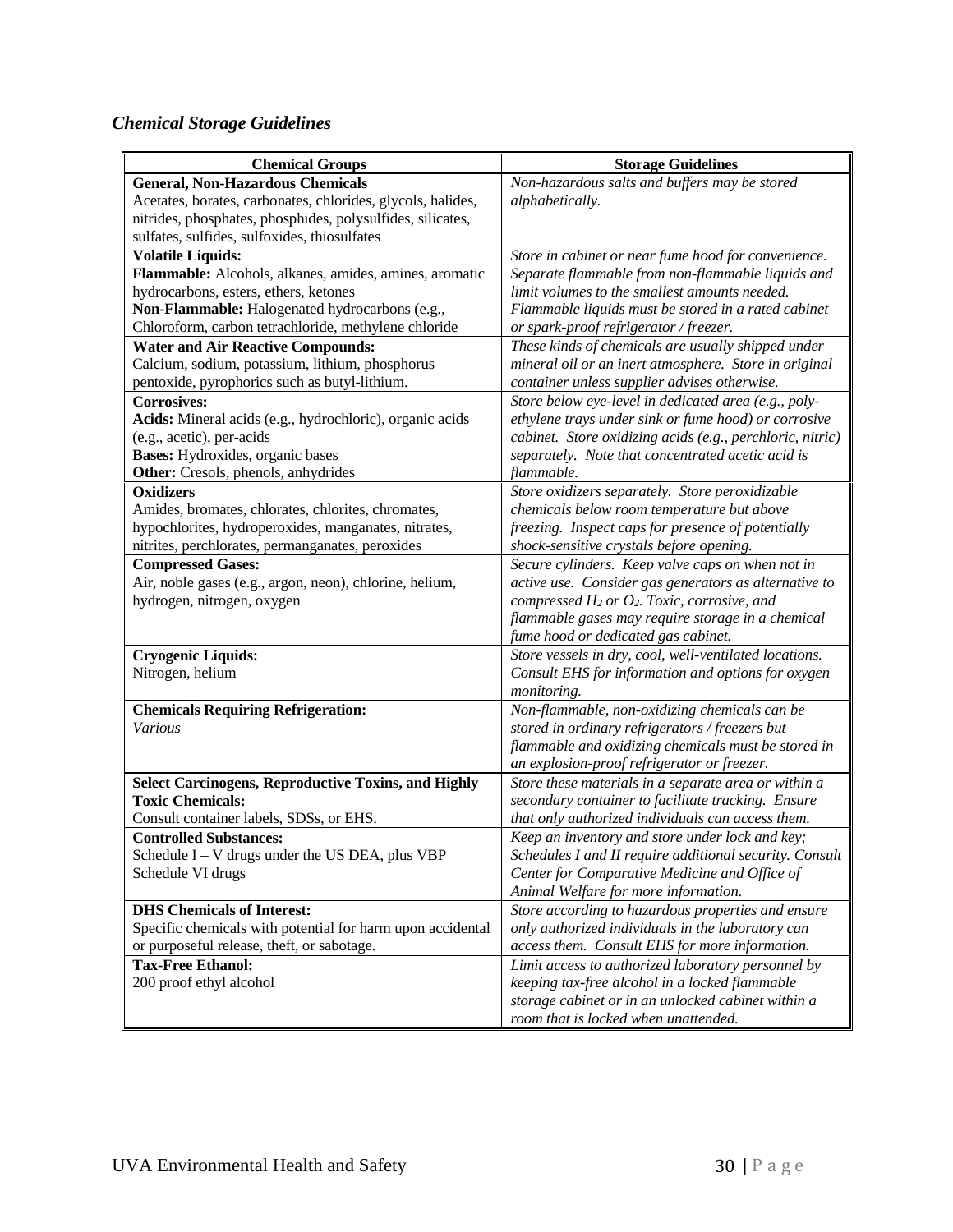# **Good Work Practices**

This section provides general guidance on work practices and procedures in the laboratory. Additional information is provided during chemical safety and waste training, and from laboratory supervisory personnel.

# *Be Prepared*

- Identify the hazards of reagents and equipment in advance by reviewing Safety Data Sheets and written procedures.
- Know where the closest emergency equipment is located, including emergency eyewashes and showers, landline phone, and first aid and spill supplies. For work with pyrophoric chemicals and other air / water reactive materials, keep an appropriate portable fire extinguisher ready for use nearby.
- Follow standard operating procedures, posted instructions, curriculum, or supplier / manufacturer guidelines, and document experiments in a laboratory notebook.

# *Attire, Personal Protective Equipment, Habits, and Behavior*

- Wear closed-toe, slip-resistant, non-absorbent footwear and clothing that covers the legs in the laboratory. Confine or restrain long hanging hair and beards, loose clothing or scarves, and any dangling jewelry.
- Put on basic personal protective equipment required by individual laboratory protocol, typically safety glasses with side shields and a laboratory coat; add gloves where chemical contact may occur. Do not wear contact lenses unless splash- and vapor-proof goggles are worn. Remove personal protective equipment and wash hands before leaving the laboratory.
- Horseplay and practical jokes have no place in the laboratory.
- Never purposefully smell, taste, or touch chemicals.
- Eating, drinking, smoking, vaping, chewing gum, and applying cosmetics or lip balm is prohibited in the laboratory and all other areas where chemicals are stored or used.

#### *Working Alone and Unattended Operations*

- Avoid working alone. If solo work is absolutely necessary, review in advance with laboratory supervisory personnel. For work with high hazard materials, put additional safeguards in place, including pre- and post-work notifications to supervisory personnel and colleagues. Consult EHS for additional information and advice.
- Unattended operations are also discouraged, especially those that are high hazard. Review high hazard procedures in advance with laboratory supervisory personnel. Where experiments must proceed unattended, place a note next to the area or apparatus and on the laboratory door with the following minimum information: the chemicals involved, utilities being used (e.g., chilled water, vacuum, electricity or heat), your name,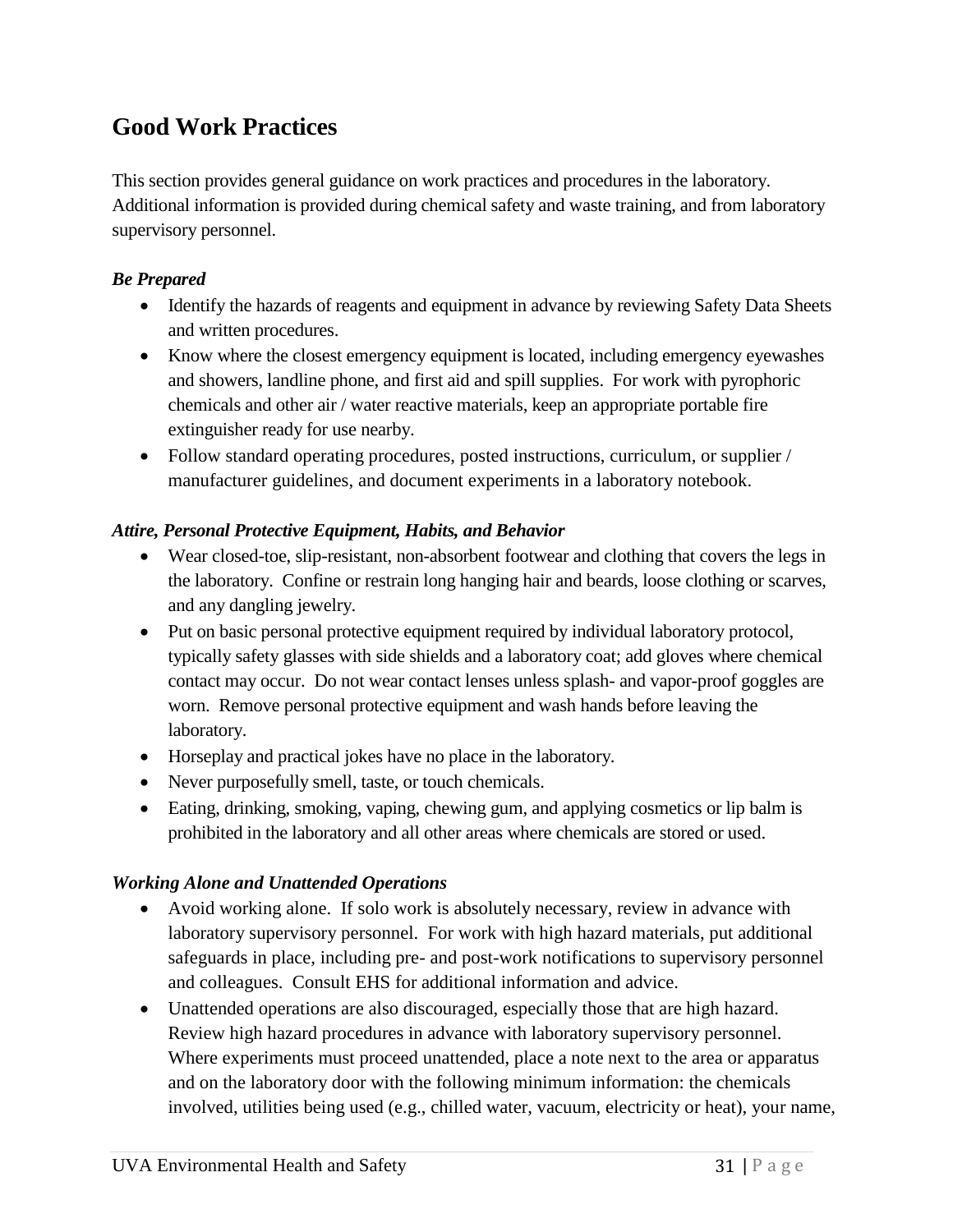date and time (start and end of experiment), and a contact number where you can be reached in case of an emergency.

# *Basic Laboratory Procedures*

- Keep floors, benchtops, and chemical fume hoods clear, uncluttered, and clean.
- Use equipment and reagents for their intended purpose only, and seek advice for new procedures.
- Use mechanical devices when aspirating chemicals never mouth pipette. Avoid traditional syringes and needles, glass Pasteur pipettes, capillary tubes, and other Sharps unless absolutely necessary. Where possible, substitute blunt cannula devices and precision mechanical pipettors.
- When diluting concentrated acids, *always add acid to water* not the other way around. Work behind the sash of a chemical fume hood or a portable splash shield, consider the need for an ice bath, and proceed slowly. Upgrade personal protective equipment to include a faceshield and arm protection using disposal coated "sleeves."
- Disposable labware has largely supplanted traditional glass products, but glass is still in wide use for tubing, reaction vessels, distillation, and other operations. Carefully handle and store glassware to avoid injury. Inspect before and after use, and discard damaged pieces. Shield or tape-wrap Dewar flasks and other glass apparatus that is either under vacuum or elevated pressure. Avoid chromic acid for glassware cleaning.
- Procedures that may release toxic vapors, fumes, mists, or aerosols should be performed in a chemical fume hood or other local exhaust ventilation device.
- Original labels must remain on chemical containers. However, glassware and other vessels used for handling, transferring, or mixing chemicals need not be labeled if they will remain in full control of the same person and are used only temporarily and immediately (i.e., not left unattended). All other secondary containers (e.g., squeeze bottles, laboratory-prepared stock solutions) must be labeled with their name or commonly recognized acronym or abbreviation, e.g., 70% EtOH, 1 M NaCl, Luria Broth.
- Bunsen burners are allowed in laboratories provided the immediate areas around them are kept clear of combustible and flammable materials. Open flame work beyond the scale of a Bunsen burner must be reviewed and approved in advance by EHS.
- Distillation and other hot operations should be performed with a heating mantle or hot plate only. For routine purification needs, cold solvent filtration systems are greatly preferred over hot distillation; contact EHS for advice.
- Place laboratory balances or scales in low pedestrian traffic areas of the laboratory, away from doors and overhead supply air grilles to minimize air disturbances.
- Promptly notify laboratory supervisory personnel of any maintenance problems or equipment malfunctions. Until repaired, tag equipment as "out of service" and advise maintenance / service personnel of any hazards they may encounter.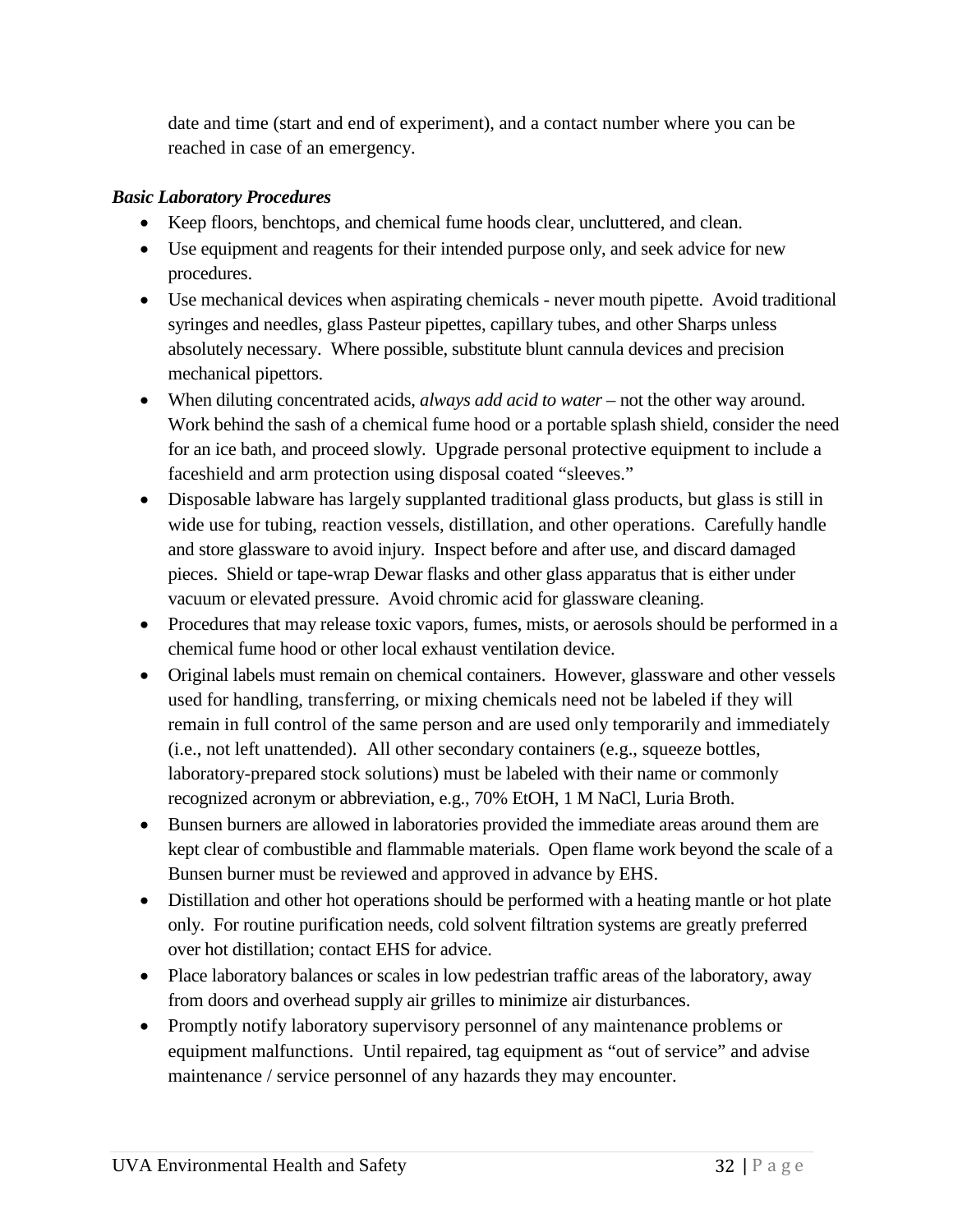## *Additional Requirements for Particularly Hazardous Substances*

When working with Particularly Hazardous Substances or other high hazard or regulated chemicals, laboratories are advised to:

- Maintain an inventory of these chemicals and restrict access to authorized persons.
- Seek formal review and approval from laboratory supervisory personnel for new work or scale-ups. Conduct a "dry run" as appropriate and revise experimental procedures accordingly. Seek help in the event of any problems or unusual conditions.
- Establish one or more Designated Areas for the handling and use of these chemicals. The Designated Area may be as small as a portion of a laboratory bench, the interior of a chemical fume hood, or as large as the entire laboratory. Select an area that is appropriate to the properties of the chemicals being used. Post Designated Areas with labels or signage as follows:

# WARNING DESIGNATED AREA

For Use of Select Carcinogens, Reproductive Toxins, and Acute Toxins



- Provide containment appropriate to the chemical and task such as an absorbent bench coating or covering, non-absorbent tray, or a device with inherent spill containment such as the interior of a chemical fume hood.
- Weigh dry powders in a HEPA filtered weigh station enclosure or inside a chemical fume hood with a shield to minimize air currents. Preparing concentrated stock solutions is preferred to repeated dry powder handling if the resulting solution is stable and has good storage characteristics. Alternatively, where possible, purchase highly toxic dry powder reagents in pre-weighed vials with rubber septa to eliminate open air powder handling entirely.
- Perform any inactivation, neutralization, or other step(s) designed to render a hazardous chemical into a less or non-hazardous state before completing the experimental procedure. Review these protocols in advance with EHS.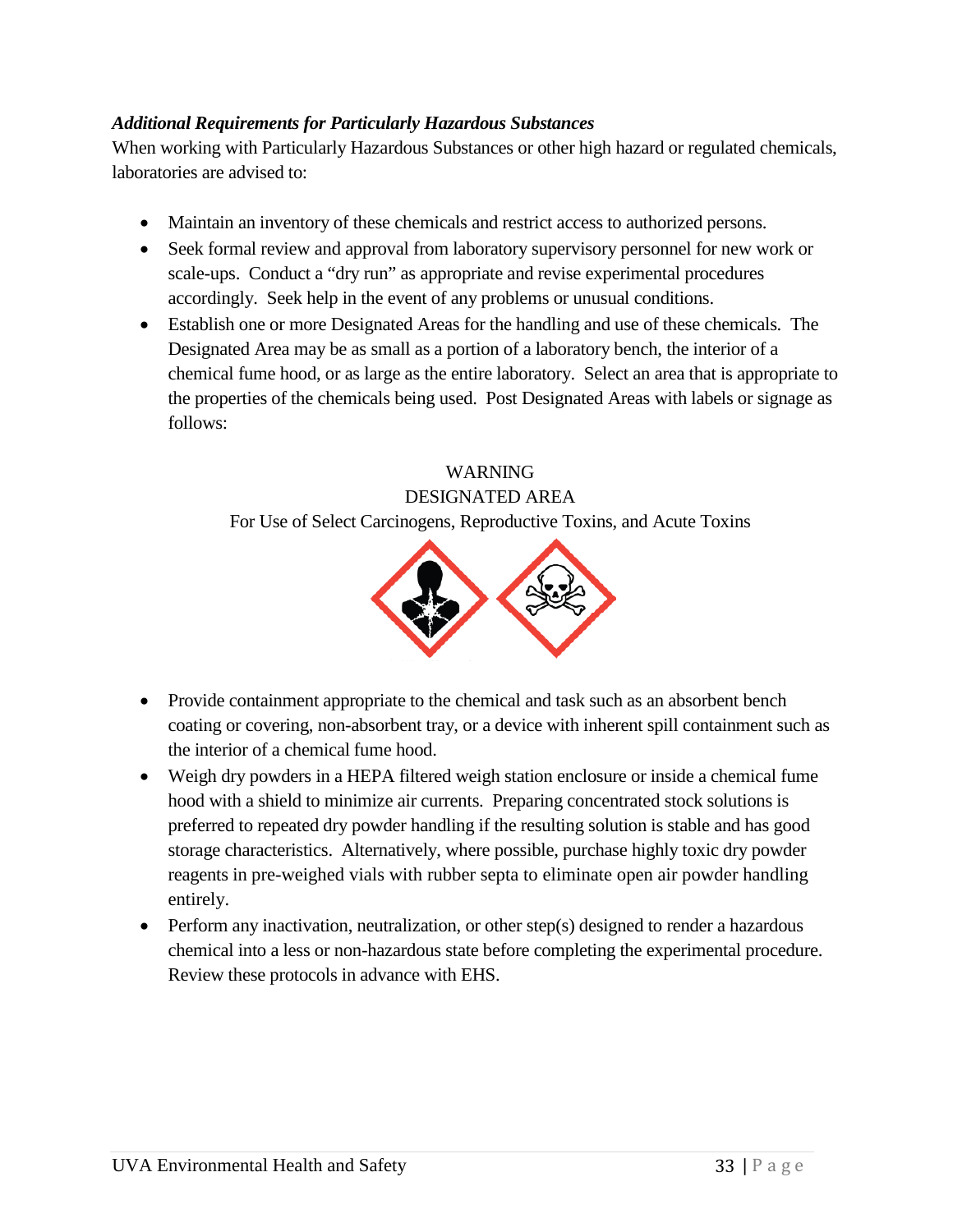# **Emergency Preparedness and Response**

In the event of a serious or life threatening medical, fire, police, outdoor hazardous materials spill, or other emergency, dial 911 from any phone. Provide the dispatcher with as much information as possible, the specific location of the emergency, and stay safely nearby to help direct emergency responders to the scene and answer any questions.

# *Emergency Preparedness*

- Prepare for laboratory accidents by completing required safety training and learning as much as possible about the hazards in your laboratory and their control.
- Be sure landline phones are in working order and posted with UVA emergency contact information.
- Consult the UVA Office of Emergency Preparedness website for information on emergency procedures and your building's evacuation site.
- Ensure that spill response and personal protective equipment supplies are available.
- Keep aisles and exits clear, and maintain ready access to emergency eyewashes, showers, and fire extinguishers.
- For work with hazardous materials:
	- o Use the buddy system, and preferably work only during regular business hours.
	- o For the small number of compounds with special first aid procedures or an antidote (e.g., hydrofluoric acid or hydrogen fluoride, cyanides), review in advance with EHS and your UVA healthcare provider.
- Fires involving pyrophoric compounds and reactive metals are not easily extinguished with standard fire extinguishers. For these materials, a bucket of dry sand or a special Class D fire extinguisher are usually needed. Contact EHS and Facilities Management to ensure your laboratory has the right extinguisher(s).
- If urgent spill response is needed, call EHS at 434-982-4911. If there is another or an additional type of emergency, call 911 immediately; only after urgent needs are met, report to EHS. Report any accidents, safety concerns, hazardous situations, or "near miss" events using EHS's on-line form [\(www.ehs.virginia.edu\)](http://www.ehs.virginia.edu/).

# *Test Emergency Eyewashes*

Laboratories are responsible for testing stand-alone eyewashes inside their laboratories to ensure they are ready for use. On at least a monthly basis:

- Visually examine eyewashes for any leaks, corrosion, or defects; contact Facilities Management to correct any problems,
- Activate and flush each unit for several minutes,
- Verify that eyewashes turn on with a single motion, remain on, and provide two streams of water,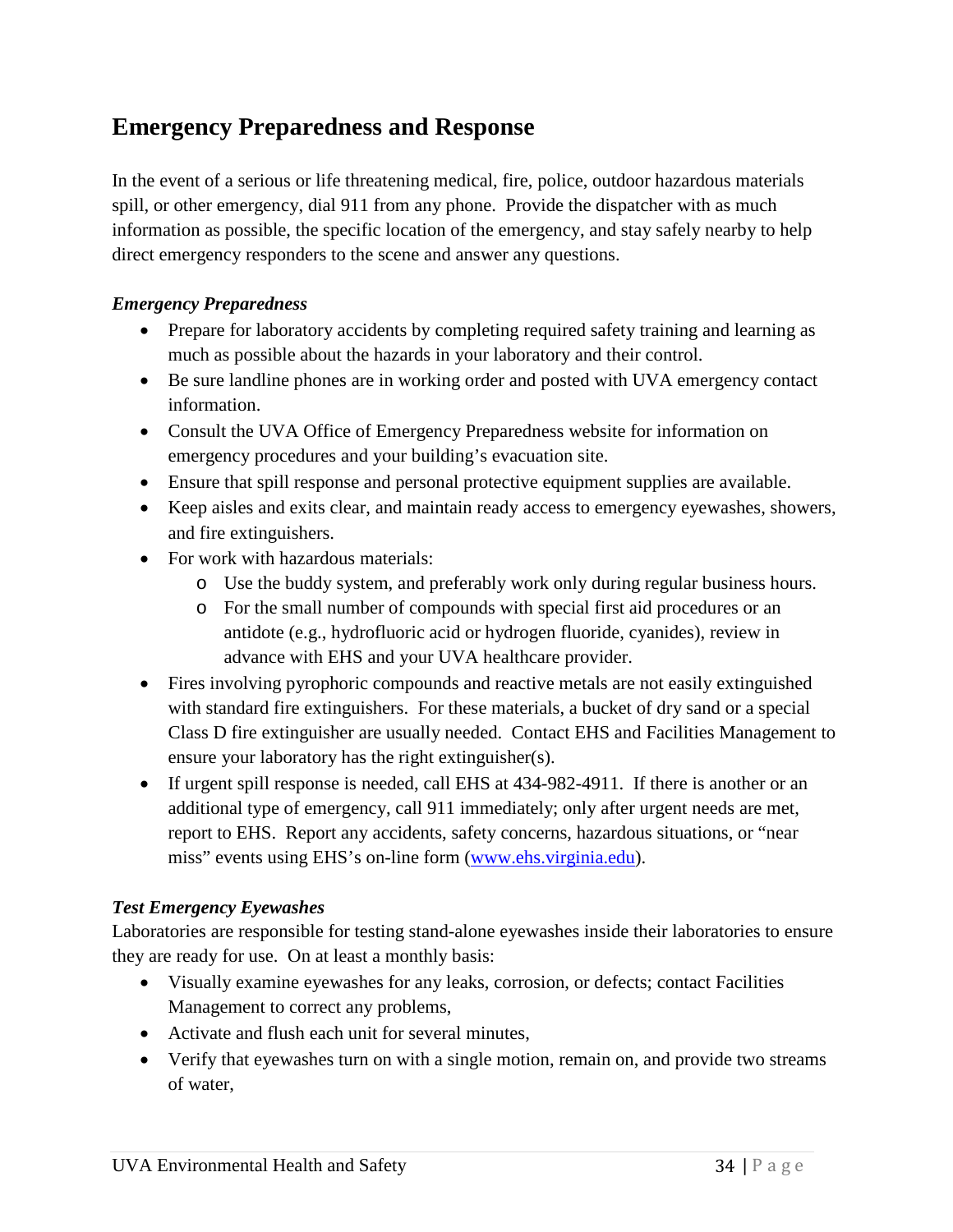• Record date and name of tester on the test record tag.

Eyewash test record tags are distributed by EHS during laboratory inspections and audits; contact EHS if you need more.

## *Fire or Smoke Conditions*

- a. Pull the nearest fire alarm and tell others nearby. Follow-up by dialing 911 from any phone, and give as much information as possible.
- b. Safely stop what you are doing, turn off electrical equipment, and shut off any open flames or sources of gas.
- c. Close doors behind you to slow the spread of smoke and flames.
- d. Go to the nearest exit or stairway do not use an elevator. If smoke levels are heavy, stay low to the floor. Use an alternate exit if anything blocks your route.
- e. Leave the building and assemble at a safe distance nearby. Identify yourself to emergency responders and share information about the incident with them.

### *Portable Fire Extinguishers*

Individuals knowledgeable in the use of portable fire extinguishers may consider using one after emergency assistance has been summoned. Always keep your back towards the exit door or pathway, and immediately leave the area if the fire does not go out. Use the acronym PASS to help remember the four steps to effective fire extinguisher use:

- **Pull** the safety ring / pin at the top of the unit,
- **Aim** the hose or discharge funnel at the base of the fire,
- **Squeeze** the handle of the extinguisher to discharge it at the fire, and
- **Sweep** from side to side, aiming at the base of the fire. Continue spraying until the fire is out or the extinguisher is empty.

EHS's Fire Safety group provides in-person fire extinguisher training. Consider having your laboratory participate in one - call EHS to schedule.

## *Minor Chemical Spills (Low Hazard, < 1 Liter)*

- a. Trained laboratory personnel can clean-up most minor spills on their own. But do not proceed if you have any concerns about your ability to safely clean the spill – contact EHS at (434) 982-4911.
- b. Tell others in the area and restrict access to the spill location. If anyone has already left the area, examine the potential for contamination to have spread.
- c. Identify the material(s) involved, quantity, and specific location. Review the Safety Data Sheet or contact EHS for additional information about the chemical. Re-assess the situation, and summon emergency assistance if needed.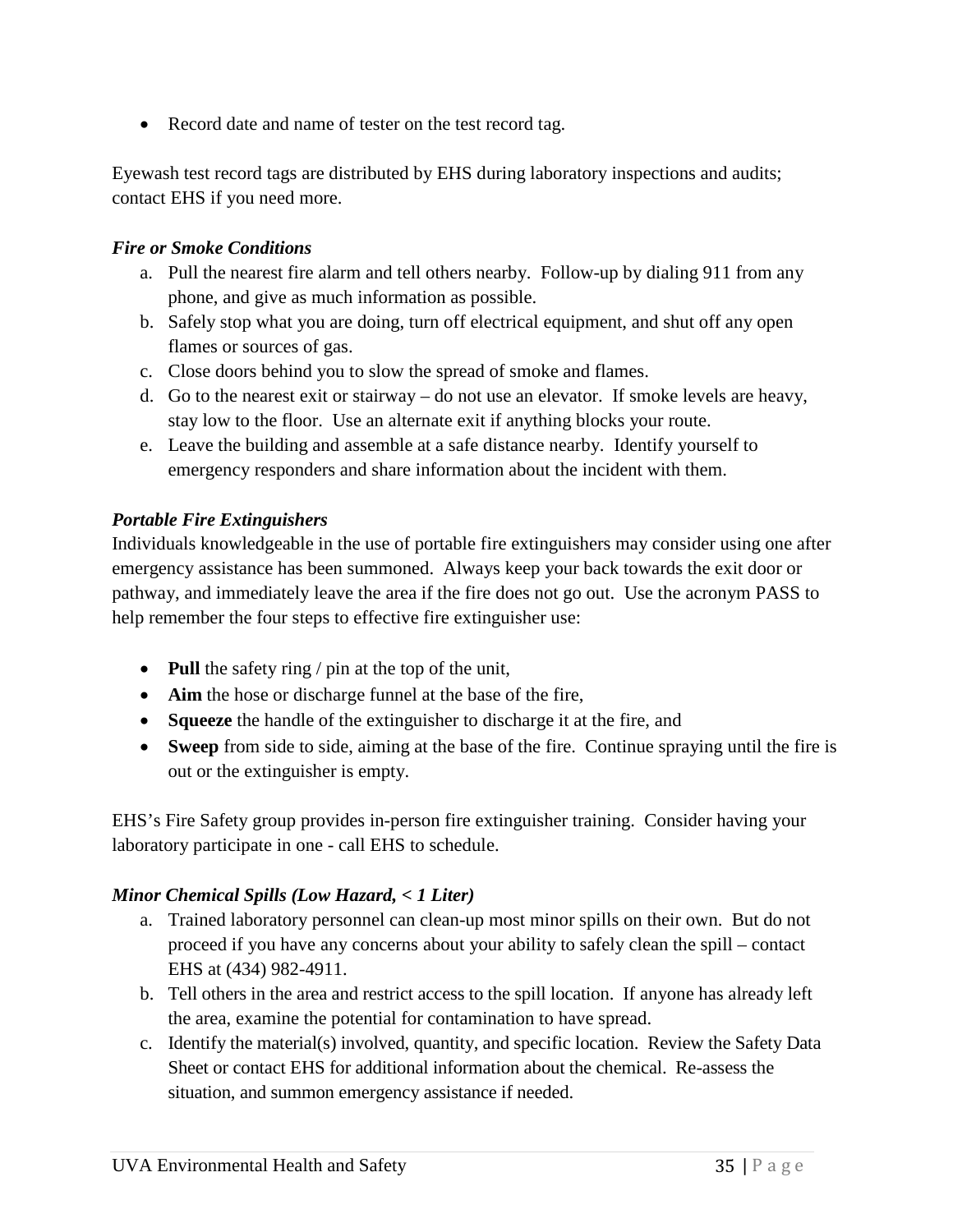- d. Wear standard laboratory personal protective equipment appropriate for the spill. If you believe respiratory protection is needed, the incident is not a minor one - contact EHS for assistance.
- e. In general, minimize air disturbances and drafts for dry powder spills, but increase ventilation by opening nearby chemical fume hood(s) for most volatile liquids.
- f. Confine liquid spills with absorbent materials to minimize spread.
- g. Use the appropriate spill kit to absorb or neutralize the material, and work from the perimeter inwards. Collect residue with a small non-reactive shovel, scoop, dust pan, or piece of cardboard, place in heavy plastic bag or other compatible container, label contents as waste, and arrange for pick-up by EHS.
- h. Clean the spill area with soap and water. Contact EHS if you need additional assistance.
- i. In the event any property or equipment was damaged, contact the UVA Office of Property and Liability Risk Management.
- j. Review the incident with colleagues and institute any measures that could prevent a recurrence.

## *Larger or More Hazardous Chemical Spills*

- a. Summon emergency assistance by dialing 911 from any phone for situations that threaten life or property and give as much information as possible. Indicate that the incident involves a large or hazardous chemical spill.
- b. For less serious spills, notify laboratory supervisory personnel and EHS at (434) 982- 4911. After regular business hours, a voice recording will provide guidance and allow you to connect to the University Emergency Operator who will then notify the appropriate EHS staff member on-call for further assistance.
- c. Tell others in the area and restrict access to the spill location. If anyone has already left the area, examine the potential for contamination to have spread. Consider whether or not to evacuate a larger area.
- d. Identify the materials involved, quantity, and specific location of the spill.
- e. Attend to any injured or contaminated persons and remove them from exposure. In case of personal contamination, remove affected clothing and rinse contaminated skin with water for at least 15 minutes.
- f. If safe to do so, turn off nearby electrical equipment, shut off any open flames or sources of gas, and turn off any other equipment or operation that could pose a hazard if left unattended.
- g. In general, minimize air disturbances and drafts for dry powder spills, but increase ventilation by opening nearby chemical fume hood(s) for most volatile liquids.
- h. Close room door(s) and safely wait nearby for emergency responders to arrive.
- i. Provide responders with as much information about the incident as possible, and assist them as requested.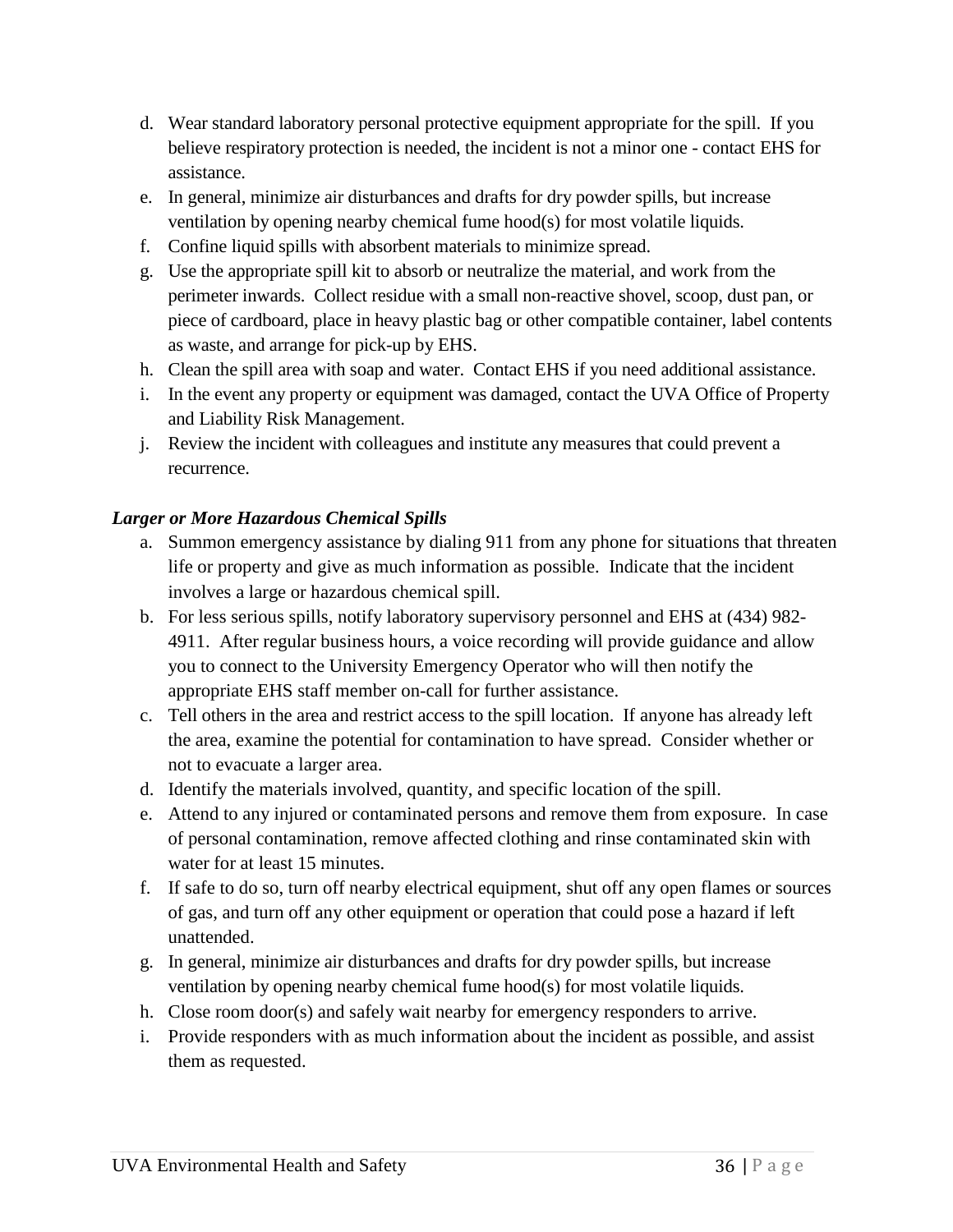- j. In the event any property or equipment was damaged, contact the UVA Office of Property and Liability Risk Management.
- k. Participate in the post-incident review and institute any measures that could prevent a recurrence.

## *Metallic or Elemental Mercury Spills*

While not nearly as toxic as organic forms, elemental mercury spills are difficult to clean-up effectively without special equipment and instrumentation. Despite the high density of liquid mercury, spilled droplets tend to shatter and spread widely. Once dispersed, fine mercury droplets are tenaciously "sticky" and resist common collection techniques. Unless your laboratory has been provided with special training, equipment, and approval from EHS, do not attempt to clean-up a mercury spill. Instead:

- a. Tell others in the area and restrict access to the spill location. If anyone has already left the area, examine the potential for contamination to have spread. For spills involving more mercury than is contained in a typical laboratory thermometer, evacuate the room and close the door.
- b. Notify laboratory supervisory personnel and EHS at (434) 982-4911. After regular business hours, the voice recording will allow you to connect to the University Emergency Operator who will then notify the appropriate EHS staff member on-call for further assistance. Give as much information as possible. Be sure to indicate that the incident involves mercury. For mercury spills after hours, you may be asked to vacate and secure the area for response the following morning.
- c. Await safely nearby for EHS responders to arrive.
- d. Provide responders with as much information about the incident as possible, and assist them as requested.

## *First Aid for Hazardous Materials Exposures*

b. The procedures below provide basic guidance for responding to most hazardous materials exposures, including several chemicals that carry special first aid steps. Additional information is available from EHS. Where possible, secure or save the container(s) involved to help ensure accurate chemical identification, and provide a copy of the Safety Data Sheet as soon as possible to emergency responders or the hospital. EHS can also assist with any urgent chemical information needs.

c.

## *Clothing on Fire / Burning Chemical*

a. Extinguish burning clothing by using the drop-and-roll technique or dousing the victim with water using the nearest emergency shower, retractable eyewash, or sink hose - but never spray anyone with a fire extinguisher.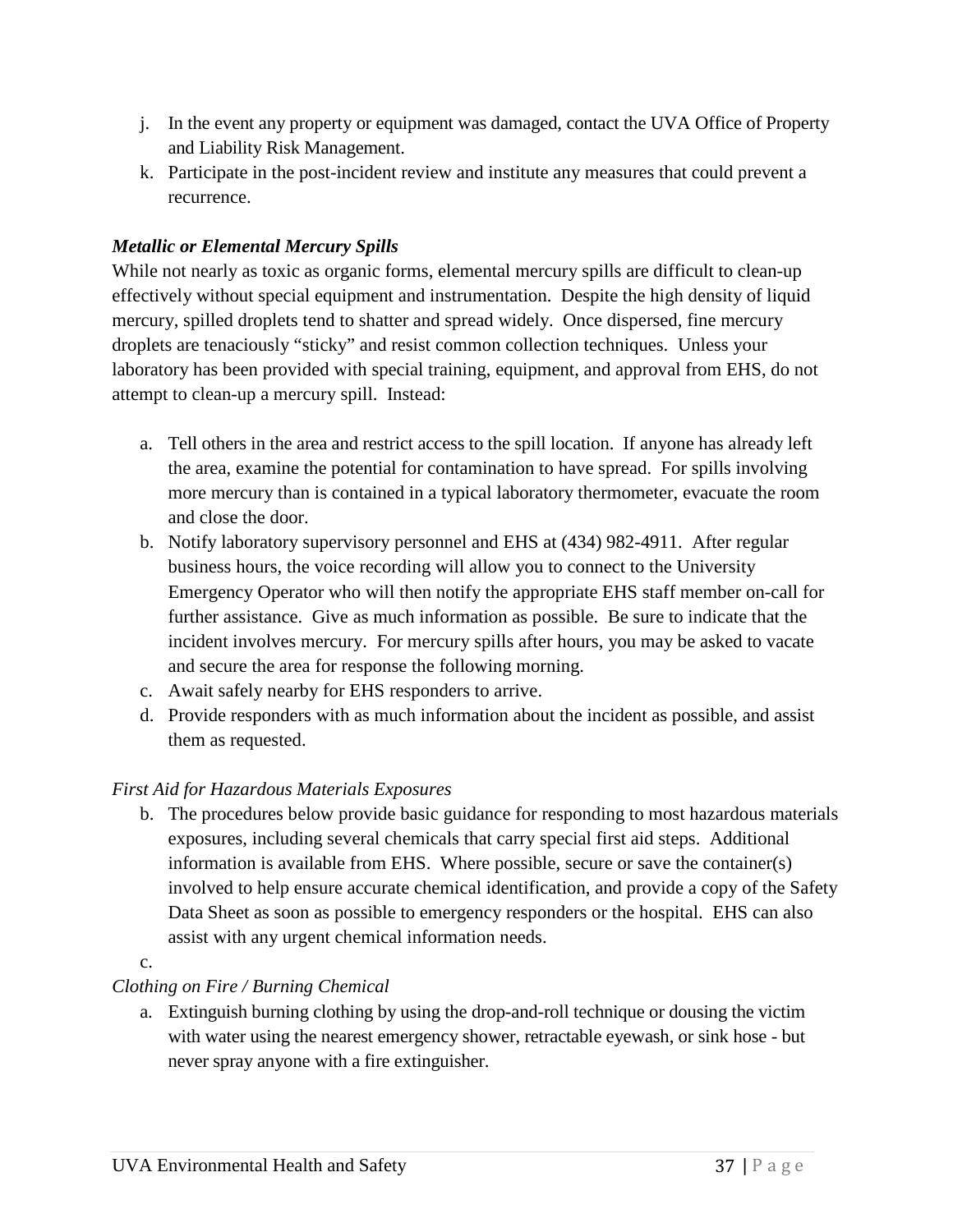- b. Remove contaminated clothing if possible to do so without damaging skin. If uncertain, leave clothing in place and continue rinsing with water.
- c. Summon emergency assistance by dialing 911 from any phone, and give as much information as possible.
- d. Cool affected area with ice packs or cold water.
- e. Help prevent shock by having the victim sit / lie down, and remain with them until emergency responders arrive.
- d.

## *Chemical Splash to the Eye(s)*

- a. Flush the eyes(s) at the nearest emergency eyewash, forcibly holding the eyelids open to ensure effective rinsing. Continue rinsing for at least 15 minutes.
- b. Follow with prompt treatment or triage by medical personnel (See Medical Services) a. Victim or person assisting victim may call healthcare provider prior to arrival.
- c. If the situation requires emergency assistance, dial 911 from any phone, and give as much information as possible. Remain with the victim until emergency responders arrive.

## *Chemical Spills and Splashes to the Body*

- a. Remove any contaminated clothing or personal protective equipment.
- b. Immediately rinse the affected body area(s) with water for at least 15 minutes, using the nearest emergency shower, retractable eyewash, or sink hose.
- c. Follow with prompt treatment or triage by medical personnel (see Medical Services) a. Victim or person assisting may call healthcare provider prior to arrival.
- d. If the situation requires emergency assistance, dial 911 from any phone, and give as much information as possible. Remain with the victim until emergency responders arrive.

### *Ingestion of Chemicals*

- a. Summon emergency assistance by dialing 911 from any phone, and give as much information as possible.
- b. Do not induce vomiting or give water or other liquids unless instructed to do so by emergency responders.
- c. Remain with the victim until emergency responders arrive.

### *Inhalation of Chemicals*

- a. Summon emergency assistance by dialing 911 from any phone, and give as much information as possible.
- b. Remove the exposed person to clean air and treat for possible shock by having them sit or lie down.
- c. Do not return to the incident scene if you suspect that a dangerous condition persists.
- d. Remain with the victim until emergency responders arrive.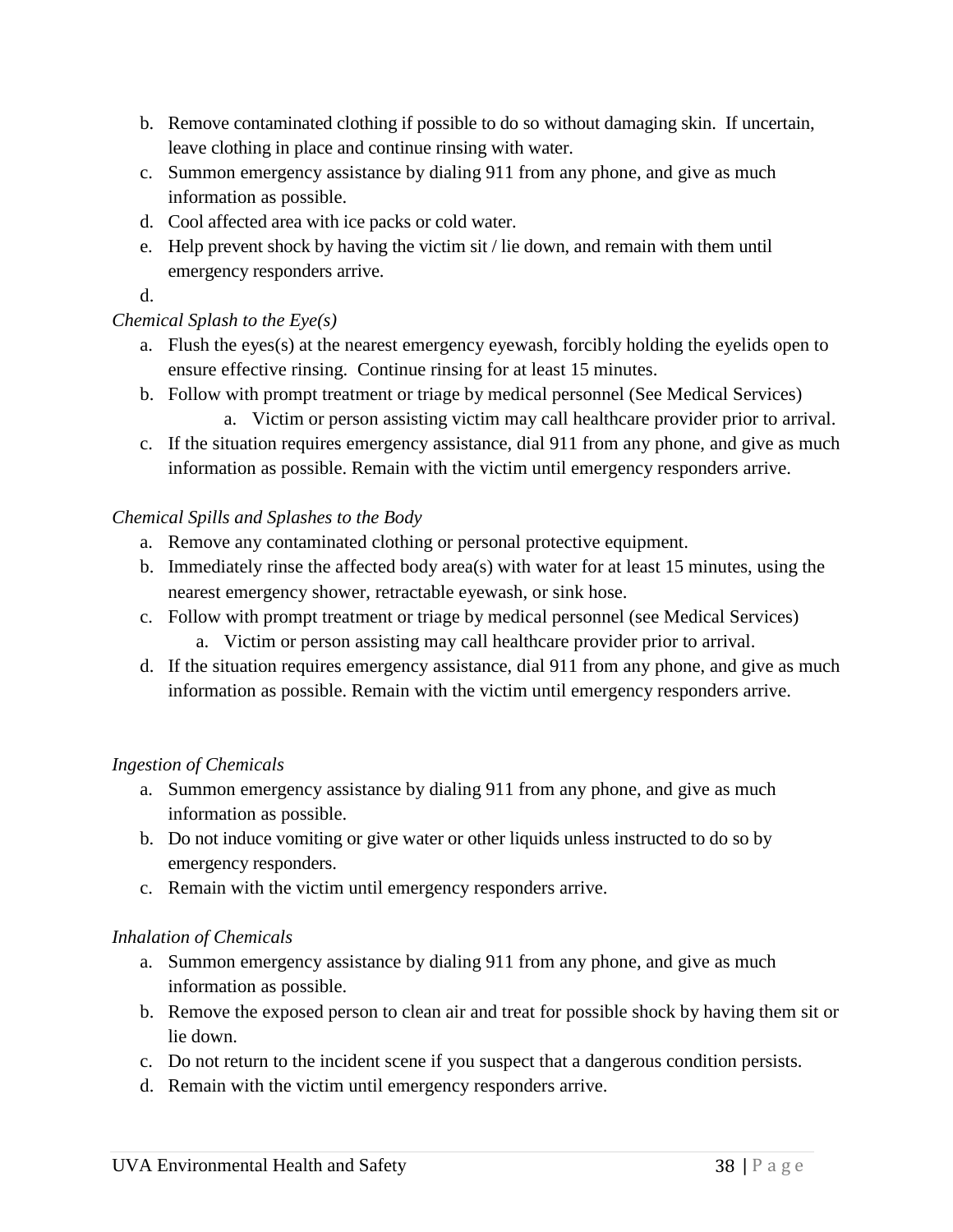### *Cyanides*

Immediately summon emergency medical assistance, indicating that the exposure involved cyanide. Follow the steps outlined above for chemical exposures, but in the event of an inhalation or ingestion exposure, do not provide mouth-to-mouth resuscitation as this may cause serious exposure to the rescuer. Cyanide antidote kits are available at local hospital emergency departments; for laboratories that use or generate hazardous quantities of cyanide, review antidote access with your UVA Healthcare provider in advance.

### *Hydrogen Fluoride and Hydrofluoric Acid*

Concentrated forms of these compounds are readily perceived by a burning sensation, but more dilute forms may be imperceptible for hours, with the time delay potentially leading to insidious and difficult-to-treat burns. Initiate first aid as follows:

### Skin Exposure to HF

- a. Remove any contaminated clothing or personal protective equipment, and immediately flood the affected body area(s) with water for at least 15 minutes, using the nearest emergency shower, retractable eyewash, or sink hose. Limit to 5 minutes if calcium gluconate gel is available.
- b. Wearing gloves, gently rub calcium gluconate ointment onto the affected area.
- c. Proceed immediately to the Emergency Department (ED) for medical treatment.
- d. If the situation requires emergency assistance to get to the ED, dial 911 from any phone, and give as much information as possible. Continue to apply calcium gluconate gel until emergency responders arrive.
- e. Remain with the victim until emergency responders arrive.

### Eye Exposures to HF

- a. Immediately flush eyes for at least 15 minutes with water. Hold the eyelids open and away from the eye during irrigation to allow thorough flushing of the eyes. Use the nearest emergency eyewash or sink hose.
- b. Proceed immediately to the Emergency Department (ED) for medical treatment.
- c. If the situation requires emergency assistance to get to the ED, dial 911 from any phone, and give as much information as possible.
- d. Remain with the victim until emergency responders arrive.

### Inhalation Exposures to HF

- a. Move inhalation exposure victim to clean air, and attend to any other body or clothing contact. Take appropriate precautions to protect rescuers from any potential contamination.
- b. Summon emergency assistance by dialing 911 from any phone, and give as much information as possible.
- c. Remain with the victim until emergency responders arrive.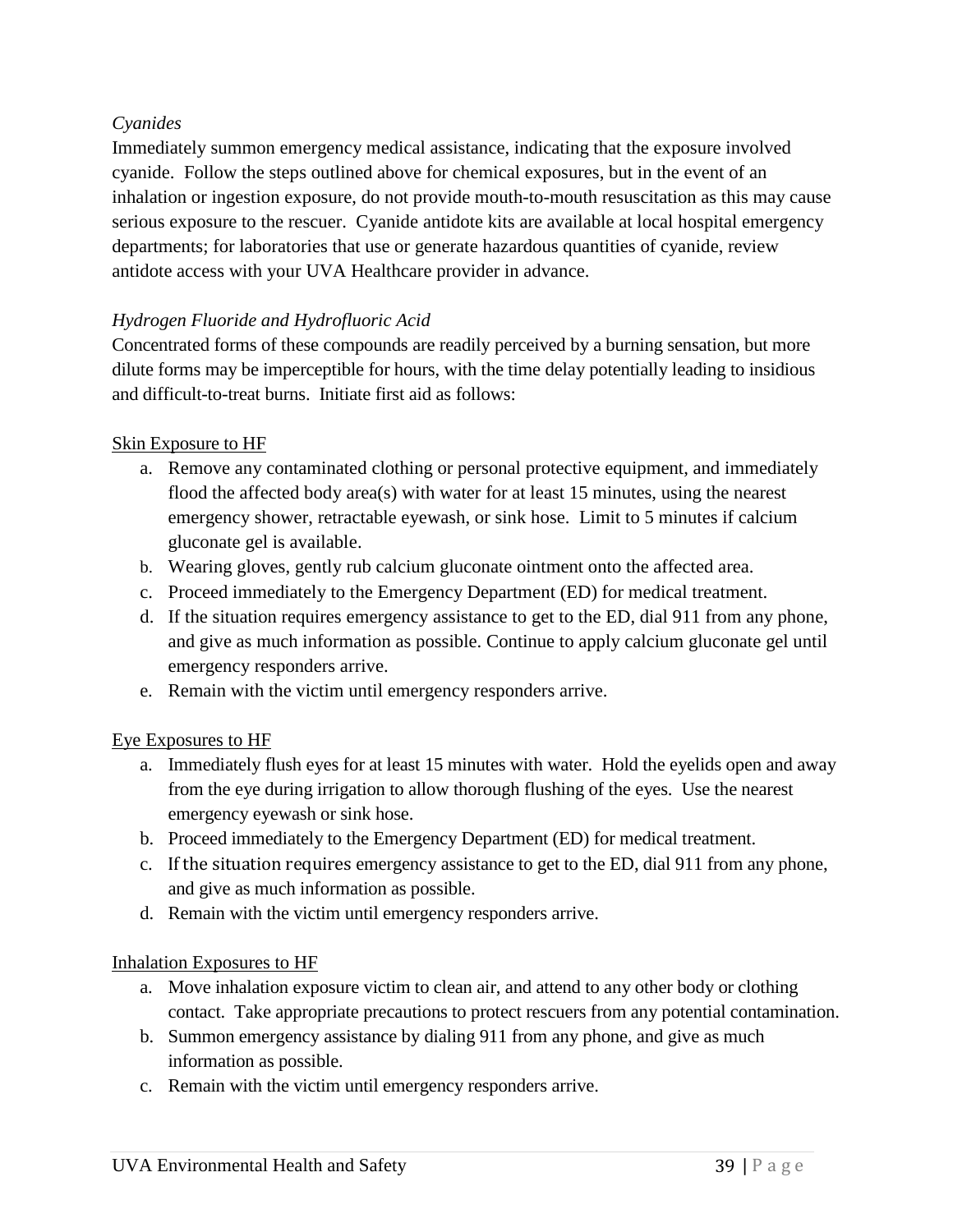## **Exposure Assessments**

Based upon published literature and previous exposure monitoring by EHS, there is no reason to believe individuals working or studying in UVA laboratories are routinely over-exposed to hazardous chemicals. This is largely due to the small quantities of chemicals handled in most laboratories and the use of personal protective equipment and engineering controls such as chemical fume hoods.

In the event of an actual or suspected chemical over-exposure, the exposed individual or the individual's supervisor must contact EHS to perform an exposure assessment. The assessment will include an evaluation of the chemicals involved, specific procedures, and the control measures in use. It may also include air monitoring or surface contamination testing, as appropriate, to characterize the potential exposure and identify any additional control measures needed. These steps will also be performed in the event of chemical emergencies or reports of medical signs or symptoms associated with over-exposure.

Where monitoring is warranted, it will be performed by trained professional staff using standard sampling and analytical methods, and any laboratory testing will be performed by an AIHAaccredited laboratory. Results, conclusions, and recommendations from the exposure assessment will be shared with the requesting individual(s), their UVA healthcare provider, and laboratory supervisory personnel, as appropriate. Monitoring records will be maintained by EHS according to OSHA's recordkeeping requirements.

Anyone with questions about potential chemical over-exposure or monitoring in the laboratory should contact EHS.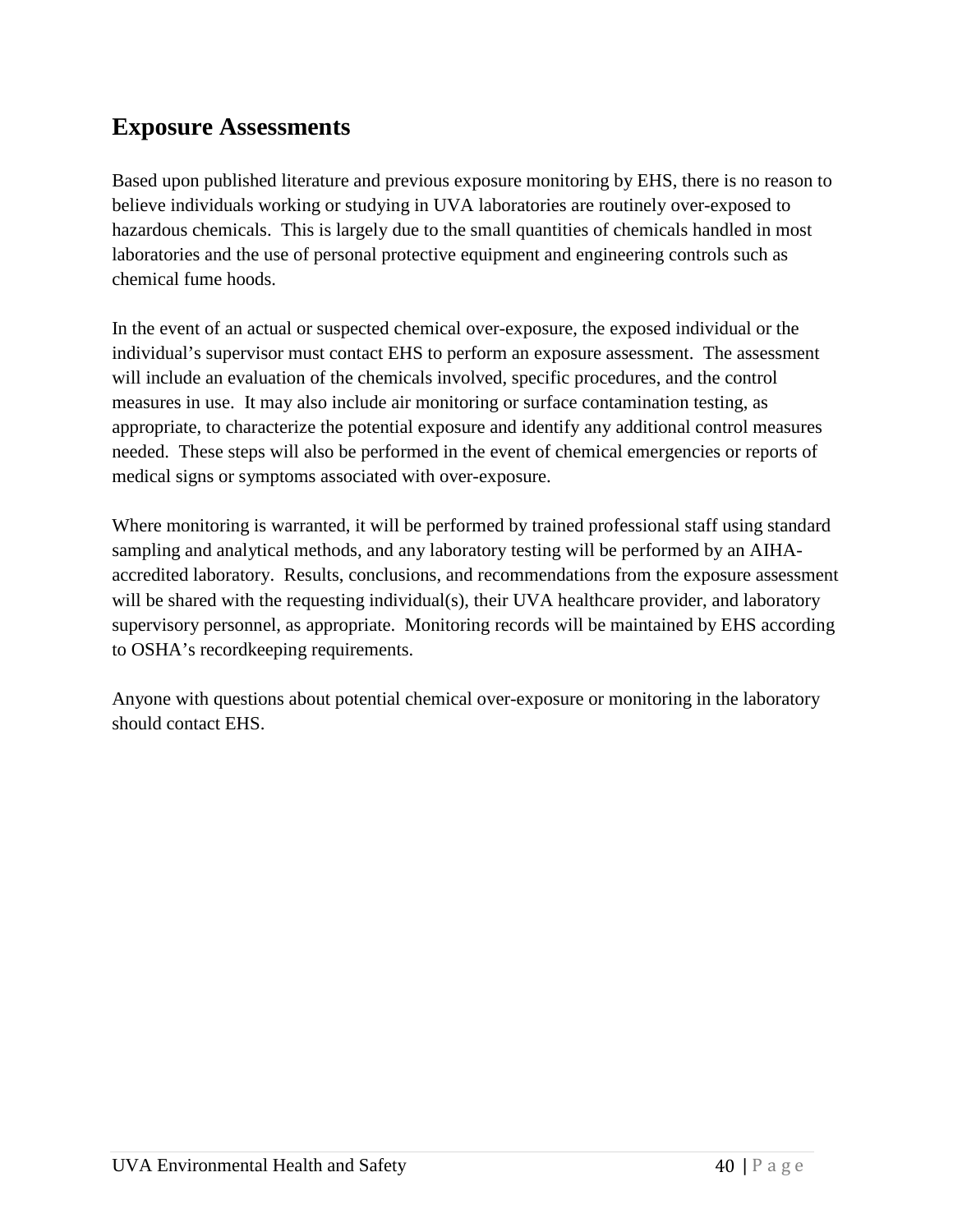# **Medical Services**

In the event that a serious accident or chemical exposure requires emergency medical services, treatment will be coordinated on-scene by the first responders.

For non-emergency medical assistance such as minor first aid or questions about laboratoryrelated health issues, contact the appropriate UVA occupational health provider as follows:

| If You Are:     | <b>UVA</b> Academic      | <b>UVA Medical Center</b>  | <b>UVA Wise</b>               |
|-----------------|--------------------------|----------------------------|-------------------------------|
| Faculty, staff, | UVA-WorkMed              | <b>UVA</b> Employee Health |                               |
| students paid   | 1910 Arlington Blvd.     | 1222 Jefferson Park Ave.   |                               |
| through         | $(434)$ 243-0075         | $(434)$ 924-2013           |                               |
| University      |                          |                            | <b>UVA</b> Student and        |
| Payroll         |                          |                            | <b>Employee Health Clinic</b> |
| All other       | <b>Student Health</b>    | Student Health             | Lower Level Cantrell Hall     |
| students        | 400 Brandon Ave.         | 400 Brandon Ave.           | $(276)$ 376-3475              |
|                 | $(434)$ 924-5362         | $(434)$ 924-5362           |                               |
|                 | (434) 297-4261 after hrs | (434) 297-4261 after hrs   |                               |
| Visiting        | UVA-WorkMed              | <b>UVA Employee Health</b> |                               |
| scientists and  | 1910 Arlington Blvd.     | 1222 Jefferson Park Ave.   |                               |
| scholars,       | $(434)$ 243-0075         | $(434)$ 924-2013           |                               |
| interns,        |                          |                            |                               |
| volunteers      |                          |                            |                               |

Individuals using hazardous chemicals at UVA should also obtain medical consultation if they:

- Develop any signs or symptoms associated with hazardous chemical exposure,
- Are exposed to a hazardous chemical above the OSHA action level or permissible exposure limit, or
- Experience an event such as a spill, leak, explosion, or other occurrence with a potential for exposure to a hazardous chemical.

The individual must report their exposure, or potential exposure, to the PI or laboratory supervisor. The PI or laboratory supervisor shall provide the following information to the UVA healthcare provider and the EHS Occupational Health Group (434-982-4911):

- Identity of the hazardous chemical(s) to which the individual may have been exposed, preferably along with copies of Safety Data Sheets,
- Description of the conditions and activities that may have resulted in potential exposure, including any quantitative monitoring data, and
- Description of the signs / symptoms experienced, if any.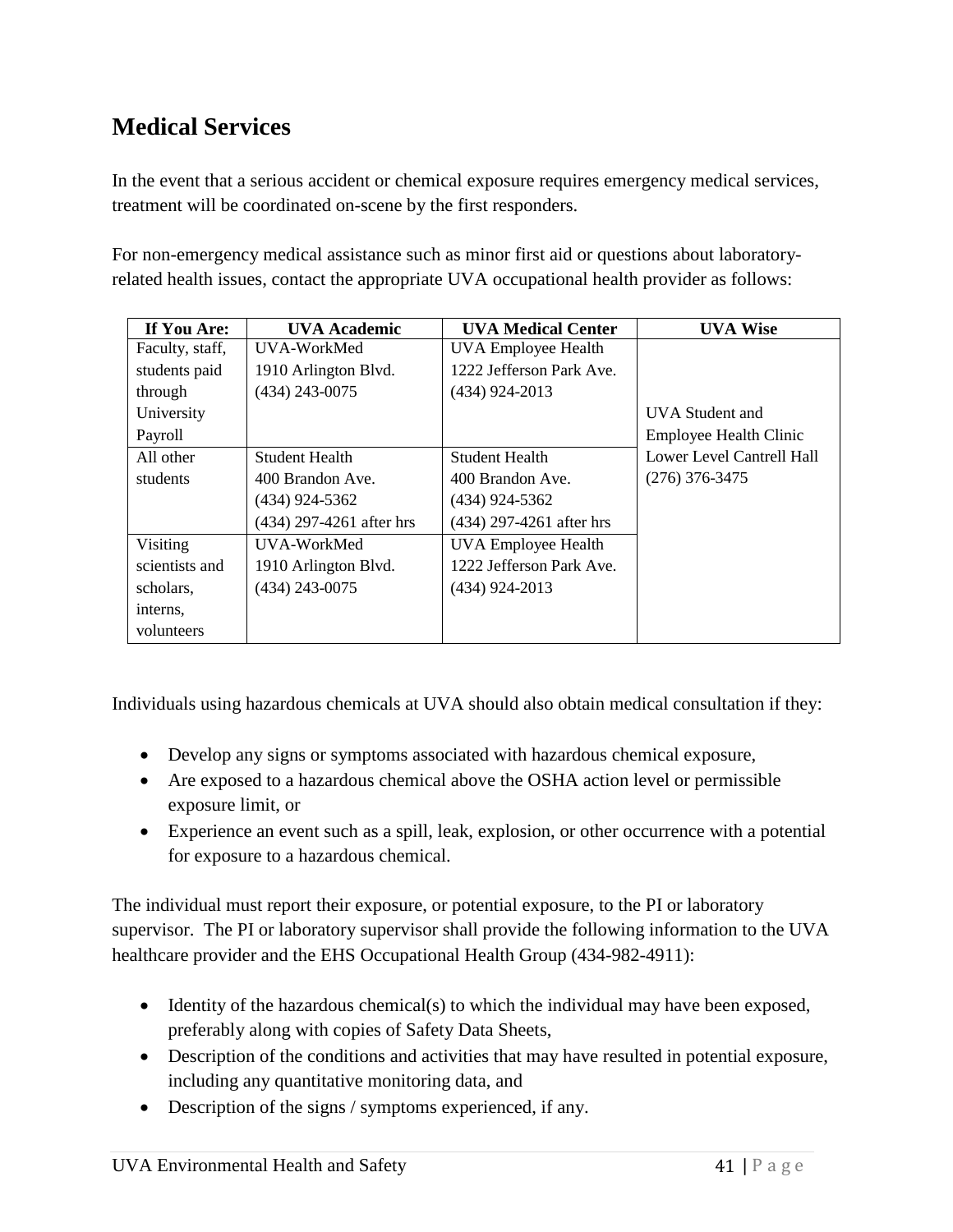Upon completion of the initial consultation(s) and any medically-indicated follow-up examination(s), the healthcare provider must provide a written opinion that addresses, at a minimum, the following:

- Any recommendations for further medical follow-up,
- Results of examinations and tests,
- Any medical condition revealed that might place the individual at increased risk as a result, but not revealing any findings or diagnoses unrelated to the laboratory exposure.

Individuals and/or the healthcare provider shall review this information confidentially with EHS and the laboratory supervisor to ensure that an incident investigation and assessment (see Exposure Assessments) leads to necessary corrective actions and implementation to control further chemical exposures.

Individuals with underlying health conditions that could be negatively impacted by the use of hazardous chemicals or materials in a laboratory, including those contemplating pregnancy or who are already pregnant, are also encouraged to review their specific health circumstances and laboratory activities with the appropriate UVA healthcare provider.

Medical consultations and any follow-up examinations will be performed by or under the direct supervision of a licensed physician, free-of-charge, with no loss in pay, and at a reasonable time and location.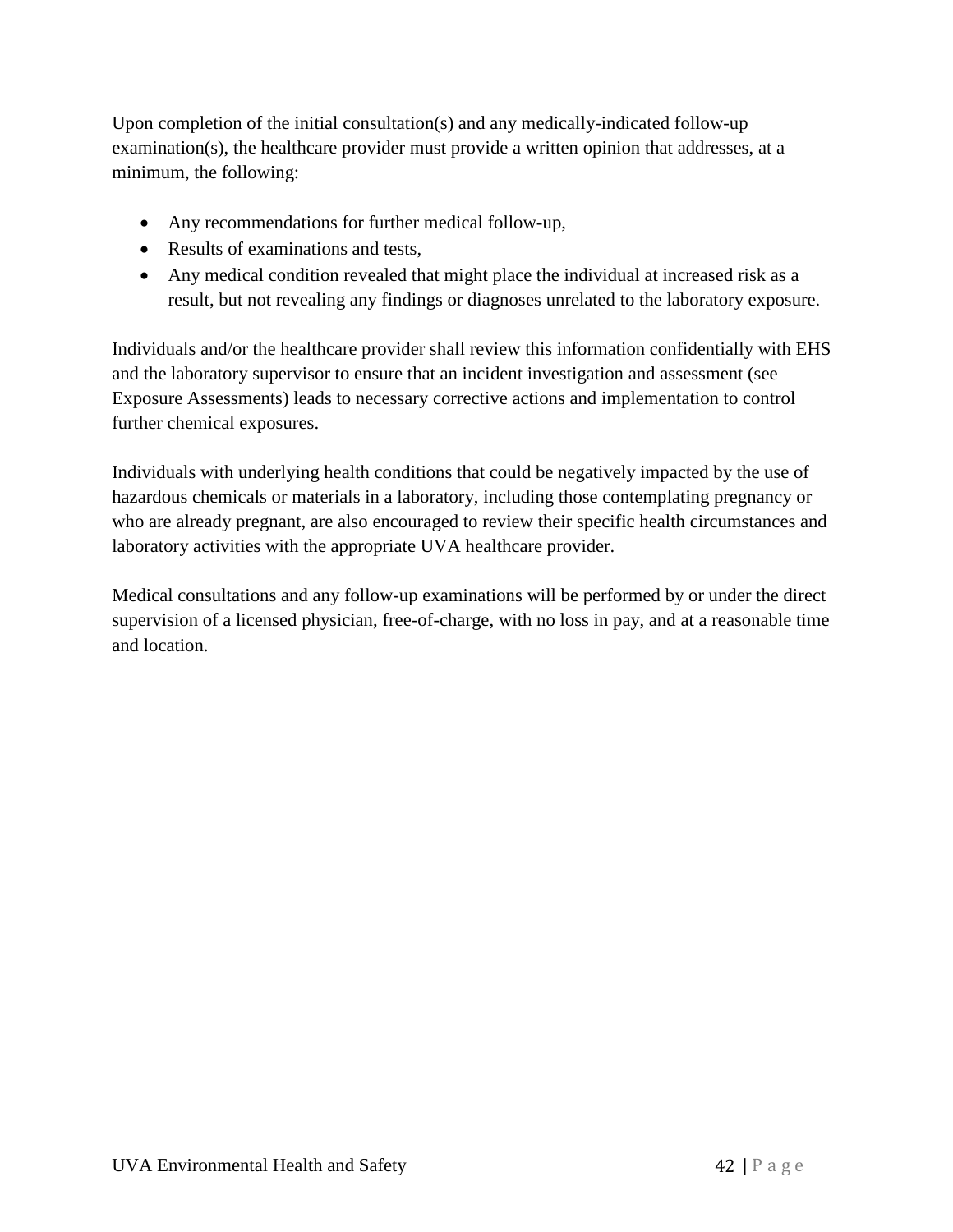## **Hazardous Waste Management**

In Virginia, hazardous chemical waste is regulated by the Department of Environmental Quality, following rules established by the U.S. Environmental Protection Agency. Everyone who generates hazardous waste at UVA shares responsibilities for its proper management and disposal. Often called *cradle to grave*, these responsibilities begin at the time a chemical is declared unwanted and becomes a waste, through multiple handling and transportation steps both on- and off-site, and ultimately to final disposal. Hazardous waste management rules are complex and carry significant penalties for violation.

EHS manages the overall UVA hazardous waste program, including performing periodic waste inspections and providing information, containers, special labels, and waste collection and disposal services all free-of-charge.<sup>[1](#page-44-0)</sup>

The following provides a brief introduction to hazardous waste management practices at UVA. More detailed information is available from EHS on our website or by contacting us directly.

- Complete required chemical safety and hazardous waste training and learn about your laboratory's specific practices.
- Review experimental procedures to determine if any chemicals can be eliminated, substituted with less hazardous materials, or used in smaller quantities.
- Order chemicals in the smallest quantities needed in order to reduce the amount of waste they generate.
- Consult EHS about any new, unusual, or high-volume waste streams in your laboratory.
- Sink drain disposal is limited to dilute, non-hazardous aqueous and water miscible materials, typically buffer solutions, disinfected tissue and cell culture media, and glassware and container rinse waters of non-toxic chemicals. Consult EHS if you have any questions.
- Avoid mixing different chemical waste streams together instead collect them by their hazardous properties. If in doubt, segregate them and contact EHS for additional guidance (see [EHS's waste segregation guidelines](http://ehs.virginia.edu/ehs/ehs.chemicalsafety/chemicalsafety.documents/Waste-Segregation-Guidelines-Laboratory.pdf) on our website).
- Most empty chemical containers are not recyclable at UVA at the present time. Instead, triple rinse them, collect rinsate as waste, deface the original labels, and either discard or reuse the containers for waste collection.
- Original chemical reagent containers can make good waste collection containers, but they must be appropriate to the characteristics and properties of the waste. In general, glass bottles should be avoided unless they have a shatter-resistant coating, and metal

<span id="page-44-0"></span> $1$  Select locations must supply their own waste containers and pay for disposal services from separate funds, including UVA's College at Wise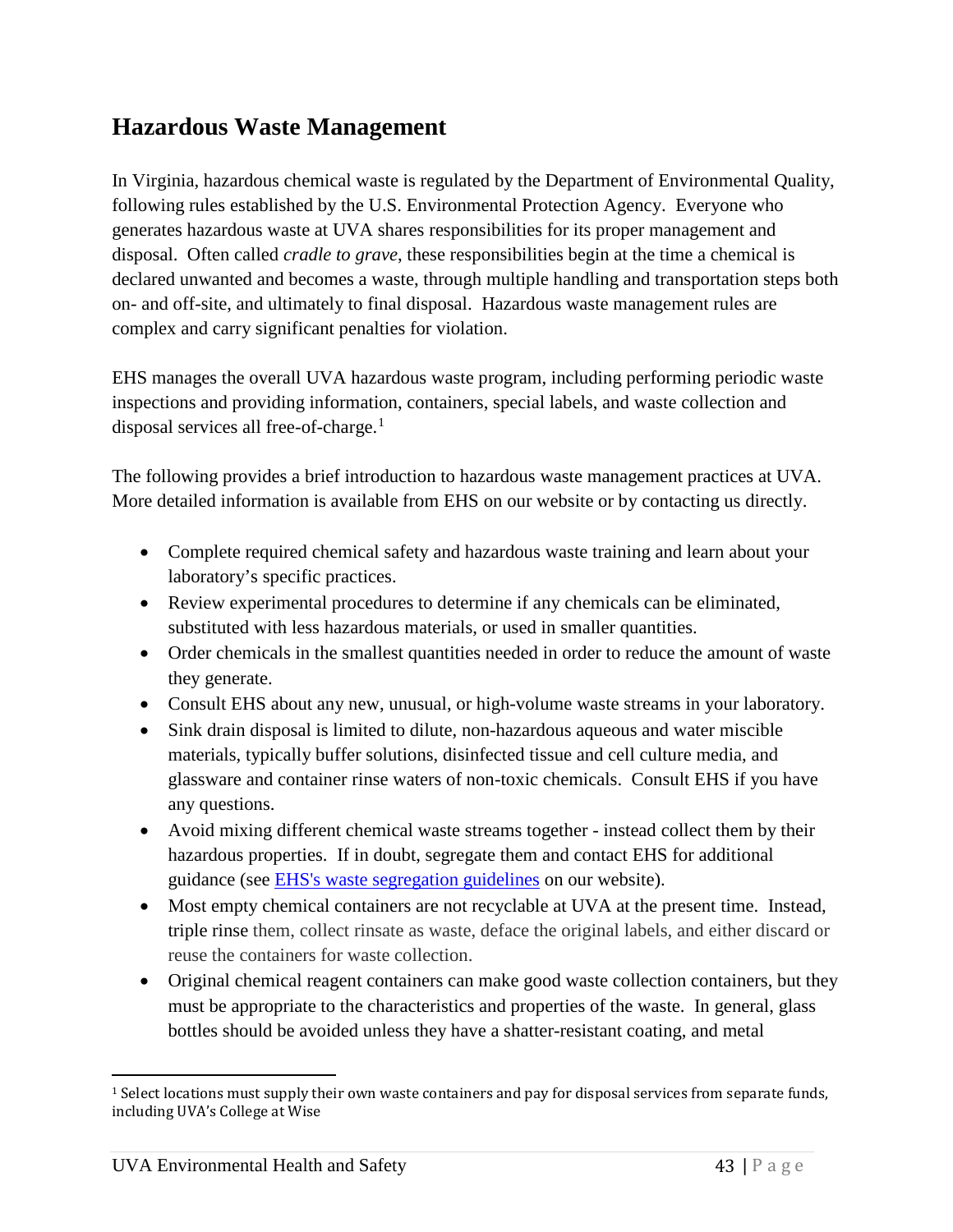containers should never be used for corrosive materials. Food and beverage containers are not suitable for chemicals and should never be used for waste. Limit waste containers to no larger than 5 gallons (~ 22 Liters) capacity. EHS can also provide suitable waste collection containers free-of-charge.



1 gallon bottle for liquid waste



5 gallon carboy for liquid waste



1 gallon bucket for solid & gel waste



5 gallon bucket for solid & gel waste

• Label every waste container with an approved EHS hazardous waste label, as shown below. Waste labels are automatically provided on containers supplied by EHS; they are also available from EHS for reusing chemical reagent bottles. A hazard pictogram must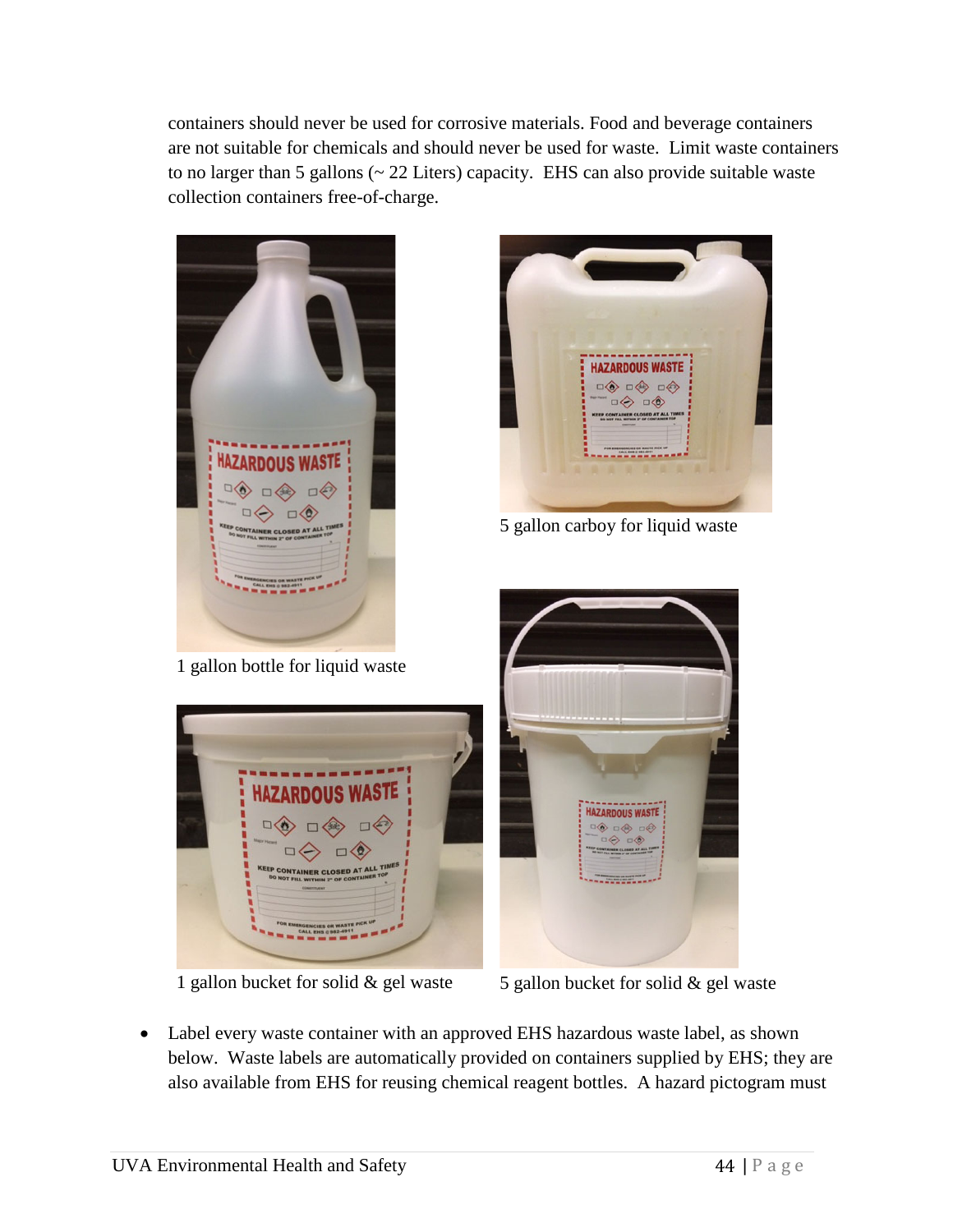be checked to indicate the hazard characteristic of the waste, along with details on the composition of the waste:



• Attach a completed waste disposal ticket to the top of each hazardous waste container prior to EHS pick up. Disposal tickets are required *in addition to* the hazardous waste labels. Fill in all of the information requested on the ticket:

|                                                                                                                                                                                                                               | <b>UVA Environmental Health And Safety Office</b><br><b>Chemical Safety Division</b><br><b>WASTE CHEMICAL/BIOHAZARD</b><br><b>IDENTIFICATION FORM</b> Date:                                                                                                                                                                                                                                           |                         |
|-------------------------------------------------------------------------------------------------------------------------------------------------------------------------------------------------------------------------------|-------------------------------------------------------------------------------------------------------------------------------------------------------------------------------------------------------------------------------------------------------------------------------------------------------------------------------------------------------------------------------------------------------|-------------------------|
|                                                                                                                                                                                                                               | To request pick-ups, go to<br>http://ehs.virginia.edu/ehs                                                                                                                                                                                                                                                                                                                                             |                         |
| Lab Director: The Contract of the Contract of the Contract of the Contract of the Contract of the Contract of the Contract of the Contract of the Contract of the Contract of the Contract of the Contract of the Contract of | Bldg:                                                                                                                                                                                                                                                                                                                                                                                                 |                         |
| Department:                                                                                                                                                                                                                   |                                                                                                                                                                                                                                                                                                                                                                                                       | Rm. #:                  |
| Your Name:                                                                                                                                                                                                                    |                                                                                                                                                                                                                                                                                                                                                                                                       | Phone #:                |
|                                                                                                                                                                                                                               | Waste Information: Please fill out one form (with its copy) for each container<br>of waste. List all contents - including water. Indicate each component's<br>percentage in the mixture (if unknown, approximate). Use proper chemical<br>names. DO NOT USE CHEMICAL FORMULAS, STRUCTURES, or<br>uncommon abbreviations. Please print, DO NOT WRITE IN SHADED AREA.<br>Waste Contents (Chemical Name) | Percentage (%)          |
|                                                                                                                                                                                                                               |                                                                                                                                                                                                                                                                                                                                                                                                       |                         |
|                                                                                                                                                                                                                               |                                                                                                                                                                                                                                                                                                                                                                                                       |                         |
|                                                                                                                                                                                                                               |                                                                                                                                                                                                                                                                                                                                                                                                       |                         |
|                                                                                                                                                                                                                               |                                                                                                                                                                                                                                                                                                                                                                                                       |                         |
|                                                                                                                                                                                                                               |                                                                                                                                                                                                                                                                                                                                                                                                       |                         |
|                                                                                                                                                                                                                               |                                                                                                                                                                                                                                                                                                                                                                                                       |                         |
|                                                                                                                                                                                                                               |                                                                                                                                                                                                                                                                                                                                                                                                       |                         |
|                                                                                                                                                                                                                               |                                                                                                                                                                                                                                                                                                                                                                                                       |                         |
|                                                                                                                                                                                                                               |                                                                                                                                                                                                                                                                                                                                                                                                       |                         |
|                                                                                                                                                                                                                               |                                                                                                                                                                                                                                                                                                                                                                                                       |                         |
|                                                                                                                                                                                                                               |                                                                                                                                                                                                                                                                                                                                                                                                       |                         |
|                                                                                                                                                                                                                               | TOTAL PERCENTAGE (%) MUST EQUAL 100%                                                                                                                                                                                                                                                                                                                                                                  |                         |
| Total quantity in this container:                                                                                                                                                                                             |                                                                                                                                                                                                                                                                                                                                                                                                       |                         |
| pH:                                                                                                                                                                                                                           | <b>Q</b> Liquid <b>Q</b> Solid                                                                                                                                                                                                                                                                                                                                                                        |                         |
|                                                                                                                                                                                                                               | <b>OFFICE USE ONLY</b>                                                                                                                                                                                                                                                                                                                                                                                |                         |
| Labeling                                                                                                                                                                                                                      | □ SA Before □ v pH SEG:                                                                                                                                                                                                                                                                                                                                                                               |                         |
|                                                                                                                                                                                                                               | THIS MATERIAL IS POTENTIALLY HAZARDOUS. FEDERAL<br>AND STATE LAW PROHIBITS IMPROPER DISPOSAL. IF<br>FOUND, CONTACT THE ENVIRONMENTAL HEALTH AND<br>SAFETY OFFICE AT (434) 982-4911.                                                                                                                                                                                                                   |                         |
|                                                                                                                                                                                                                               |                                                                                                                                                                                                                                                                                                                                                                                                       | <b>UPJ-369748/RSEN1</b> |

• Do not completely fill liquid waste containers - leave a gap of at least 2 inches (about 5 cm) below the cap.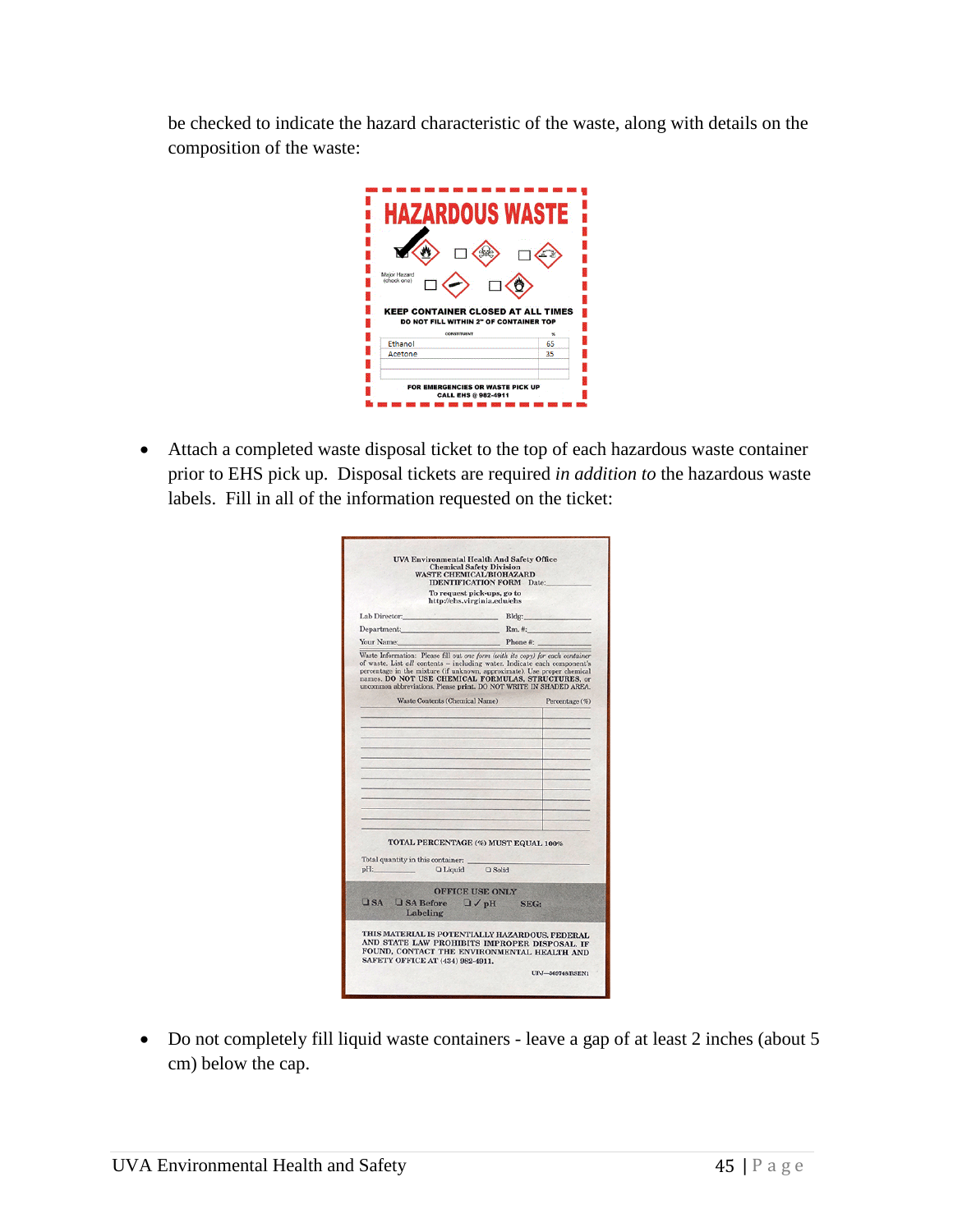- Keep waste containers closed except when adding waste. For operations that continuously generate chemical waste (i.e., HPLC instrumentation), high volume waste operations, or for wastes that may evolve significant amounts of gas, contact EHS for samples of special container caps that can be used to accommodate continuous accumulations and prevent hazardous pressure build-up.
- Needles (chemically contaminated and non-contaminated), razor blades, scalpels, and other objects that pose a puncture or laceration hazard must be collected in a Sharps container for disposal as regulated medical waste. Only fill containers to about twothirds of their capacity - then close and notify EHS for pick-up. No additional waste label or ticket is necessary. Sharps containers are available from EHS free-of-charge; Environmental Services (EVS) supplies and picks up sharps containers at Medical Center laboratory locations.
- Collect other chemically-contaminated items such as syringe barrels, capillary tubes, pipettes, and pipette tips in hazardous waste buckets.
- Store hazardous chemical wastes in your established laboratory satellite accumulation area, using secondary containment.
- Place non-contaminated glassware and other glass items in a bag-lined cardboard box and label it with an EHS "Waste Laboratory Glassware" sticker. Once full, close the bag and tape the box shut. These materials are managed as regular trash and can be removed by Housekeeping or taken directly to a trash dumpster.
- Unknown wastes can be dangerous to handle. In addition, they are not accepted by disposal firms. Every effort must be made to identify In the event that a waste (or any other chemical) container has unknown contents, contact EHS as soon as possible for assistance.
- When waste containers are ready for pick up, notify EHS by using the on-line Waste Pick-Up Request Form or calling (434) 982-4911.

Although generally of limited opportunity, laboratories are permitted to perform certain kinds of treatment in order to render a waste stream less or non-hazardous. Acid / base neutralizations are among the more common procedures as are some chemical-specific deactivations. If pursued, these in-laboratory treatments must be performed as part of an experiment or testing procedure and their effectiveness assured before broader adoption. It is essential to consult EHS for additional technical information and safety advice about any laboratory waste treatment before it can be an approved process.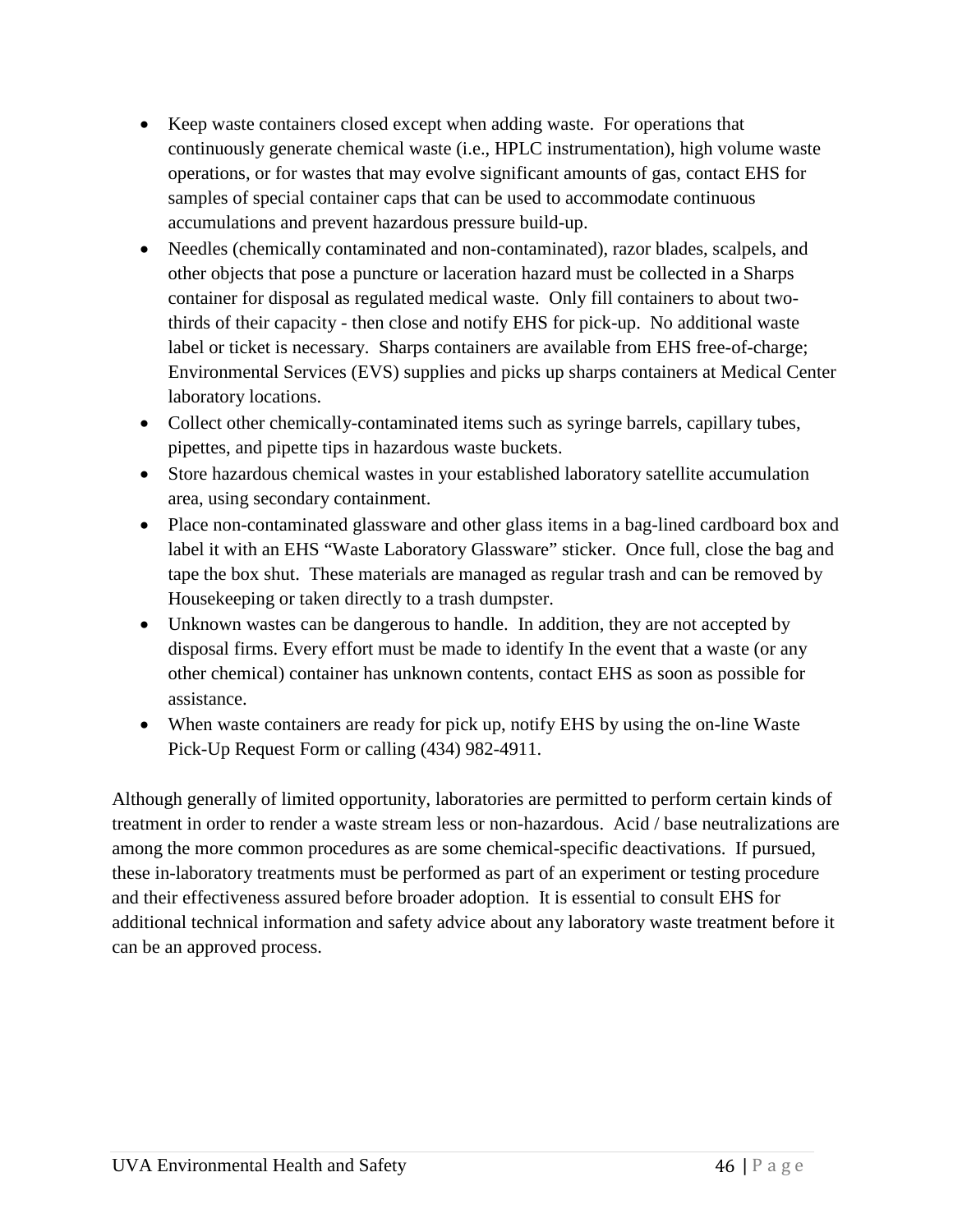## **Key References and Other Resources**

Below are some useful standard reference materials on chemical and laboratory safety, many of which are available on-line, from EHS, or through the UVA library system. Contact EHS if you have any questions or additional information needs.

### *References*

American Conference of Governmental Industrial Hygienists (ACGIH). *Industrial Ventilation*. ACGIH, Cincinnati, OH. (latest edition)

- - - - - . *Threshold Limit Values and Biological Exposure Indices*. ACGIH, Cincinnati, OH. (latest edition)

American National Standards Institute (ANSI). *ANSI/AIHA Standard Z9.5, Laboratory Ventilation*. ANSI, New York, NY. (latest edition)

*- - - - - . ANSI/ASSE Standard Z9.11. Laboratory Decommissioning*. ANSI, New York, NY. (latest edition)

- - - - -. *ANSI/ASHRAE Standard 62.1. Ventilation for Acceptable Indoor Air Quality.* ANSI, New York, NY. (latest edition)

- - - - - . *ANSI Standard Z87.1, Occupational and Educational Personal Eye and Face Protection Devices.* ANSI, New York, NY. (latest edition)

- - - - - . *ANSI/ASHRAE Standard 110, Methods of Testing Performance of Laboratory Fume Hoods.* ANSI, New York, NY. (latest edition)

- - - - - . *ANSI/ISEA Standard Z358.1, Standard for Emergency Eyewash and Shower Equipment*. ANSI, New York, NY. (latest edition)

Bretherick, L (ed.). *Handbook of Reactive Chemical Hazards*. Butterworth-Heinemann, New York. (latest edition)

Environmental Protection Agency (EPA). *Resource Conservation and Recovery Act: Managing Hazardous Waste*. Title 40 Code of Federal Regulations, Subtitle C.

- - - - - . *Computer-Aided Management of Emergency Operations (CAMEO)*. Accessible at: [https://www.epa.gov/cameo.](https://www.epa.gov/cameo)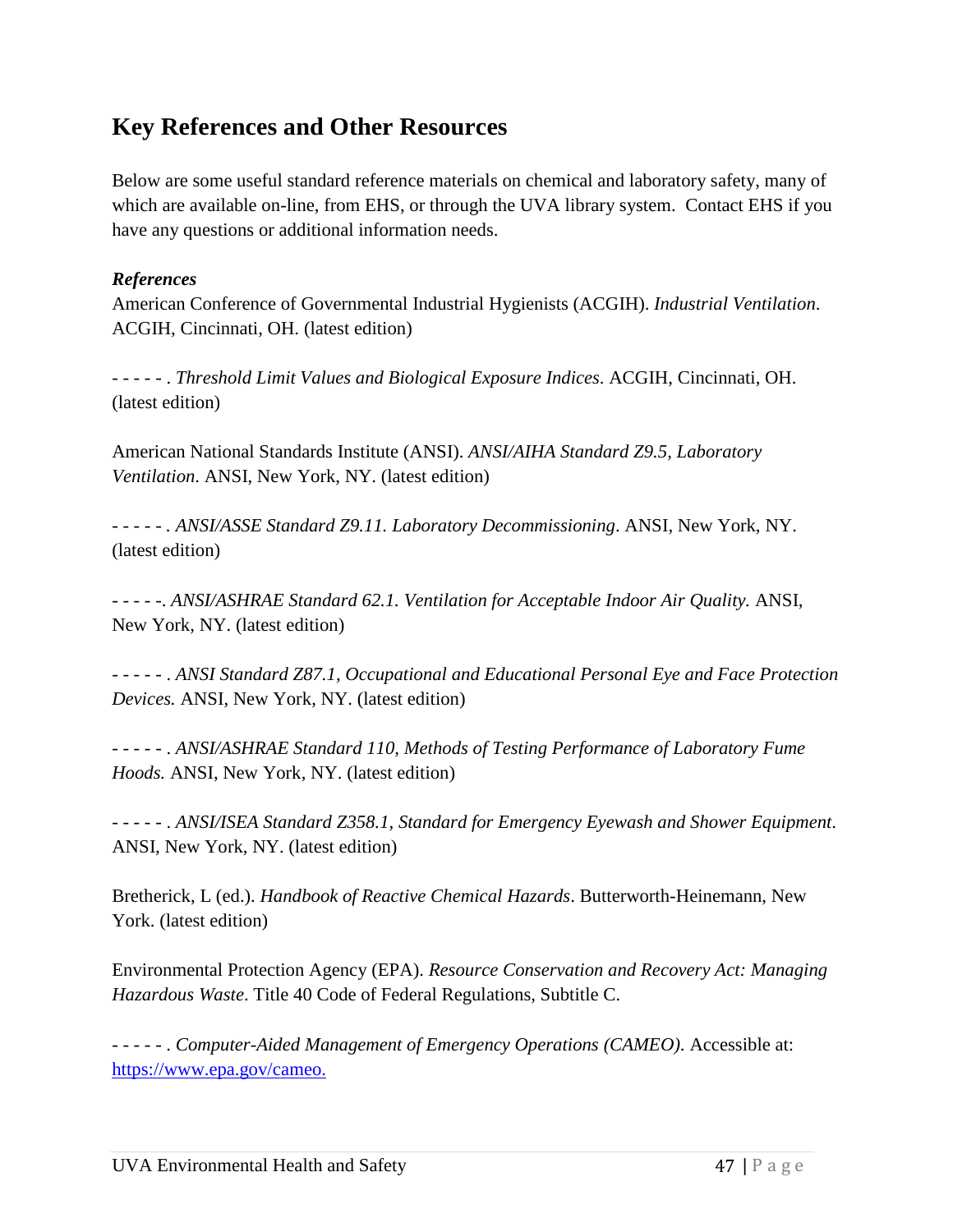Forsberg, K and SZ Mansdorf. *Quick Selection Guide to Chemical Protective Clothing*. Wiley-Interscience, Hoboken, NJ. (latest edition)

International Agency for Research on Cancer (IARC). *IARC Monographs on the Identification of Carcinogenic Hazards to Humans.* IARC, Lyon, France. (latest edition). Accessible at: [http://publications.iarc.fr/Book-And-Report-Series/Iarc-Monographs-On-The-Identification-Of-](http://publications.iarc.fr/Book-And-Report-Series/Iarc-Monographs-On-The-Identification-Of-Carcinogenic-Hazards-To-Humans)[Carcinogenic-Hazards-To-Humans](http://publications.iarc.fr/Book-And-Report-Series/Iarc-Monographs-On-The-Identification-Of-Carcinogenic-Hazards-To-Humans)

Klaassen, CD (ed.). *Casarett and Doull's Toxicology: The Basic Science of Poisons*. McGraw-Hill, New York, NY. (latest edition)

Lewis, RJ. *Sax's Dangerous Properties of Industrial Materials*. Wiley Interscience, Hoboken, NJ. (latest edition)

National Fire Protection Association (NFPA). *Fire Protection for Laboratories Using Chemicals, NFPA Standard 45*. NFPA, Quincy, MA. (latest edition)

National Institute for Occupational Safety and Health (NIOSH). *NIOSH Pocket Guide to Chemical Hazards*. DHHS (NIOSH) Publ. No. 97-140. US DHHS, CDC, NIOSH, Washington, DC (latest edition). Accessible at: [https://www.cdc.gov/niosh/npg/default.html.](https://www.cdc.gov/niosh/npg/default.html)

National Institutes of Health / National Library of Medicine. *Hazardous Substances Data Bank (HSDB), TOXNET Database*. Accessible at:<https://toxnet.nlm.nih.gov/newtoxnet/hsdb.htm>

- - - - - . *PubChem Database*. Accessible at:<https://toxnet.nlm.nih.gov/newtoxnet/hsdb.htm>

National Research Council. 2011. *Prudent Practices in the Laboratory: Handling and Management of Chemical Hazards.* National Academies Press, Washington, DC.

National Toxicology Program (NTP). *Report on Carcinogens.* U.S. Department of Health and Human Services, Public Health Service, Research Triangle Park, NC. (latest edition).

Occupational Safety and Health Administration (OSHA). *Occupational exposure to hazardous chemicals in laboratories*. Title 29 Code of Federal Regulations Part 1910.1450.

Royal Society of Chemistry. *The Merck Index Online*. Merck & Co., Inc., Whitehouse Station, NJ. Accessible at:<https://www.rsc.org/merck-index>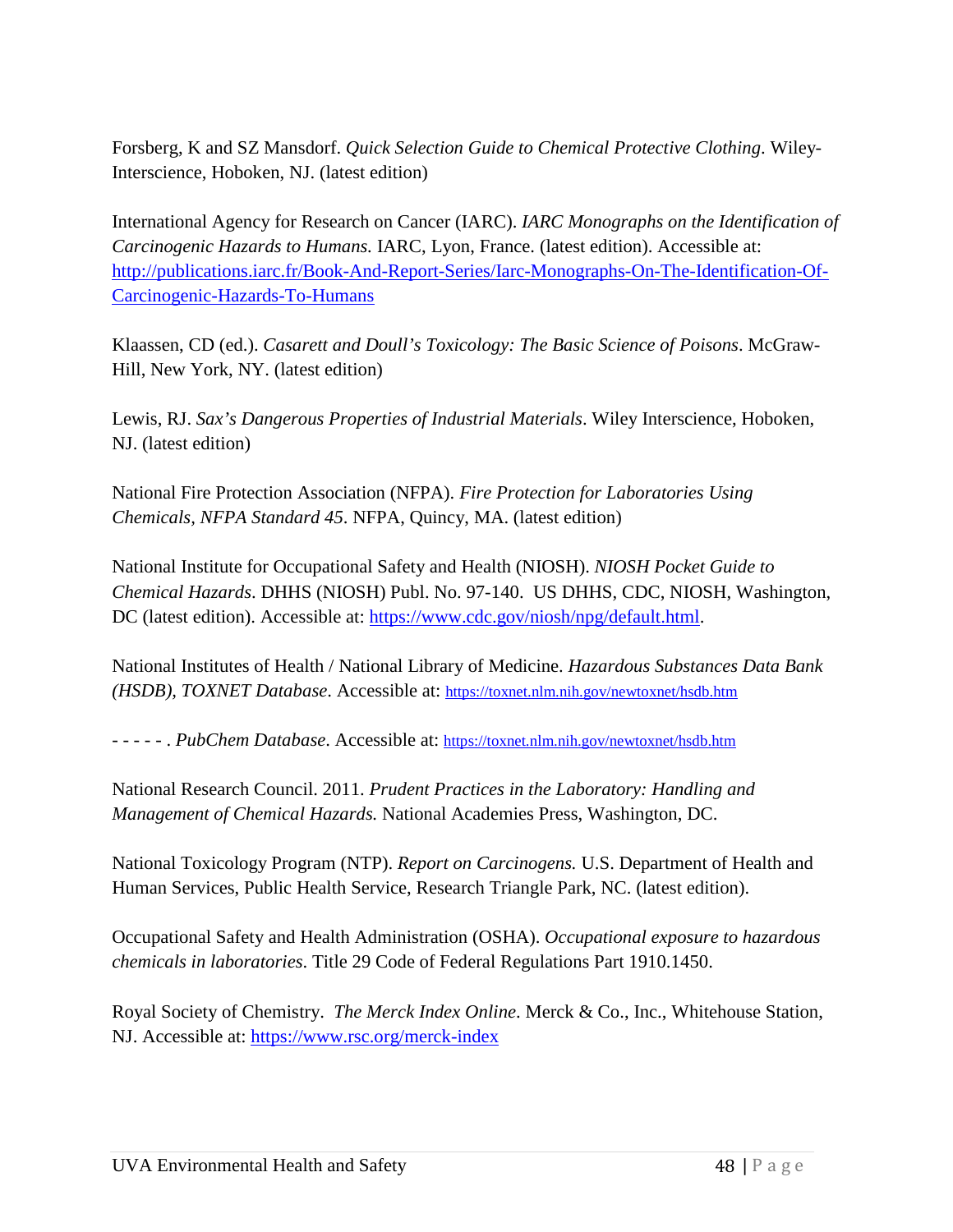Rumble, JR (ed.). *CRC Handbook of Chemistry and Physics*. CRC Press / Taylor & Francis, Boca Raton, FL. (latest edition)

U.S. Chemical Safety Board. *Experimenting with Danger*.<https://www.csb.gov/videos/>

### *Federal and State Regulatory Agencies*

- U.S. Department of Agriculture (USDA)
- U.S. Department of Health and Human Services, Centers for Disease Control and Prevention (US DHHS / CDC)
- U.S. Department of Homeland Security (DHS)
- U.S. Drug Enforcement Administration (DEA)
- U.S. Environmental Protection Agency (EPA)
- U.S. Occupational Safety and Health Administration (OSHA)
- Virginia Board of Pharmacy (VBP)
- Virginia Department of Environmental Quality (DEQ)
- Virginia Department of Labor and Industry (DOLI)
- Virginia State Fire Marshal's Office (SFMO)

### *Advisory Organizations*

American Chemical Society, Division of Chemical Health and Safety (ACS-DCHAS) American Conference of Governmental Industrial Hygienists (ACGIH) American Industrial Hygiene Association (AIHA) American National Standards Institute (ANSI) Compressed Gas Association (CGA) International Agency for Research on Cancer (IARC) International Institute for Sustainable Laboratories (I2SL) National Fire Protection Association (NFPA) National Institute for Occupational Safety and Health (NIOSH) National Toxicology Program (NTP) U.S. Chemical Safety Board (CSB)

## *Some Useful Journals*

*Journal of Chemical Education Journal of Chemical Health and Safety Journal of Occupational and Environmental Hygiene Journal of Occupational and Environmental Medicine*

## *UVA Resources*

EHS Website [\(http://ehs.virginia.edu\)](http://ehs.virginia.edu/)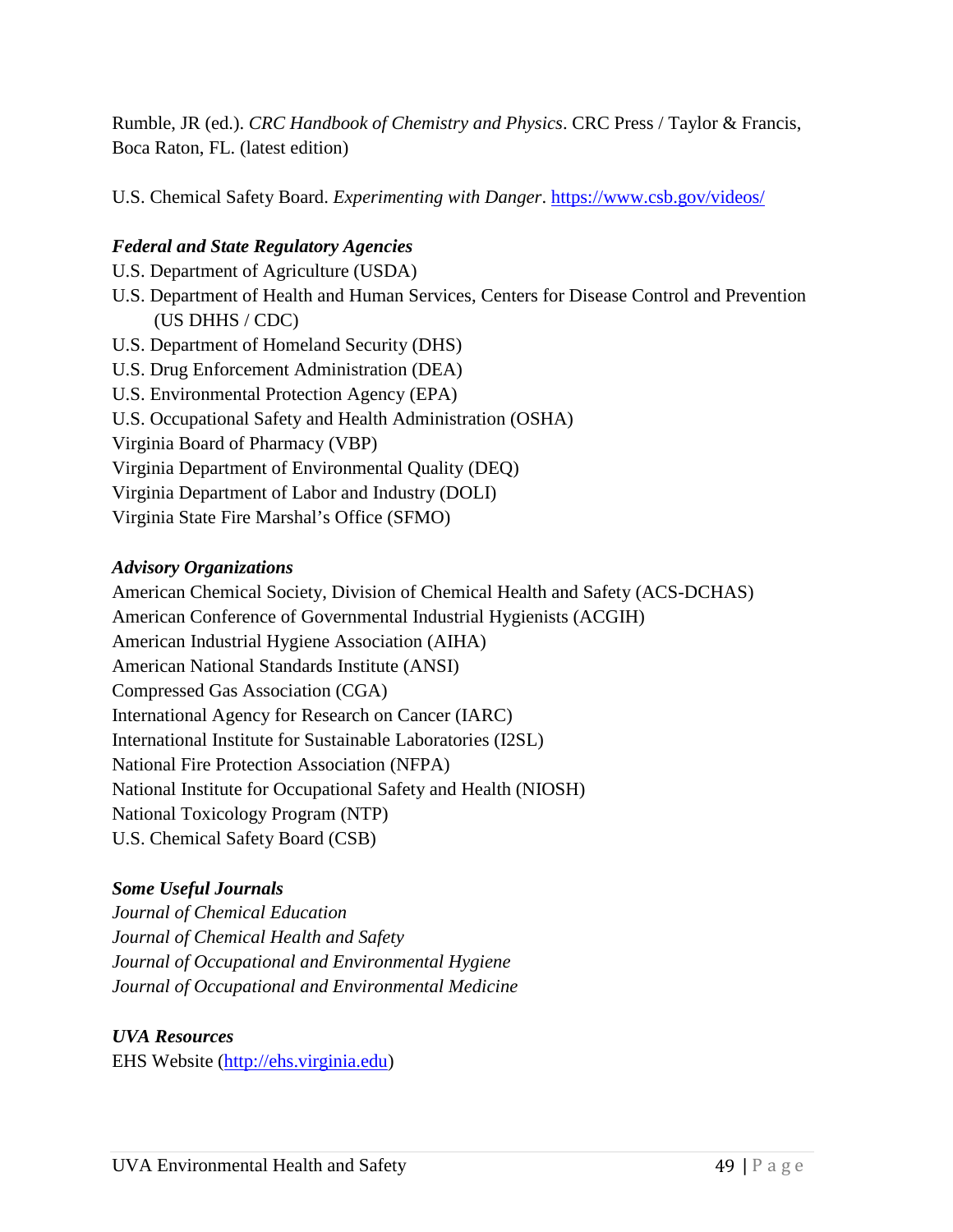Controlled Substances [\(https://research.virginia.edu/compliance/compliance](https://research.virginia.edu/compliance/compliance-programs/controlled-substances)[programs/controlled-substances\)](https://research.virginia.edu/compliance/compliance-programs/controlled-substances)

UVA Facilities Management [\(https://www.fm.virginia.edu/\)](https://www.fm.virginia.edu/)

UVA *Facility Design Guidelines* [\(https://www.fm.virginia.edu/services/construction.html\)](https://www.fm.virginia.edu/services/construction.html)

UVA Student Health [\(https://www.studenthealth.virginia.edu/\)](https://www.studenthealth.virginia.edu/)

UVA Occupational Health [\(https://www.medicalcenter.virginia.edu/occupational-health\)](https://www.medicalcenter.virginia.edu/occupational-health)

UVA Office of Property & Liability Risk Management [\(https://riskmanagement.virginia.edu/\)](https://riskmanagement.virginia.edu/)

UVA Policy Directory [\(https://uvapolicy.virginia.edu/\)](https://uvapolicy.virginia.edu/)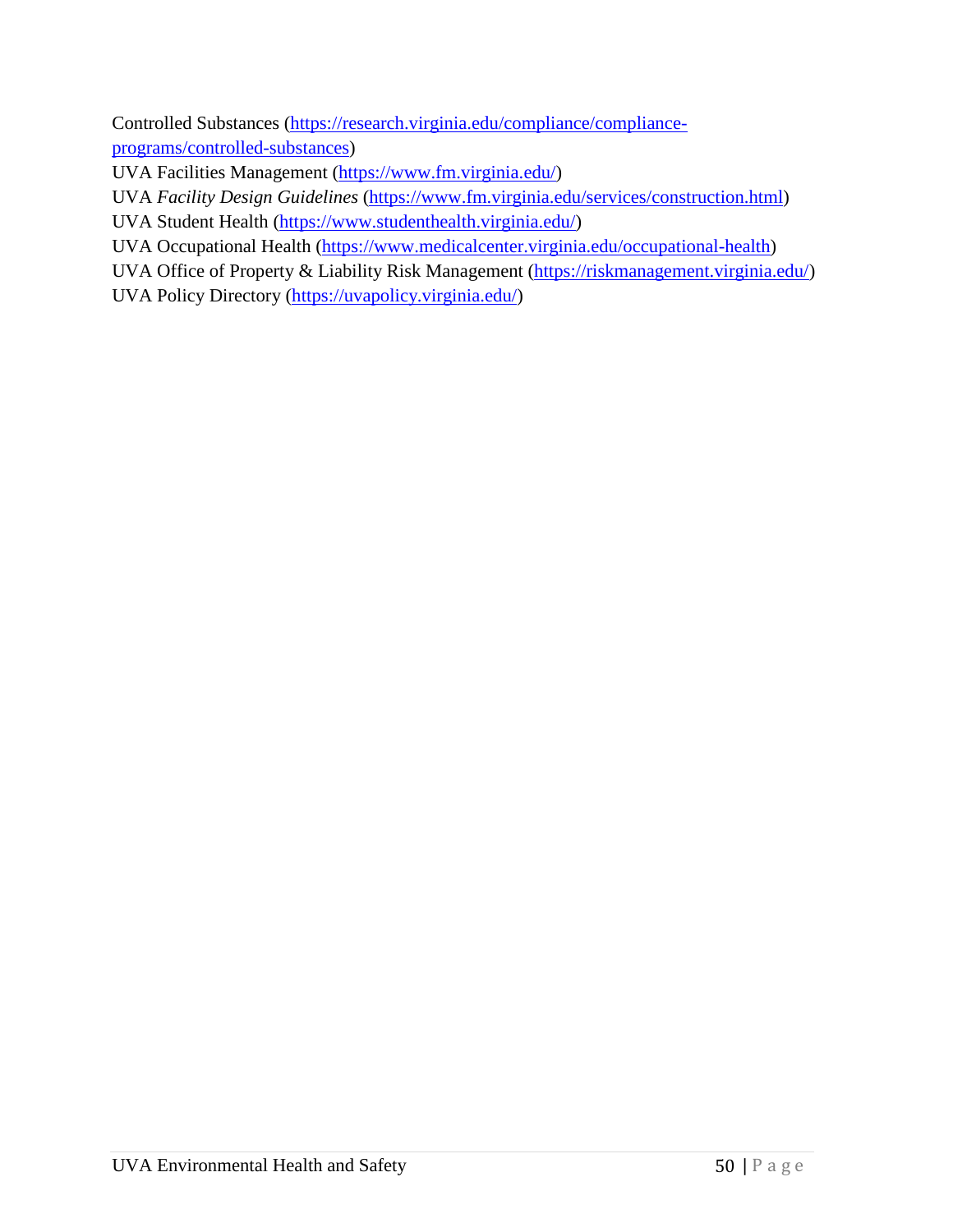# **Appendix 1. Glossary of Terms and Definitions**

**Acid** An organic or inorganic compound with a pH < 7. Strongly acidic compounds are corrosive to human skin, eyes, and mucous membranes, and can damage metals and other materials.

**Action Level** An exposure limit designated by OSHA for a specific regulated substance, typically calculated on the basis of an eight (8)-hour time-weighted average. Exposure above the action level initiates certain required activities such as training and medical surveillance. Action levels are usually set at ½ the value of the **Permissible Exposure Limit**.

**Acute** Immediate. Acute describes short-term exposure as well as the symptoms or health effects that occur immediately after an exposure.

**Acutely Toxic** See **Highly Toxic**.

**Aerosol** Fine droplets of liquid or solid uniformly dispersed in a gaseous medium, usually air.

**Air Reactive** Chemicals that react with air to release a gas that is flammable or toxic.

**Allergens** Substances that can cause an allergic reaction. Common signs and symptoms of exposure to allergens include watering of the eyes, sneezing, coughing, and respiratory constriction. Examples of allergens include diazomethane, isocyanates, and chromium compounds.

**American Conference of Governmental Industrial Hygienists (ACGIH)** An advisory organization that develops and publishes occupational exposure limits known as **Threshold Limit Values** (TLVs). Because TLVs are reviewed annually and updated when new information becomes available, they are generally considered more protective that OSHA's **Permissible Exposure Limits**.

**American National Standards Institute (ANSI)** An advisory organization that develops and publishes consensus standards for a variety of equipment, systems, and testing procedures.

**Asphyxiant** A gas or vapor that can cause suffocation leading to unconsciousness or death. Simple asphyxiants (e.g., nitrogen, argon) displace oxygen from air, while chemical asphyxiants (e.g., carbon monoxide, hydrogen sulfide) interfere with biochemical processes to impede the absorption or transportation of oxygen to tissue.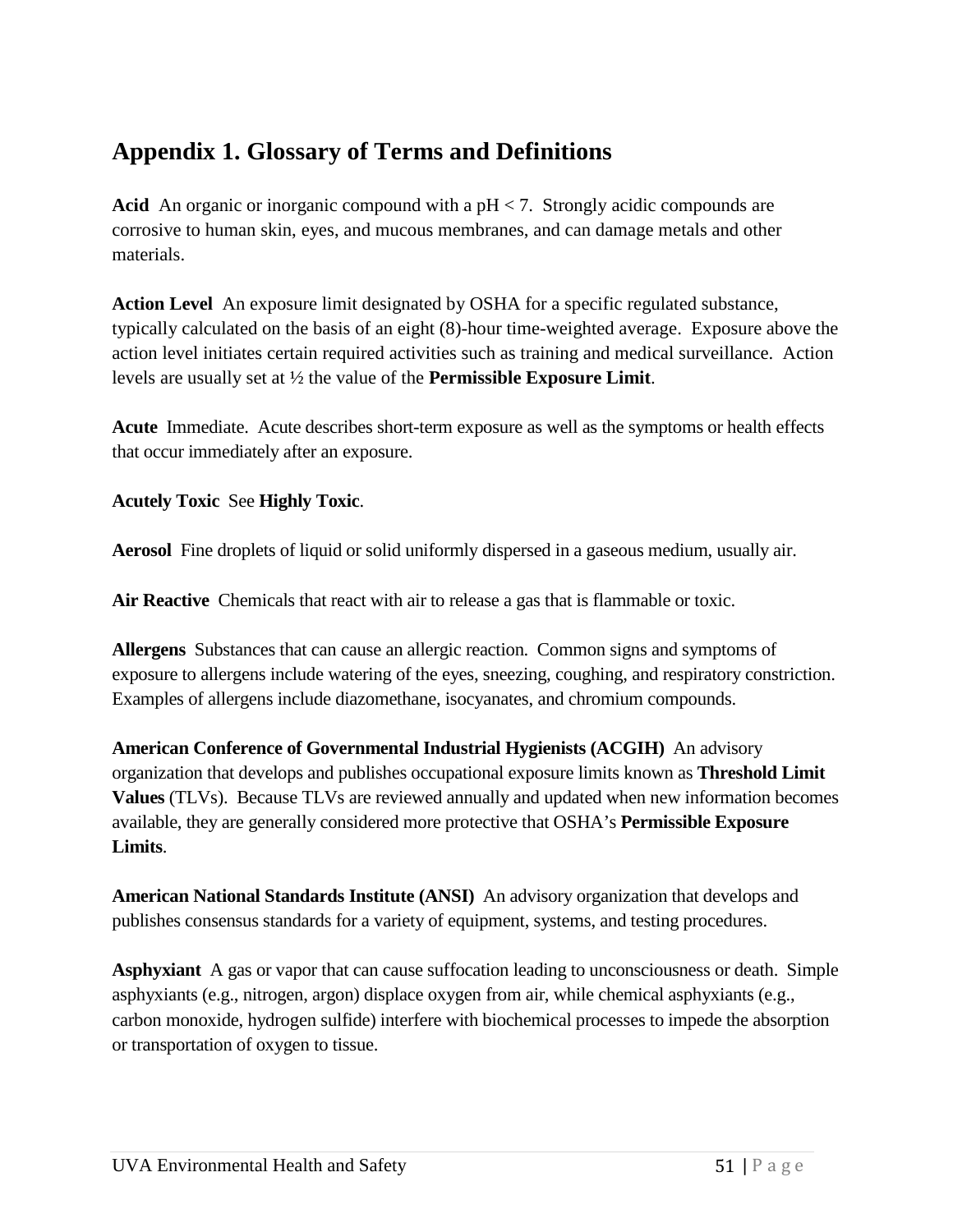**Base** An organic or inorganic compound with a pH  $>$  7. Bases are also referred to as alkalis or caustic materials and are often corrosive or irritating to human tissue.

**Blood and Blood System Hazards** Chemicals that can damage the blood or hematopoietic system, or decrease hemoglobin function. Common signs and symptoms of over-exposure to these hazards include cyanosis, dizziness, and loss of consciousness. Carbon monoxide and the cyanides are examples of blood system hazards.

**Boiling Point** The temperature at which the vapor pressure of a liquid equals the atmospheric pressure and the liquid changes phase to vapor. Flammable liquids with low boiling points are volatile and pose high fire hazards.

**Carcinogen** Any chemical or physical agent that causes cancer. A subset of carcinogens, known as **select carcinogens**, are considered particularly hazardous under OSHA's *Laboratory Standard*.

**Caustic** Any strongly alkaline material that can produce corrosion or irritation to living tissue.

**Ceiling Limit (C)** An occupational exposure limit representing the airborne concentration of a chemical that should not be exceeded for any period of time.

**Chemical Fume Hood** An enclosed or partially enclosed device with a movable sash, connected to ductwork and exhausted outdoors, used to capture and remove airborne contaminants during chemical handling and other operations. Chemical fume hoods are the most common and important engineering control in most laboratories.

**Chemical Hygiene Officer** An individual designated by the employer, and qualified by training or experience, to provide technical guidance in the development and implementation of the Chemical Hygiene Plan. At UVA, the EHS Chemical Safety Officer serves as the institutional Chemical Hygiene Officer.

**Chemical Hygiene Plan** A written program developed and implemented by the employer that outlines procedures, equipment, personal protective equipment, and work practices to protect individuals from the hazards of chemicals used in a **laboratory**.

**Chronic** Repeated, persistent, or long-term. Chronic can refer to exposures that occur over a long period of time (often at low levels) and to symptoms or health effects that have a long **latency** period or that tend to be persistent.

**Combustible Liquid** Capable of catching on fire and burning. Combustible liquids have a flashpoint at or above 100° F (37.8° C) but below 200° F (93.3° C), and are less hazardous than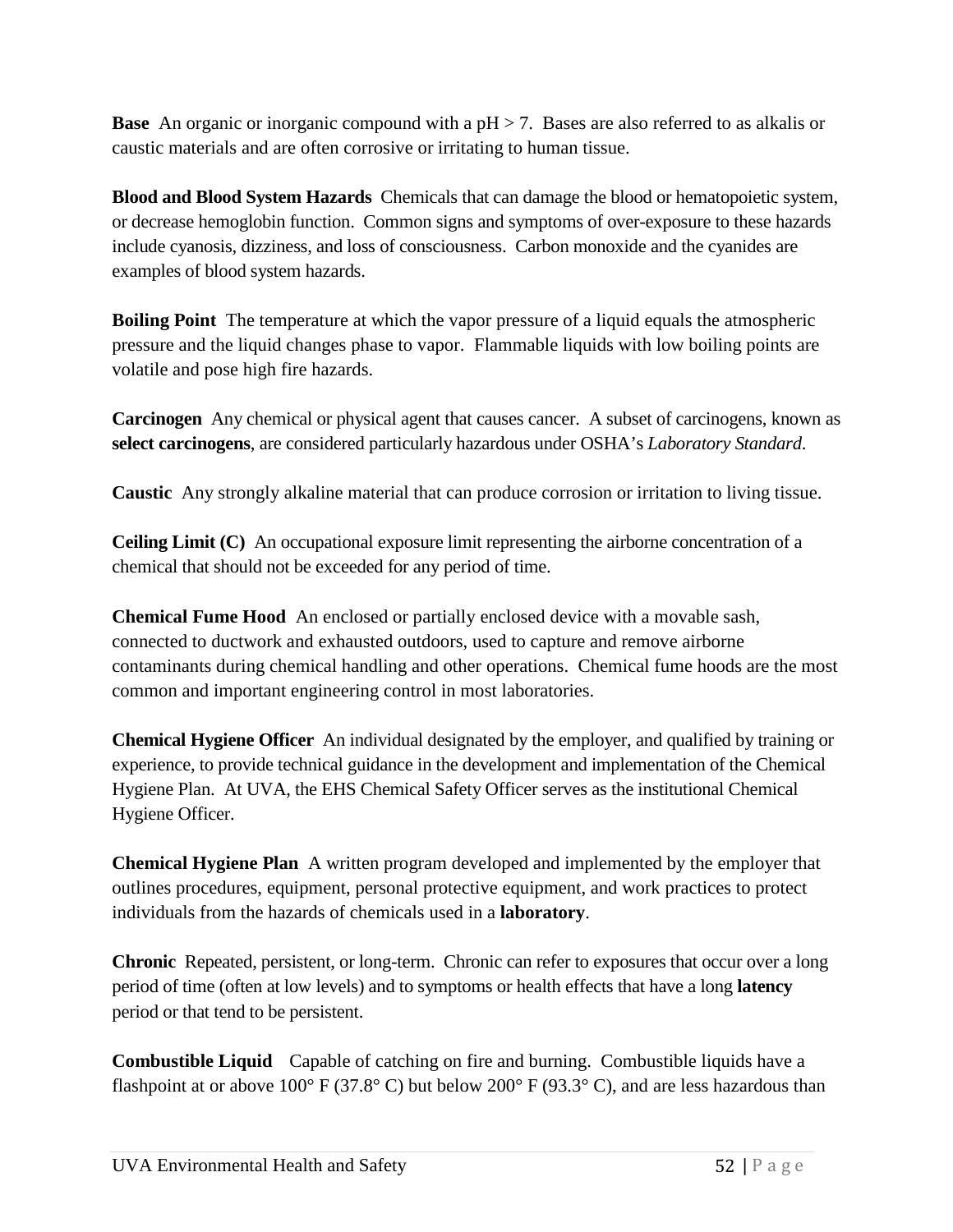### **flammable** liquids.

**Compressed Gas** A contained gas, mixture of gases, or liquid with an absolute pressure significantly above atmospheric pressure. Compressed gases used in laboratories commonly have internal cylinder pressures of thousands of pounds per square inch (PSI).

**Corrosive** A chemical that causes visible destruction or irreversible alterations to living tissue at the site of contact. Corrosive chemicals are also often destructive to metal and other materials.

**Cryogenic Liquid** Extremely cold liquids that pose a risk of serious tissue damage from immersion or splash contact. Their very high liquid:gas expansion ratio can also pose an asphyxiation hazard from rapid oxygen displacement, while flammable cryogenic liquids (e.g., liquid hydrogen) can pose serious explosion hazards.

**Dermal Hazards** Chemicals that damage the dermis (i.e., skin). Signs and symptoms of overexposure include skin defatting, blanching or reddening, rashes, and localized irritation. Ketones, phenol, and chlorinated compounds are common dermal hazards.

**Dermatitis** Inflammation of the skin, resulting either from local irritation effects or an allergic immunologic reaction.

**Designated Areas** Locations within a laboratory used to work with **particularly hazardous substances**. A designated area may be an entire laboratory room or a subset of the room such as a specific bench-top, chemical fume hood, or glovebox.

**Dry Ice** Solid carbon dioxide which converts directly to carbon dioxide gas at -78° C (-109° F).

**Dyspnea** Shortness of breath.

**Embryotoxin** A substance capable of adversely affecting a developing embryo but that does not necessarily affect the pregnant female.

**Engineering Control** Equipment and devices used to minimize or eliminate exposures. Engineering controls typically function by isolating, containing, and/or exhausting hazardous materials. Chemical fume hoods, snorkels, glove boxes, and splash or "blast" shields are common laboratory engineering controls.

**Environmental Protection Agency (EPA)** The U.S. federal agency responsible for promulgating and enforcing environmental regulations, including those for managing hazardous chemical waste.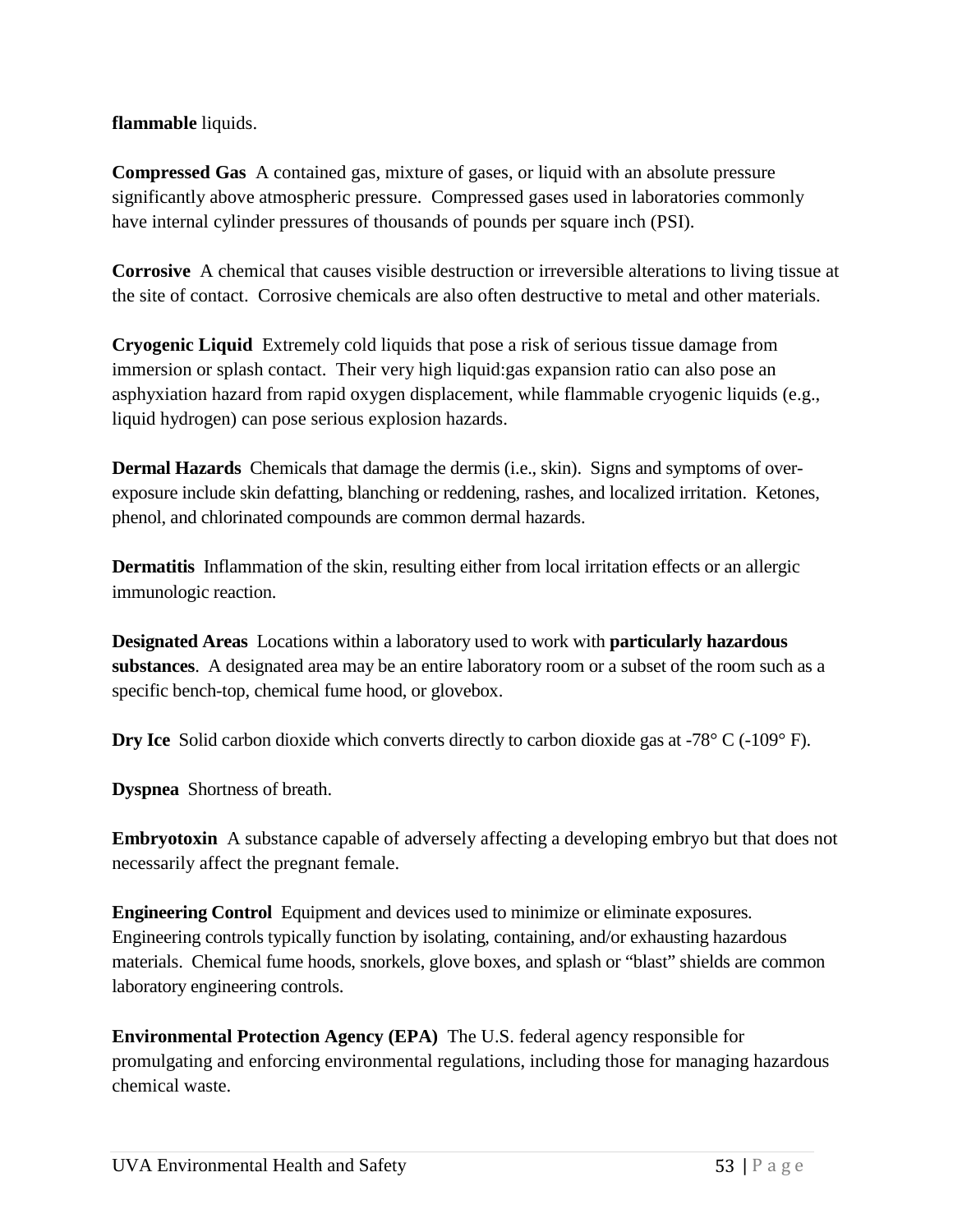**Erythema** Reddening of the skin.

**Explosive** A chemical that undergoes reaction so rapidly and releases so much gas that it exerts a high pressure on the surroundings. Explosives can be initiated by mechanical shock, heat, light, or chemical catalysts. Less energetic reactions are known as deflagrations. In the laboratory, explosives may be under purposeful study or examination, but are more commonly encountered as accidental chemical by-products, residues, or decomposition products with known explosive functional groups.

**Eye Hazards** Chemicals that affect the eyes. Conjunctivitis and corneal damage are common signs of over-exposure or injury from these chemicals. Examples of chemical eye hazards in the laboratory include acids, bases, osmium tetroxide, and most organic solvents.

**Fires** Fires are physico-chemical reactions that require a combination of fuel, oxygen, and a source of ignition to start. They are classified as follows:

- Class A: Ordinary combustibles such as wood, paper, cloth, rubber, and most plastics.
- Class B: Flammable and combustible liquids.
- Class C: Electrical devices and equipment such as computers, wiring, extension cords, and electrical laboratory equipment.
- Class D: Combustible, flammable, or pyrophoric materials such as magnesium, potassium, sodium, and butyl lithium.

**Flammable** Chemicals that meet one or more of the following criteria:

- Liquids with a flashpoint below 100 $\degree$  F,
- Gases and vapors that can form an ignitable mixture in air,
- Aerosols that can produce a long flame or flashback,
- Solids that can cause fire when exposed to friction, moisture, spontaneous chemical change, or retained heat, or ignite readily and burn vigorously and persistently.

**Flashpoint (FP)** The lowest temperature at which vapors can form above a liquid in a concentration sufficient to form an ignitable vapor:air mixture.

**Fumes** A suspension of fine particles in air.

**General Ventilation** General ventilation refers to mechanical systems that supply and exhaust air from a room. Laboratories are usually designed with 100% exhaust, meaning that laboratory room air is not recirculated to other spaces in a building for safety and health reasons. General ventilation is used to control odors and minor fugitive emissions, but is not effective for controlling hazardous exposures (for which **local exhaust ventilation** is needed).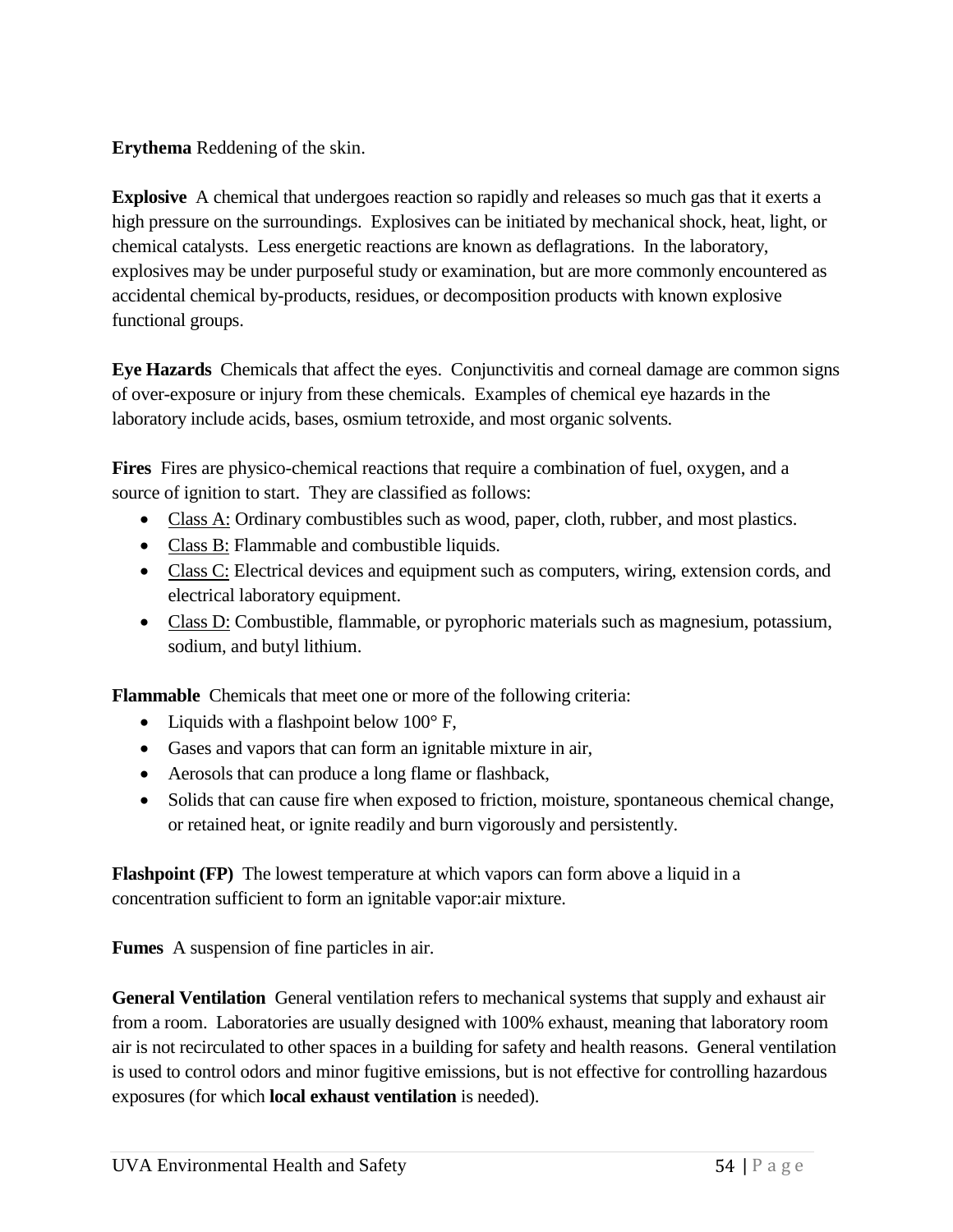**Hazardous Material or Chemical** A substance with statistically-significant evidence of causing harm. Chemicals may pose health hazards, physical hazards, or a combination of both.

**Hepatotoxins** Chemicals that can produce liver damage. Signs and symptoms of over-exposure to a hepatotoxin include jaundice and liver enlargement. Examples of hepatotoxins include carbon tetrachloride and nitrosamines.

**Highly Toxic** Highly poisonous, high potential to exert harmful effects. Under OSHA definitions, a chemical or other substance is classifiable as highly toxic if it exhibits any of the following characteristics when administered to research animals under standard test conditions:

- Oral  $LD_{50}$  of 50 milligrams or less per kilogram of body weight, or
- Dermal  $LD_{50}$  of 200 milligrams or less per kilogram of body weight when administered by continuous contact for 24 hours (or less if death occurs within 24 hours), or
- Inhalation LC<sub>50</sub> in air of 200 parts per million by volume or less of gas or vapor, or 2 milligrams per liter or less of mist, fume, or dust, when administered by continuous inhalation for one hour (or less if death occurs within one hour).

**Immediately Dangerous to Life and Health (IDLH)** The concentration of an airborne contaminant that poses a serious risk of death or immediate or delayed permanent health effects, or that impedes or prevents an individual from escaping the area.

**Incompatible** Two or more substances that can result in a dangerous reaction when mixed together, often generating high heat, rapid polymerization, or the evolution of harmful gases.

**Ingestion** Route of administration or exposure by eating, drinking, or accidental transfer to the mouth.

**Inhalation** Route of administration or exposure by breathing in a gas, vapor, mist, aerosol, fume, or dust.

**Inhibitor** An additive used to reduce or prevent unwanted changes or reactions in a chemical.

**Irritant** A substance that can cause reversible inflammation to the eyes, nose, skin, or respiratory system.

**Laboratory** A facility where the **laboratory use of hazardous chemicals** occurs. It is a location where relatively small quantities of hazardous chemicals are used on a non-production basis.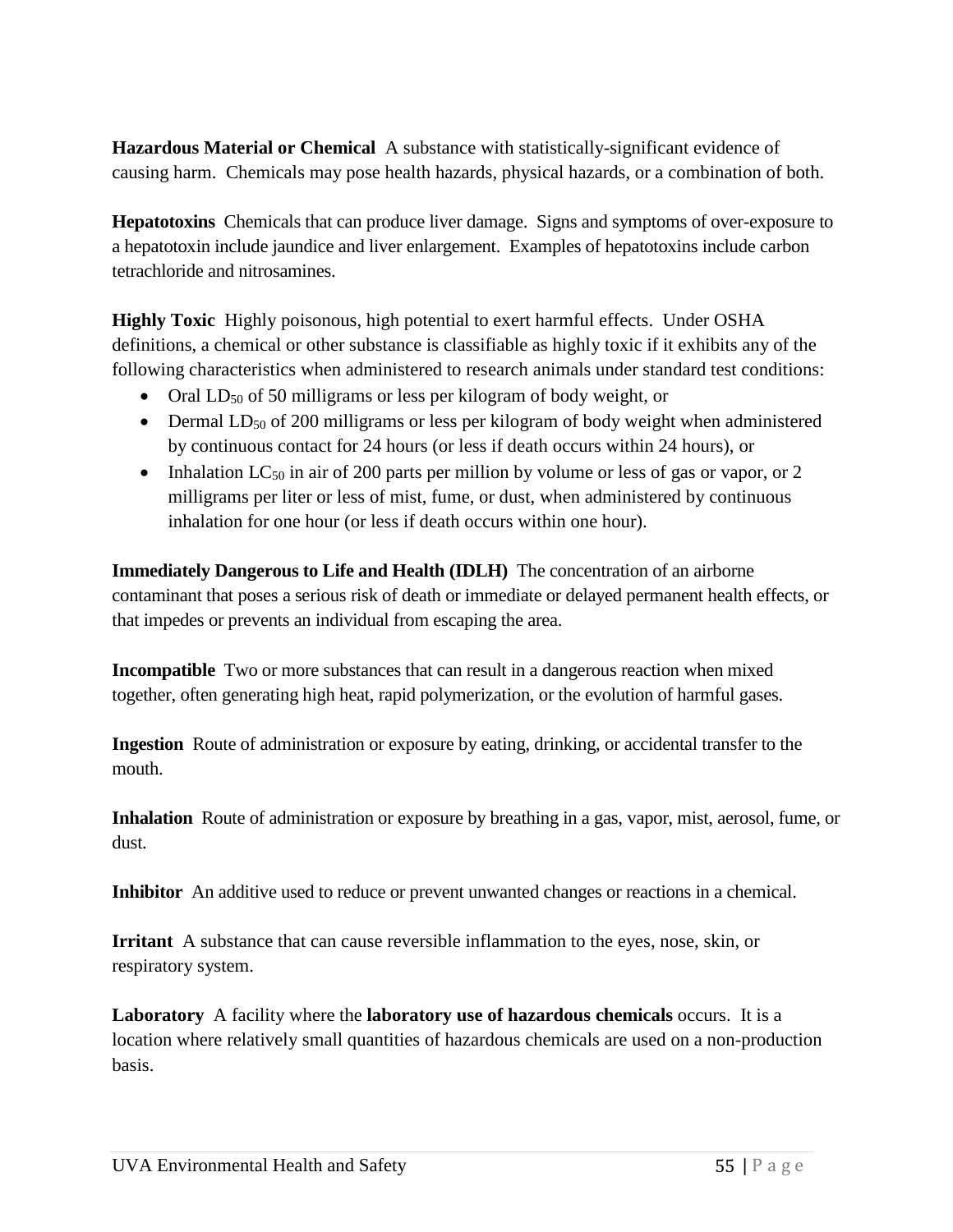**Laboratory Scale** Work with chemicals where reactions, transfers, and other handling are performed in containers and other vessels that can be easily and safely manipulated by one person.

**Laboratory Use of Hazardous Chemicals** Handling and use of hazardous chemicals in which all of the following conditions are met:

- Chemical manipulations are carried out on the **laboratory scale**, and
- Multiple procedures or chemicals are used, and
- Procedures are not part of a production process nor do they in any way simulate a production process, and
- Protective laboratory practices and equipment are available and in common use to minimize potential exposures to chemicals.

**Latency** The time lag or delay between exposure to a harmful agent and the first appearance of health effects.

**Lethal Concentration 50% (LC<sub>50</sub>)** The airborne concentration of a substance that will kill 50% of a test population when administered by continuous inhalation for one hour or less. LC<sub>50</sub> data are used to classify the inhalation toxicity of a contaminant, and are typically reported in units of parts per million (ppm) for gases or vapors, and mg/L for mists, fumes, and dusts.

**Lethal Dose 50% (LD<sub>50</sub>)** The quantity of a substance that will kill 50% of a test population when administered orally or by continuous skin contact for 24 hours or less.  $LD_{50}$  data are used to classify the toxicity of a material by the routes of oral and dermal exposure, generally reported as mg per kg of body weight.

**Leukemia** Cancer of the white blood cells (leukocytes).

**Local Exhaust Ventilation** An engineered device that is part of a system for exhausting contaminants directly from their point of generation. Chemical fume hoods are the most common local exhaust ventilation device in UVA laboratories.

**Lower Explosive Limit (LEL)** The minimum concentration of a flammable material in air needed to ignite. Concentrations below the LEL are too "lean" to burn.

**Melting Point (mp)** The temperature at which substances change phase from solid to liquid.

**Mist** A uniform suspension of fine liquid droplets in air.

**Mutagen** A chemical or physical agent that can causes mutations in DNA.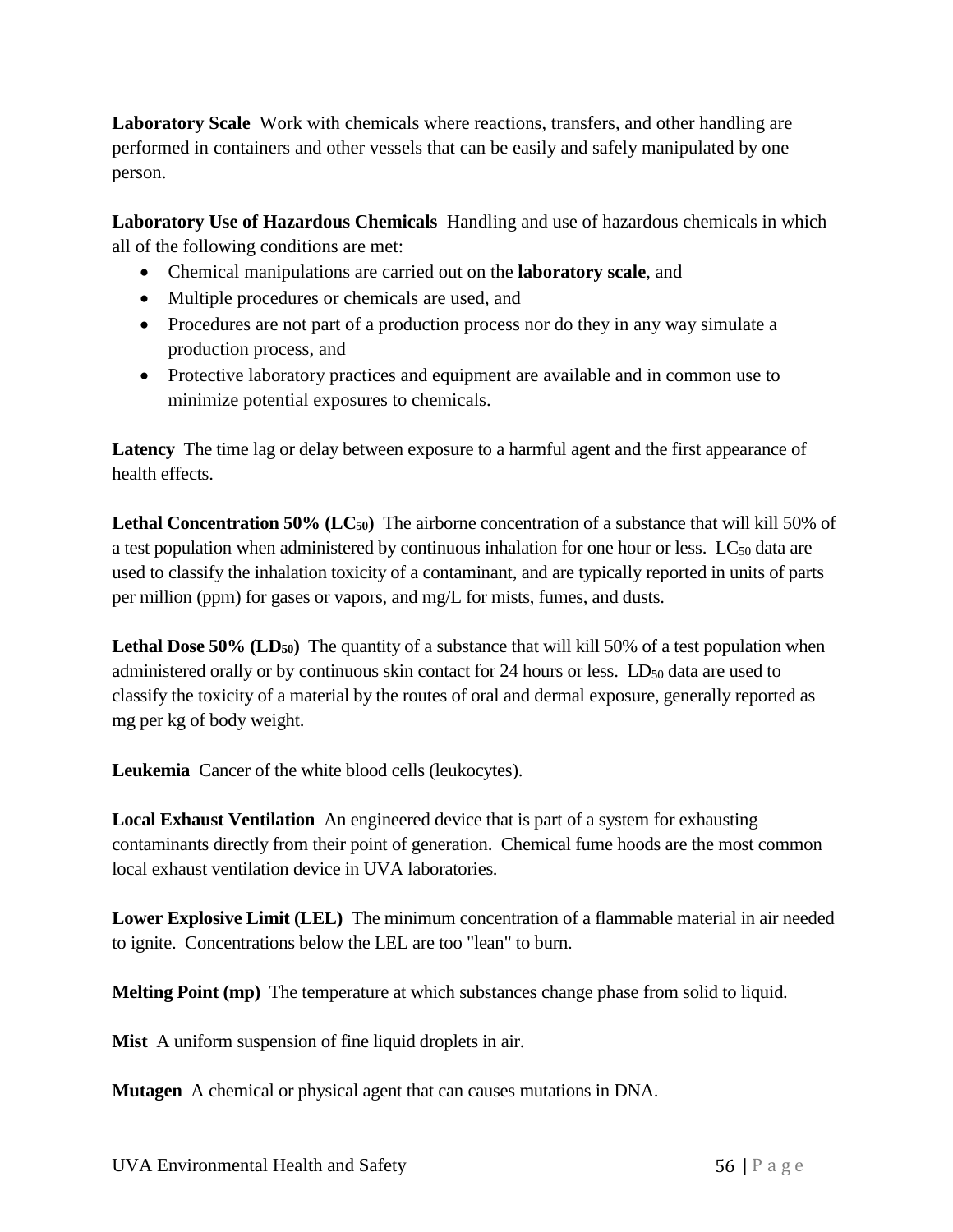**Narcosis** Central nervous system health effects that include unconsciousness, dizziness, confusion, or stupor.

**National Institute for Occupational Safety and Health (NIOSH)** Agency within the U.S. Centers for Disease Control and Prevention, responsible for basic and applied research to reduce workplace injuries and illnesses.

**Nephrotoxins** Chemicals that can produce kidney (renal) damage. Signs and symptoms of overexposure to nephrotoxins include edema and proteinuria. Examples of nephrotoxic chemicals include halogenated hydrocarbons and heavy metals.

**Neurotoxins** Chemicals that produce toxic effects on the nervous system. Common signs and symptoms of over-exposure to neurotoxins include narcosis, behavioral changes, and a decrease in motor function. Examples of neurotoxins in the laboratory include mercury, carbon disulfide, and MPTP.

**Neutralize** The process of increasing or lowering the pH of an aqueous solution to approximately 7.

**Occupational Safety and Health Administration (OSHA)** Agency within the U.S. Department of Labor, responsible for establishing and enforcing workplace safety and health standards.

**Odor Threshold** The concentration of a substance to which most people can detect and identify it by smell.

**Organic Material** Any chemical containing carbon.

**Organic Peroxides** Organic compounds that contain the bivalent -O-O- structure and which may be considered to be a structural derivative of hydrogen peroxide where one or both of the hydrogen atoms has been replaced by an organic radical.

**Oxidizers** Chemicals that initiate or promote combustion in other material through the release of oxygen.

**Oxygen Deficiency** An atmosphere that contains less than the normal concentration of 20.9% oxygen at standard temperature and pressure.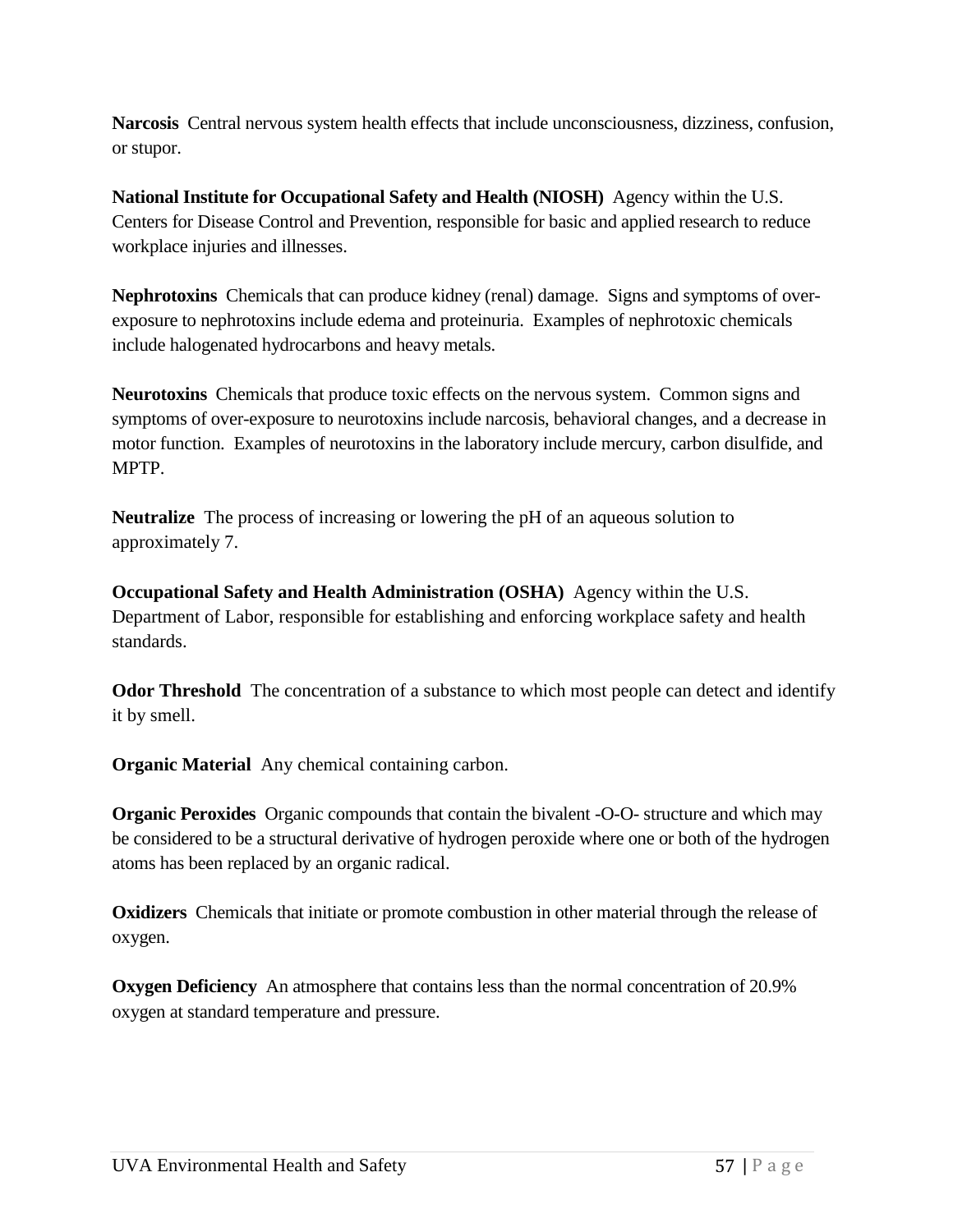**Particularly Hazardous Substances** Under OSHA's *Laboratory Standard*, particularly hazardous substances are defined as select carcinogens, reproductive toxins, and acutely / highly toxic chemicals.

**Permissible Exposure Limit (PEL)** An exposure limit designated by OSHA for a specific substance. PELs may be established on the basis of exposure over an eight (8)-hour timeweighted average (TWA), a 15-minute short term exposure limit (STEL), or as a maximum or ceiling (C) concentration that may not be exceeded at any time. PELs are listed by OSHA in 29 CFR 1910.1000 and their substance-specific standards under Subpart Z. Because PELs must also account for feasibility and can only be revised through the regulatory process, occupational exposure limits from other groups such as NIOSH and ACGIH generally reflect more up-to-date information.

**Personal Protective Equipment (PPE)** Garments, clothing, and other equipment worn for protection from hazardous materials. Safety glasses, laboratory coats, and gloves are the most common PPE used in laboratories.

**Poison** Toxic. Any substance which is harmful to life, generally in small quantities or doses.

**Polymerization** A chemical reaction in which smaller molecules combine to former larger molecules linked together with repeating structural units. Rapid, uncontrolled polymerization reactions can be dangerous due to their rapid release of energy (heat), especially when performed without adequate cooling or venting.

**Pyrophoric** A solid or liquid chemical that can spontaneously ignite upon exposure to air.

**Reactivity** The ability of a substance to undergo a chemical or physical reaction that can result in dangerous effects such as rapid increases in pressure or temperature, or the formation and evolution of toxic or corrosive products.

**Recommended Exposure Limit (REL)** Occupational exposure limits established by NIOSH, without regard to the feasibility of achieving them in the workplace. Like **Threshold Limit Values**, RELs are reviewed frequently and updated as new information becomes available, often making them more up-to-date and protective than OSHA's **permissible exposure limits**.

**Reproductive Toxins** Chemicals that can affect reproductive capabilities, including chromosomal damage (mutations) and fetal malformations (teratogenesis). Signs and symptoms of over-exposure to reproductive toxins include birth defects and sterility (male or female). Lead, DBCP, and thalidomide are well-known reproductive toxins.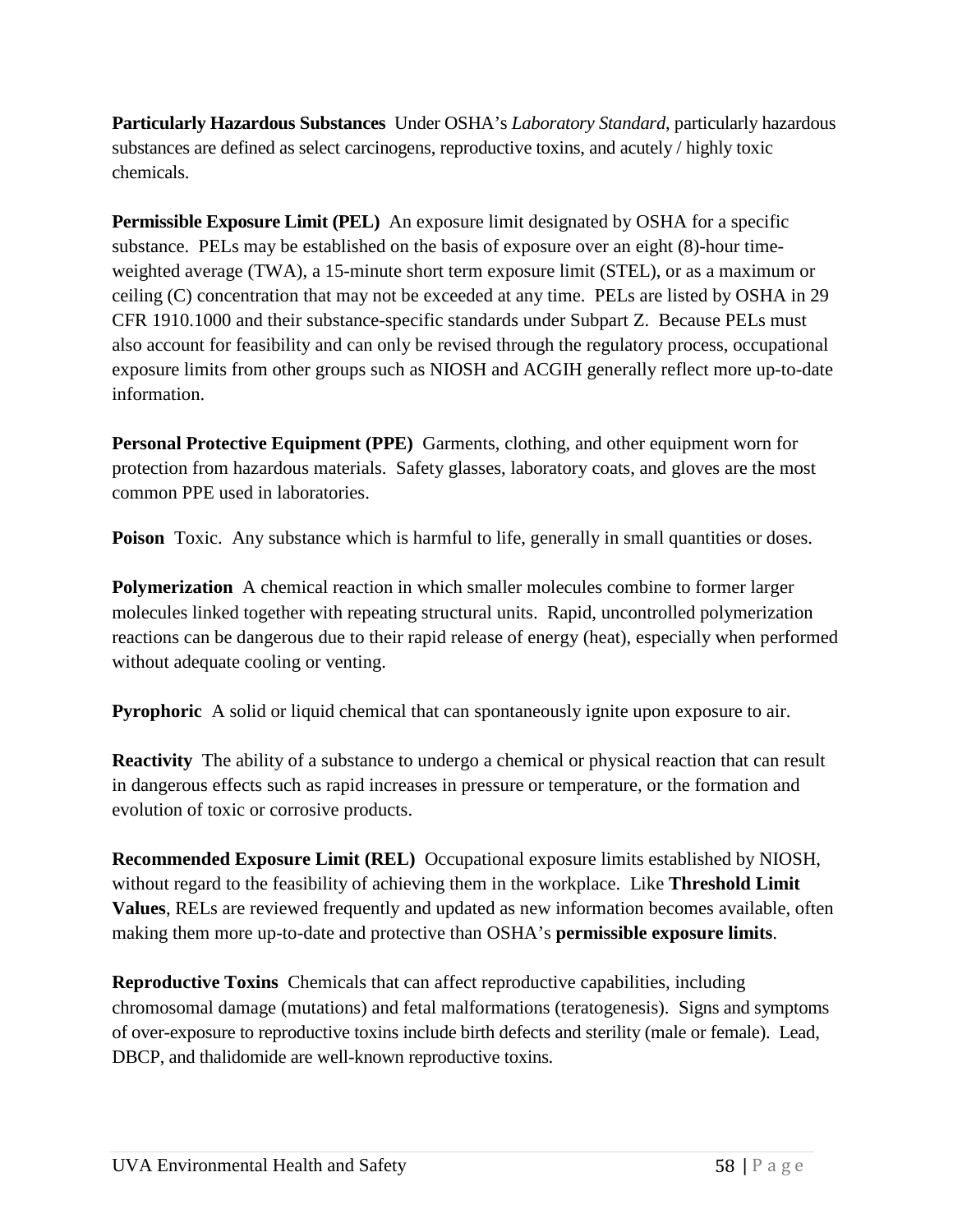**Respirable** Ability of an airborne substance to be drawn into the deep alveolar region of the lungs. Gases, vapors, and fine particles are respirable.

**Respirator** A personal protective equipment device worn to protect against respiratory hazards. Respirators may filter or purify contaminants from breathing air or they may supply air through a hose or compressed air tank. Improper respirator selection, use, or maintenance can place the user at serious risk of injury or death. Anyone needing to wear a respirator must first contact EHS in order to receive proper training, medical clearance, and be fit tested.

**Respiratory Hazards** Substances that result in bodily injury or illness after breathing them. Injuries may occur to the upper, middle, or lower deep airways, or elsewhere in the body after contaminant diffusion and transport.

**Safety Data Sheet (SDS)** Formerly known as Material Safety Data Sheets, SDSs are technical information documents that must be developed and distributed by chemical manufacturers, importers, and other supplies. They provide important basic information about the properties of a chemical or chemical product. They also provide guidance on safe handling and emergency response procedures.

**Select Agent Toxin** Toxins of biological, recombinant, or synthesized origin regulated under the U.S. *Federal Select Agent Program* which is jointly administered by the Centers for Disease Control and Prevention and the Department of Agriculture. Under this program, select agent toxins are the toxic material or product of:

- Plants, animals, or microorganisms (including, but not limited to: bacteria, viruses, fungi, rickettsia, or protozoa), or
- Infectious substances, or
- A recombinant or synthesized molecule, whatever their origin and method of production, and includes:
	- o Any poisonous substance or biological product that may be engineered as a result of biotechnology, produced by a living organism, or
	- o Any poisonous isomer or biological product, homolog, or derivative of such a substance.

**Select Carcinogens** Select carcinogens are a subset of carcinogenic chemicals that meet one or more of the following criteria:

- Regulated by OSHA as a carcinogen; or
- "Known to be carcinogens" by the National Toxicology Program (NTP); or
- Group 1 ("carcinogenic to humans") by the International Agency for Research on Cancer (IARC); or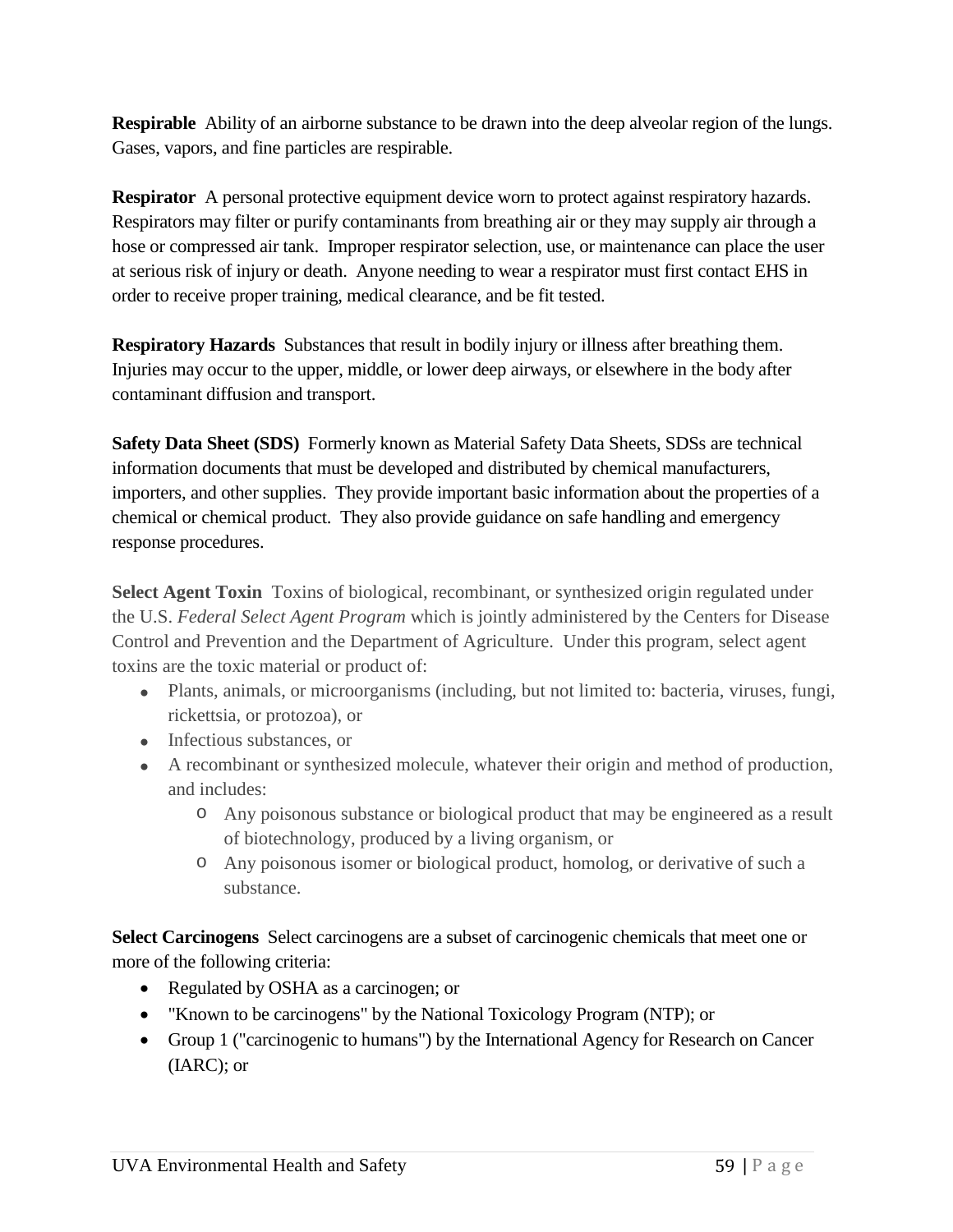• Group 2A or 2B by IARC or under the category "reasonably anticipated to be carcinogens" by NTP, and cause a statistically-significant increase in the incidence of tumors in experimental animals under specified conditions.

**Sensitizer** A chemical that can result in an allergic response, often only after multiple or repeated exposures. Isocyanates and metallic nickel are two common examples of chemical sensitizers.

**Short Term Exposure Limit (STEL)** An average concentration for air contaminants to which workers may be safely exposed for a maximum duration of 15 minutes.

**"Skin"** A clarifying designation for occupational exposure limits for chemicals with a potential for significant dermal absorption.

**Sublimation** A type of phase transition; solid substance changing directly to a gas without ever going through the liquid phase.

**Systemic** Usually referring to a hazardous material, meaning broadly distributed or affecting some or all of the organ systems of the body.

**Teratogens** Chemical and physical agents capable of causing defects or death in developing embryos or fetuses after exposure to the pregnant female.

**Threshold Limit Value (TLV)** Recommendations from the ACGIH for exposures to air contaminants that are believed to protect most workers from adverse effects, based upon epidemiologic and animal study data. TLVs may take the form of 8-hour time-weighted averages, 15-minute shortterm exposure limits, or ceiling limits. Since TLVs are reviewed annually and updated as new information becomes available, they are often more up-to-date and protective than OSHA's permissible exposure limits.

**Time Weighted Average (TWA)** The average concentration of a contaminant measured over a specified period of time.

**Toxic** Poisonous, potential to exert harmful effects. Under OSHA definitions, a chemical or other substance is classifiable as toxic if it exhibits any of the following characteristics when administered to research animals under specified test conditions:

• Oral LD<sub>50</sub> of more than 50 milligrams per kilogram but not more 500 milligrams per kilogram of body weight when administered orally, or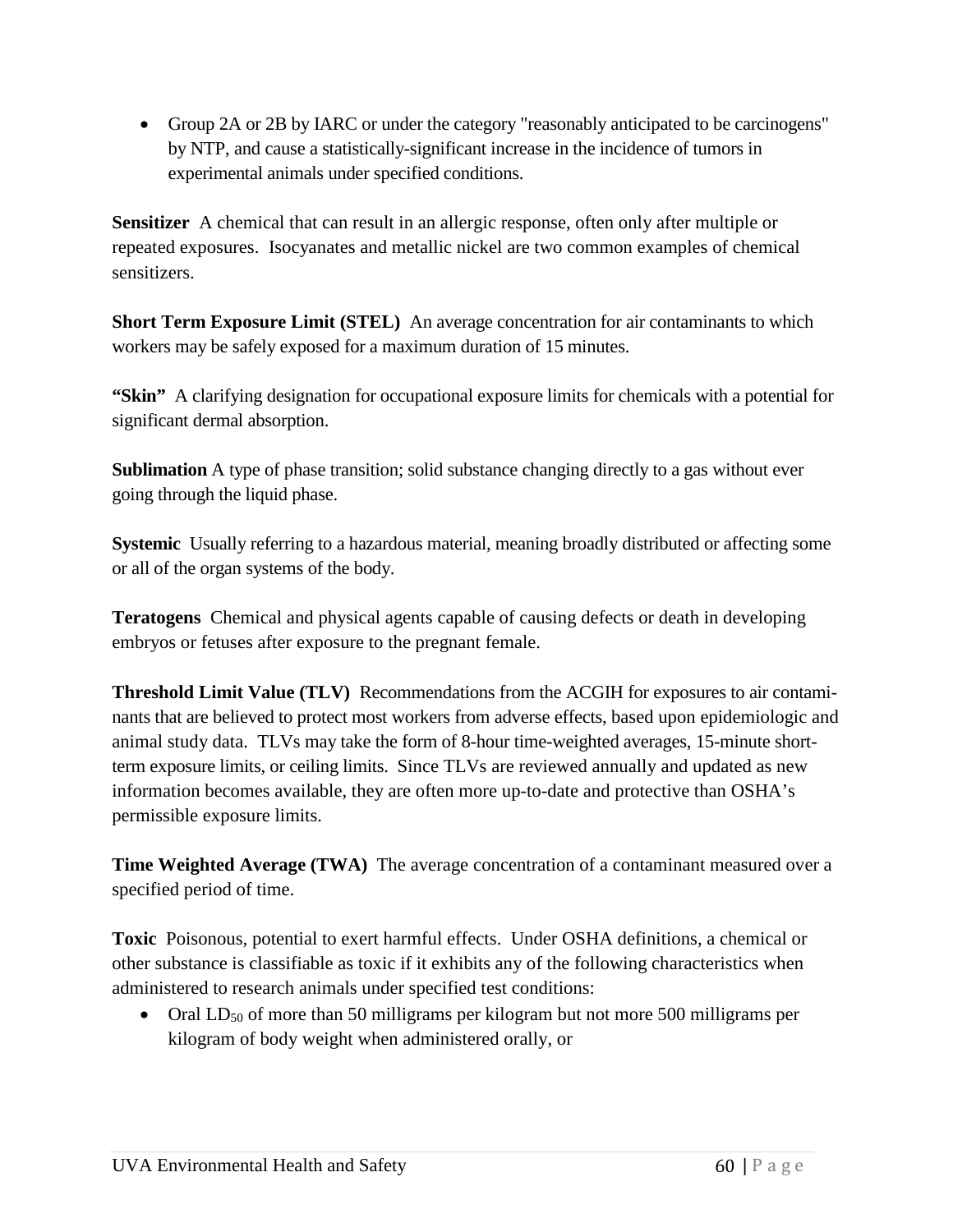- Dermal  $LD_{50}$  of more than 200 milligrams per kilogram but not more than 1,000 milligrams per kilogram of body weight when administered by continuous contact for 24 hours (or less if death occurs within 24 hours), or
- Inhalation  $LC_{50}$  in air of more than 200 parts per million but not more than 2,000 parts per million by volume of gas or vapor, or more than two milligrams per liter but not more than 20 milligrams per liter of mist, fume, or dust, when administered by continuous inhalation for one hour (or less if death occurs within one hour).

**Unstable** A chemical that can vigorously polymerize, decompose, or become self-reactive under conditions of shock, age, exposure to air, or changes in pressure or temperature.

**Upper Explosive Limit (UEL)** The maximum concentration of a flammable material in air that will ignite. Concentrations above the UEL are too "rich" to burn.

**Vapor Pressure (VP)** The pressure exerted from liquid vapors, typically reported in units of millimeters of mercury (mm Hg) or Pascals (Pa). Normal atmospheric pressure is about 760 mm Hg. The higher the VP of a liquid, the more volatile it is and the more rapidly it evaporates, making VP a key factor to consider during chemical hazard assessment.

**Water-Reactive** A chemical that reacts with water and releases a gas that is either flammable or toxic.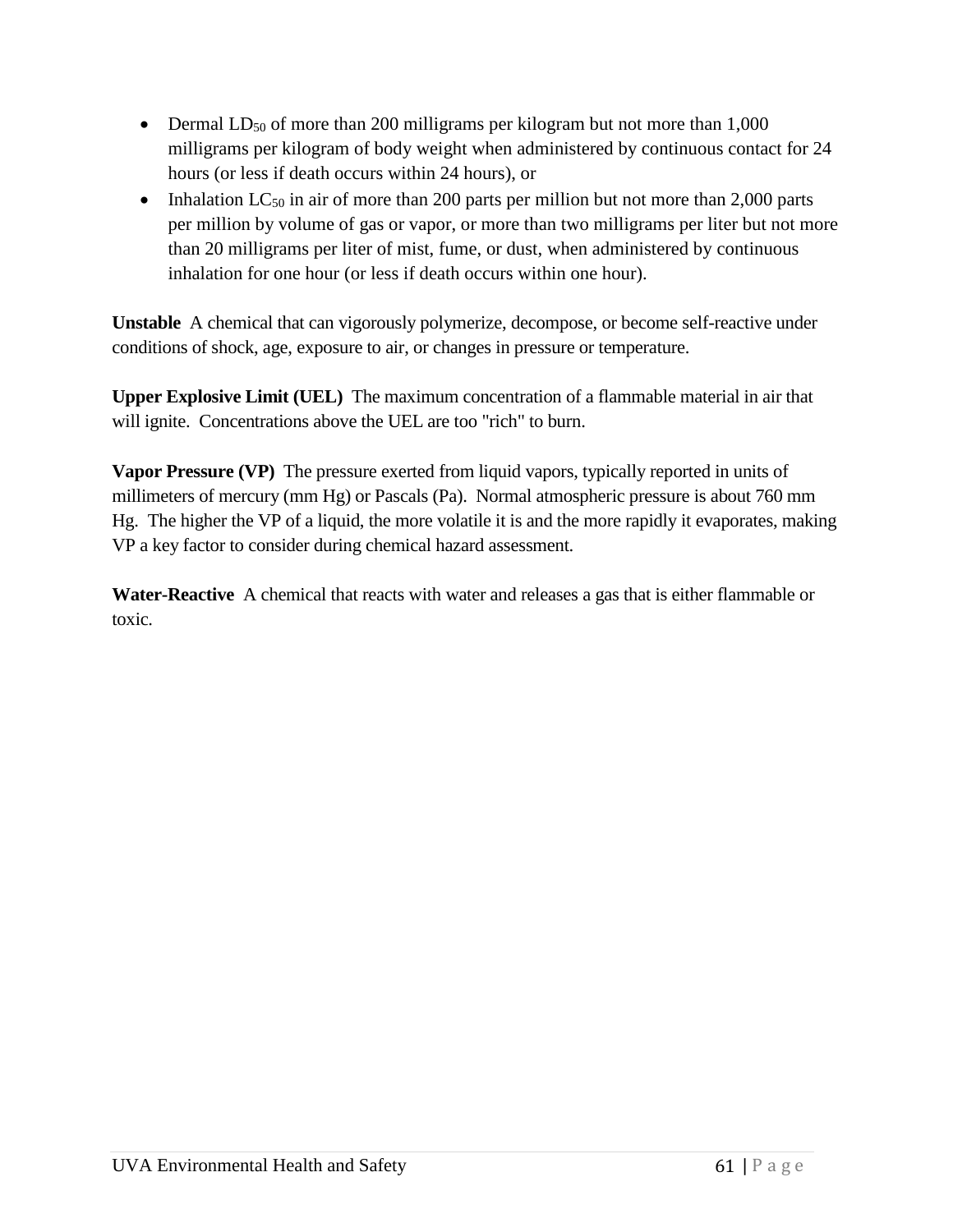# **Appendix 2. OSHA Laboratory Standard**

(a) Scope and application.

(1) This section shall apply to all employers engaged in the laboratory use of hazardous chemicals as defined below.

(2) Where this section applies, it shall supersede, for laboratories, the requirements of all other OSHA health standards in 29 CFR part 1910, subpart Z, except as follows:

(i) For any OSHA health standard, only the requirement to limit employee exposure to the specific permissible exposure limit shall apply for laboratories, unless that particular standard states otherwise or unless the conditions of paragraph  $(a)(2)(iii)$  of this section apply.

 (ii) Prohibition of eye and skin contact where specified by any OSHA health standard shall be observed.

(iii) Where the action level (or in the absence of an action level, the permissible exposure limit) is routinely exceeded for an OSHA regulated substance with exposure monitoring and medical surveillance requirements paragraphs (d) and (g)(1)(ii) of this section shall apply.

(3) This section shall not apply to:

(i) Uses of hazardous chemicals which do not meet the definition of laboratory use, and in such cases, the employer shall comply with the relevant standard in 29 CFR part 1910, subpart 2, even if such use occurs in a laboratory.

(ii) Laboratory uses of hazardous chemicals which provide no potential for employee exposure. Examples of such conditions might include:

(A) Procedures using chemically-impregnated test media such as Dip-and-Read tests where a reagent strip is dipped into the specimen to be tested and the results are interpreted by comparing the color reaction to a color chart supplied by the manufacturer of the test strip; and

 (B) Commercially prepared kits such as those used in performing pregnancy tests in which all of the reagents needed to conduct the test are contained in the kit.

(b) Definitions -

"Action level" means a concentration designated in 29 CFR part 1910 for a specific substance, calculated as an eight (8)-hour time-weighted average, which initiates certain required activities such as exposure monitoring and medical surveillance.

"Assistant Secretary" means the Assistant Secretary of Labor for Occupational Safety and Health, U.S. Department of Labor, or designee.

"Carcinogen" (see "select carcinogen").

"Chemical Hygiene Officer" means an employee who is designated by the employer, and who is qualified by training or experience, to provide technical guidance in the development and implementation of the provisions of the Chemical Hygiene Plan. This definition is not intended to place limitations on the position description or job classification that the designated individual shall hold within the employer's organizational structure.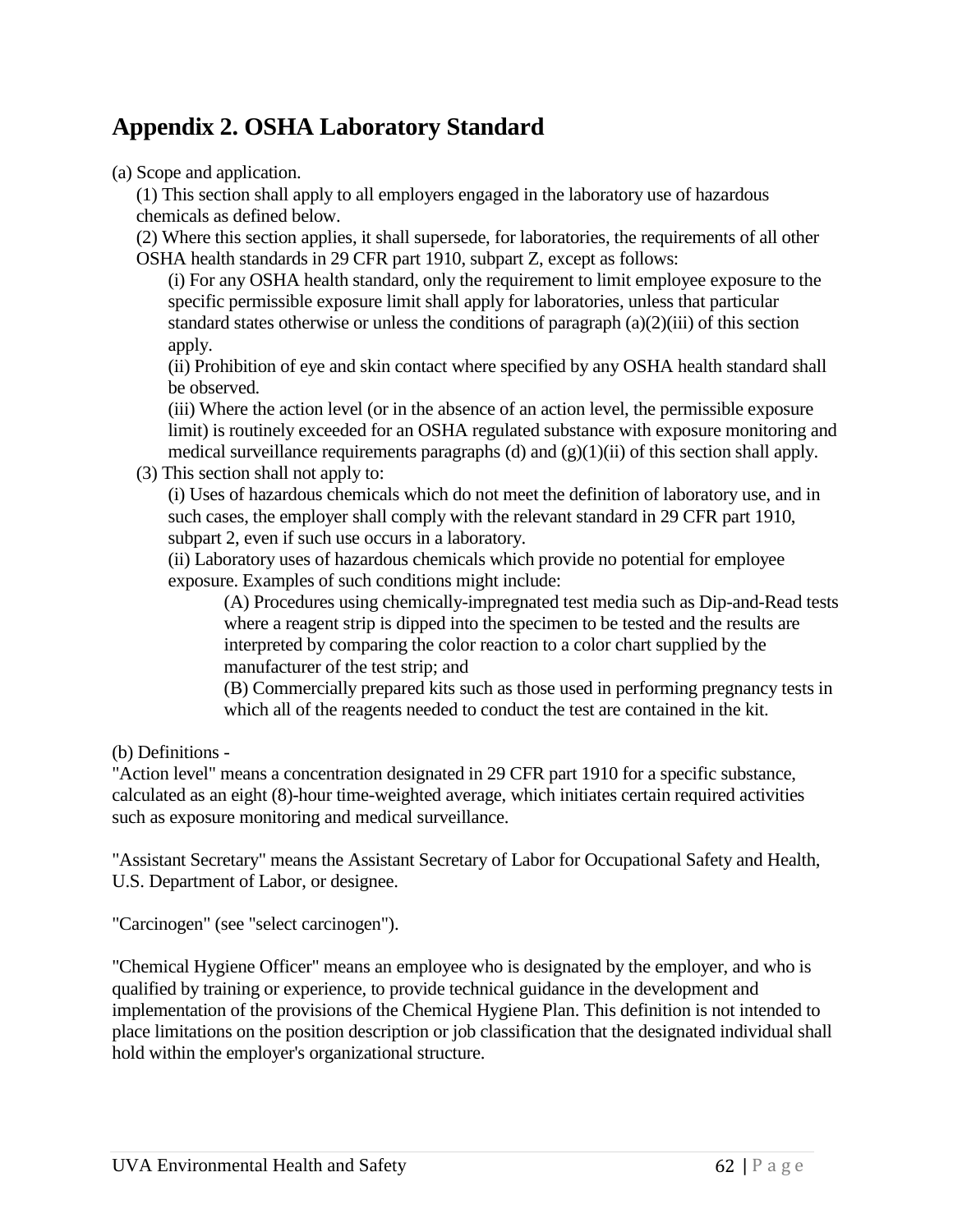"Chemical Hygiene Plan" means a written program developed and implemented by the employer which sets forth procedures, equipment, personal protective equipment and work practices that (i) are capable of protecting employees from the health hazards presented by hazardous chemicals used in that particular workplace and (ii) meets the requirements of paragraph (e) of this section.

"Combustible liquid" means any liquid having a flashpoint at or above 100 deg. F (37.8 deg. C), but below 200 deg. F (93.3 deg. C), except any mixture having components with flashpoints of 200 deg. F (93.3 deg. C), or higher, the total volume of which make up 99 percent or more of the total volume of the mixture.

"Compressed gas" means:

(i) A gas or mixture of gases having, in a container, an absolute pressure exceeding 40 psi at 70 deg. F (21.1 deg. C); or

 (ii) A gas or mixture of gases having, in a container, an absolute pressure exceeding 104 psi at 130 deg. F (54.4 deg C) regardless of the pressure at 70 deg. F (21.1 deg. C); or (iii) A liquid having a vapor pressure exceeding 40 psi at 100 deg. F (37.8 C) as determined by

ASTM D-323-72.

"Designated area" means an area which may be used for work with "select carcinogens," reproductive toxins or substances which have a high degree of acute toxicity. A designated area may be the entire laboratory, such as a laboratory hood.

"Emergency" means any occurrence such as, but not limited to, equipment failure, rupture of containers or failure of control equipment which results in an uncontrolled release of a hazardous chemical into the workplace.

"Employee" means an individual employed in a laboratory workplace who may be exposed to hazardous chemicals in the course of his or her assignments.

"Explosive" means a chemical that causes a sudden, almost instantaneous release of pressure, gas, and heat when subjected to sudden shock, pressure, or high temperature.

"Flammable" means a chemical that falls into one of the following categories:

(i) "Aerosol, flammable" means an aerosol that, when tested by the method described in 16 CFR 1500.45, yields a flame protection exceeding 18 inches at full valve opening, or a flashback (a flame extending back to the valve) at any degree of valve opening;

(ii) "Gas, flammable" means:

 (A) A gas that, at ambient temperature and pressure, forms a flammable mixture with air at a concentration of 13 percent by volume or less; or

 (B) A gas that, at ambient temperature and pressure, forms a range of flammable mixtures with air wider than 12 percent by volume, regardless of the lower limit.

 (iii) "Liquid, flammable" means any liquid having a flashpoint below 100 deg F (37.8 deg. C), except any mixture having components with flashpoints of 100 deg. C) or higher, the total of which make up 99 percent or more of the total volume of the mixture.

 (iv) "Solid, flammable" means a solid, other than a blasting agent or explosive as defined in 1910.109(a), that is liable to cause fire through friction, absorption of moisture, spontaneous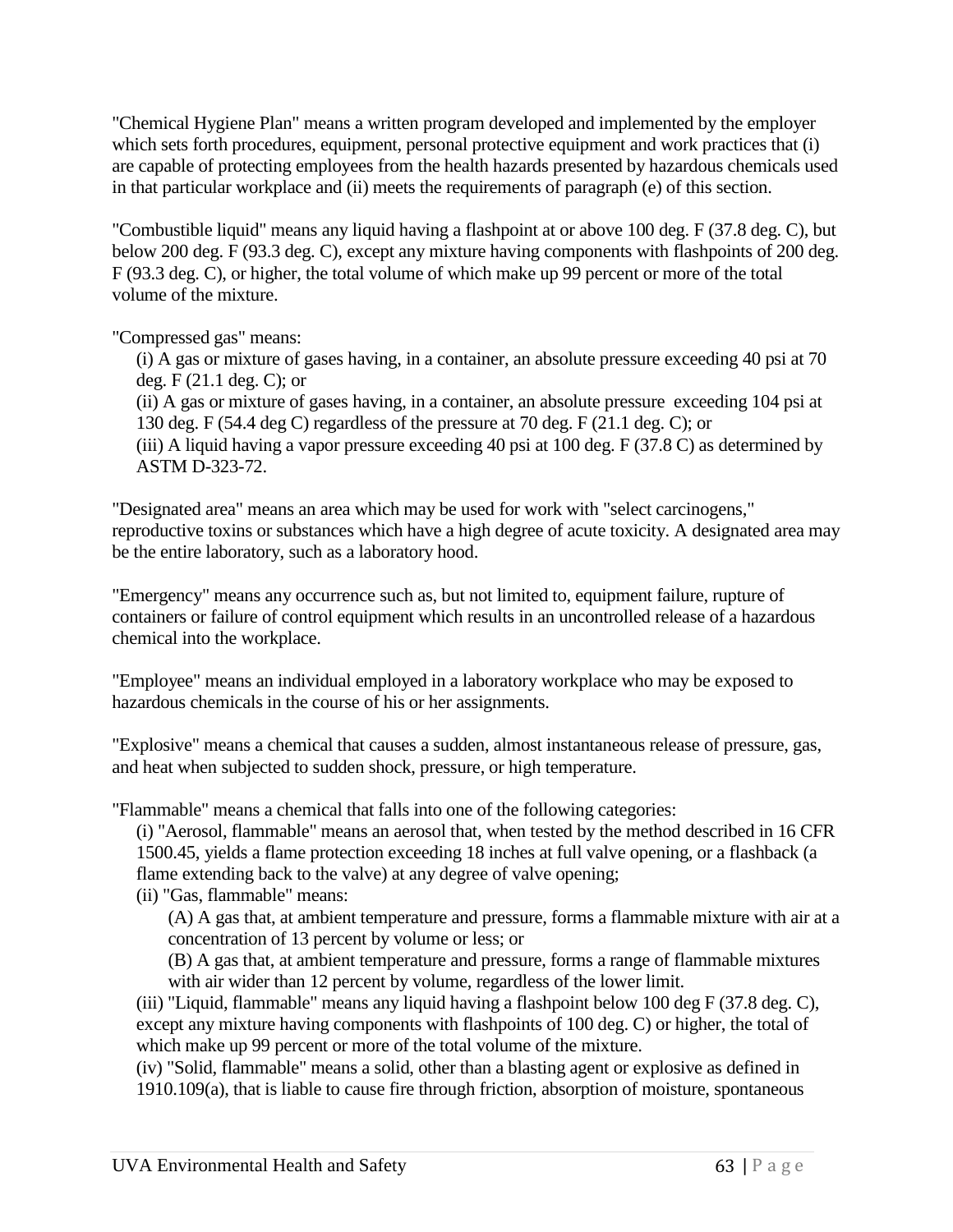chemical change, or retained heat from manufacturing or processing, or which can be ignited readily and when ignited burns so vigorously and persistently as to create a serious hazard. A chemical shall be considered to be a flammable solid if, when tested by the method described in 16 CFR 1500.44, it ignites and burns with a self-sustained flame at a rate greater than one-tenth of an inch per second along its major axis.

"Flashpoint" means the minimum temperature at which a liquid gives off a vapor in sufficient concentration to ignite when tested as follows:

(i) Tagliabue Closed Tester (See American National Standard Method of Test for Flash Point by Tag Closed Tester, Z11.24 - 1979 (ASTM D 56-79)) - for liquids with a viscosity of less than 45 Saybolt Universal Seconds (SUS) at 100 deg. F (37.8 deg. C), that do not contain suspended solids and do not have a tendency to form a surface film under test; or (ii) Pensky-Martens Closed Tester (See American National Standard Method of Test for Flashpoint by Pensky-Martens Closed Tester, Z11.7 - 1979 (ASTM D 93-79)) - for liquids with a viscosity equal to or greater than 45 SUS at 100 deg. F (37.8 deg. C ), or that contain suspended solids, or that have a tendency to forma a surface film under test; or (iii) Setaflash Closed Tester (see American National Standard Method of test for Flash Point by Setaflash Closed Tester (ASTM D 3278-78)).

Organic peroxides, which undergo auto-accelerating thermal decomposition, are excluded from any of the flashpoint determination methods specified above.

"Hazardous chemical" means a chemical for which there is statistically significant evidence based on at least one study conducted in accordance with established scientific principles that acute or chronic health effects may occur in exposed employees. The term "health hazard" includes chemicals which are carcinogens, toxic or highly toxic agents, reproductive toxins, irritants, corrosives, sensitizers, hepatotoxins, nephrotoxins, neurotoxins, agents which act on the hematopoietic systems, and agents which damage the lungs, skin, eyes, or mucous membranes.

Appendices A and B of the Hazard Communication Standard (29 CFR 1910.1200) provide further guidance in defining the scope of health hazards and determining whether or not a chemical is to be considered hazardous for purposes of this standard.

"Laboratory" means a facility where the "laboratory use of hazardous chemicals" occurs. It is a workplace where relatively small quantities of hazardous chemicals are used on a non-production basis.

"Laboratory scale" means work with substances in which the containers used for reactions, transfers, and other handling of substances are designed to be easily and safety manipulated by one person. "Laboratory scale" excludes those workplaces whose function is to produce commercial quantities of materials.

"Laboratory-type hood" means a device located in a laboratory, enclosure on five sides with a movable sash or fixed partial enclosed on the remaining side; constructed and maintained to draw air from the laboratory and to prevent or minimize the escape of air contaminants into the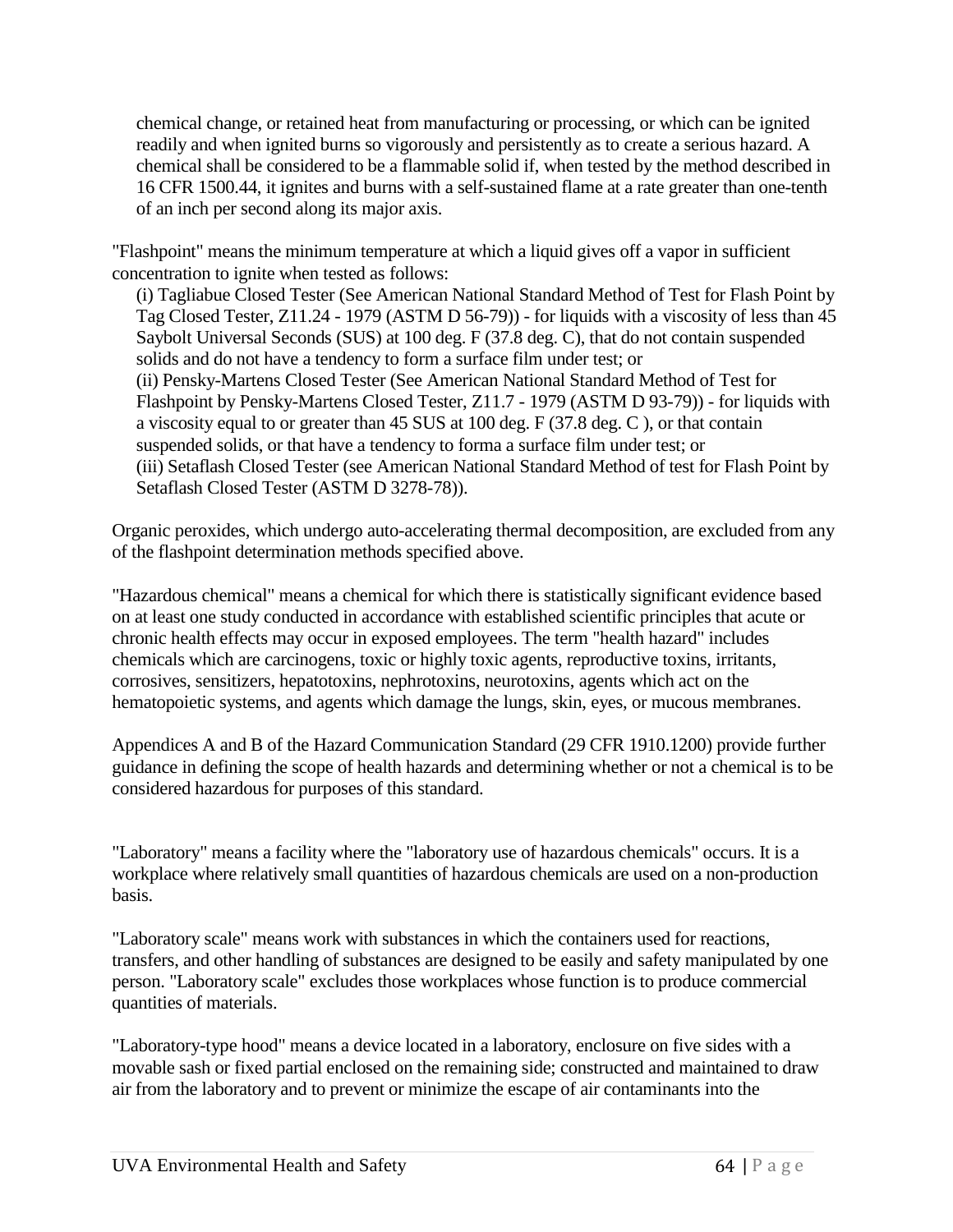laboratory; and allows chemical manipulations to be conducted in the enclosure without insertion of any portion of the employee's body other than hands and arms.

Walk-in hoods with adjustable sashes meet the above definition provided that the sashes are adjusted during use so that the airflow and the exhaust of air contaminants are not compromised and employees do not work inside the enclosure during the release of airborne hazardous chemicals.

"Laboratory use of hazardous chemicals" means handling or use of such chemicals in which all of the following conditions are met:

(i) Chemical manipulations are carried out on a "laboratory scale;"

(ii) Multiple chemical procedures or chemicals are used;

 (iii) The procedures involved are not part of a production process, nor in any way simulate a production process; and

 (iv) "Protective laboratory practices and equipment" are available and in common use to minimize the potential for employee exposure to hazardous chemicals.

"Medical consultation" means a consultation which takes place between an employee and a licensed physician for the purpose of determining what medical examinations or procedures, if any, are appropriate in cases where a significant exposure to a hazardous chemical may have taken place.

"Organic peroxide" means an organic compound that contains the bivalent -O-O- structure and which may be considered to be a structural derivative of hydrogen peroxide where one or both of the hydrogen atoms has been replaced by an organic radical.

"Oxidizer" means a chemical other than a blasting agent or explosive as defined in 1910.109(a), that initiates or promotes combustion in other materials, thereby causing fire either of itself or through the release of oxygen or other gases.

"Physical hazard" means a chemical for which there is scientifically valid evidence tat it is a combustible liquid, a compressed gas, explosive, flammable, an organic peroxide, an oxidizer pyrophoric, unstable (reactive) or water-reactive.

"Protective laboratory practices and equipment" means those laboratory procedures, practices and equipment accepted by laboratory health and safety experts as effective, or that the employer can show to be effective, in minimizing the potential for employee exposure to hazardous chemicals.

"Reproductive toxins" means chemicals which affect the reproductive chemicals which affect the reproductive capabilities including chromosomal damage (mutations) and effects on fetuses (teratogenesis).

"Select carcinogen" means any substance which meets one of the following criteria:

(i) It is regulated by OSHA as a carcinogen; or

 (ii) It is listed under the category, "known to be carcinogens," in the Annual Report on Carcinogens published by the National Toxicology Program (NTP)(latest edition); or (iii) It is listed under Group 1 ("carcinogenic to humans") by the International Agency for research on Cancer Monographs (IARC)(latest editions); or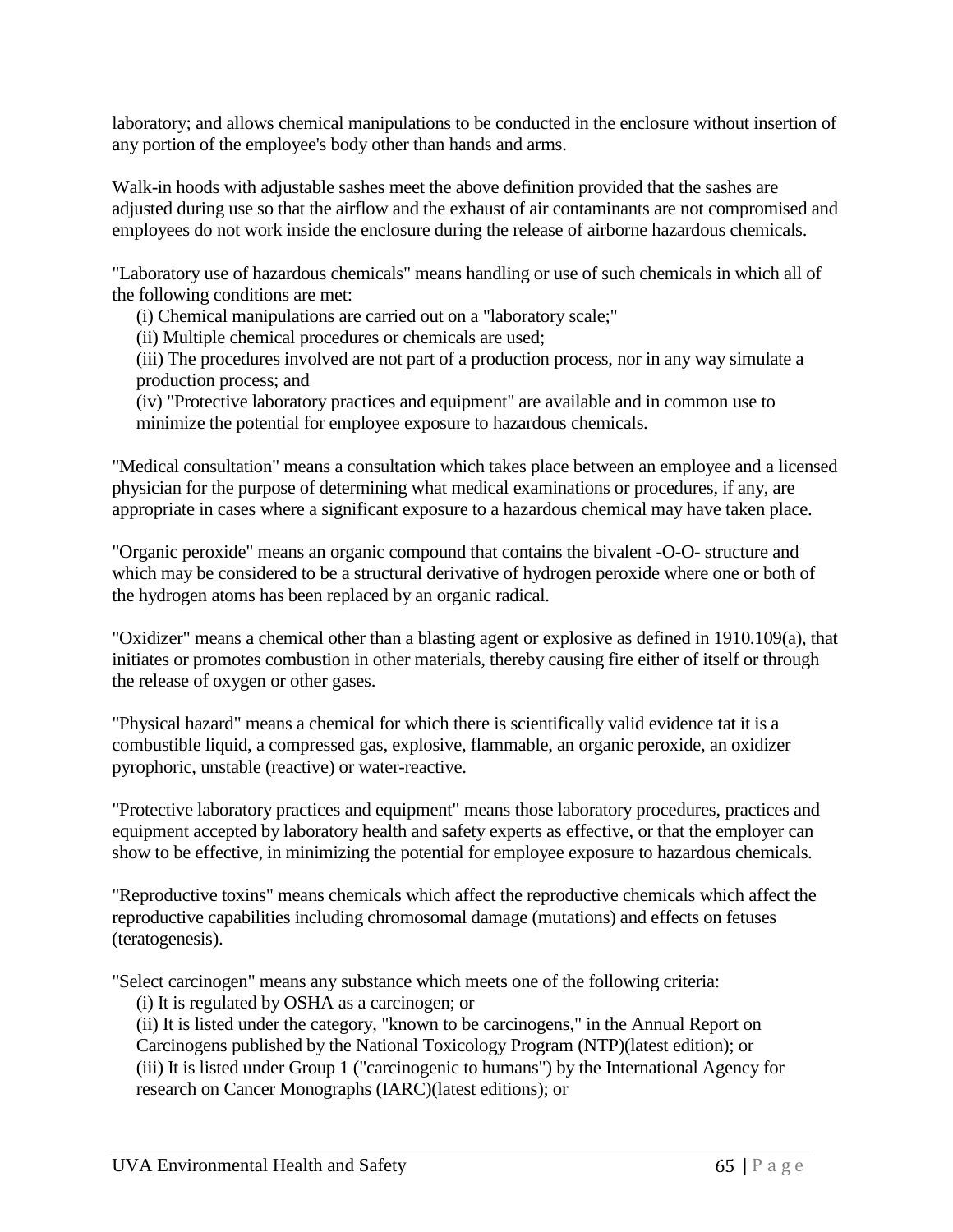(iv) It is listed in either Group 2A or 2B by IARC or under the category, "reasonably anticipated to be carcinogens" by NTP, and causes statistically significant tumor incidence in experimental animals in accordance with any of the following criteria:

- (A) After inhalation exposure of 6 7 hours per day, 5 days per week, for a significant portion of a lifetime to dosages of less than 10 mg/m(3);
- (B) After repeated skin application of less than 300 (mg/kg of body weight) per week; or
- (C) After oral dosages of less than 50 mg/kg of body weight per day.

"Unstable (reactive)" means a chemical which is the pure state, or as produced or transported, will vigorously polymerize, decompose, condense, or will become self-reactive under conditions of shocks, pressure or temperature.

"Water-reactive" means a chemical that reacts with water to release a gas that is either flammable or presents a health hazard.

(c) Permissible exposure limits. For laboratory uses of OSHA regulated substances, the employer shall assure that laboratory employees' exposures to such substances do not exceed the permissible exposure limits specified in 29 CFR part 1910, subpart Z.

(d) Employee exposure determination

 (1) Initial monitoring. The employer shall measure the employee's exposure to any substance regulated by a standard which requires monitoring if there is reason to believe that exposure levels for that substance routinely exceed the action level (or in the absence of an action level, the PEL).

(2) Periodic monitoring. If the initial monitoring prescribed by paragraph  $(d)(1)$  of this section discloses employee exposure over the action level (or in the absence of an action level, the PEL), the employer shall immediately comply with the exposure monitoring provisions of the relevant standard.

(3) Termination of monitoring. Monitoring may be terminated in accordance with the relevant standard.

 (4) Employee notification of monitoring results. The employer shall, within 15 working days after the receipt of any monitoring results, notify the employee of these results in writing either individually or by posting results in an appropriate location that is accessible to employees.

(e) Chemical hygiene plan - General. (Appendix A of this section is non-mandatory but provides guidance to assist employers in the development of the Chemical Hygiene Plan.)

 (1) Where hazardous chemicals as defined by this standard are used in the workplace, the employer shall develop and carry out the provisions of a written Chemical Hygiene Plan which is:

(i) Capable of protecting employees from health hazards associated with hazardous chemicals in that laboratory and

(ii) Capable of keeping exposures below the limits specified in paragraph (c) of this section. (2) The Chemical Hygiene Plan shall be readily available to employees, employee

representatives and, upon request, to the Assistant Secretary.

(3) The Chemical Hygiene Plan shall include each of the following elements and shall indicate specific measures that the employer will take to ensure laboratory employee protection;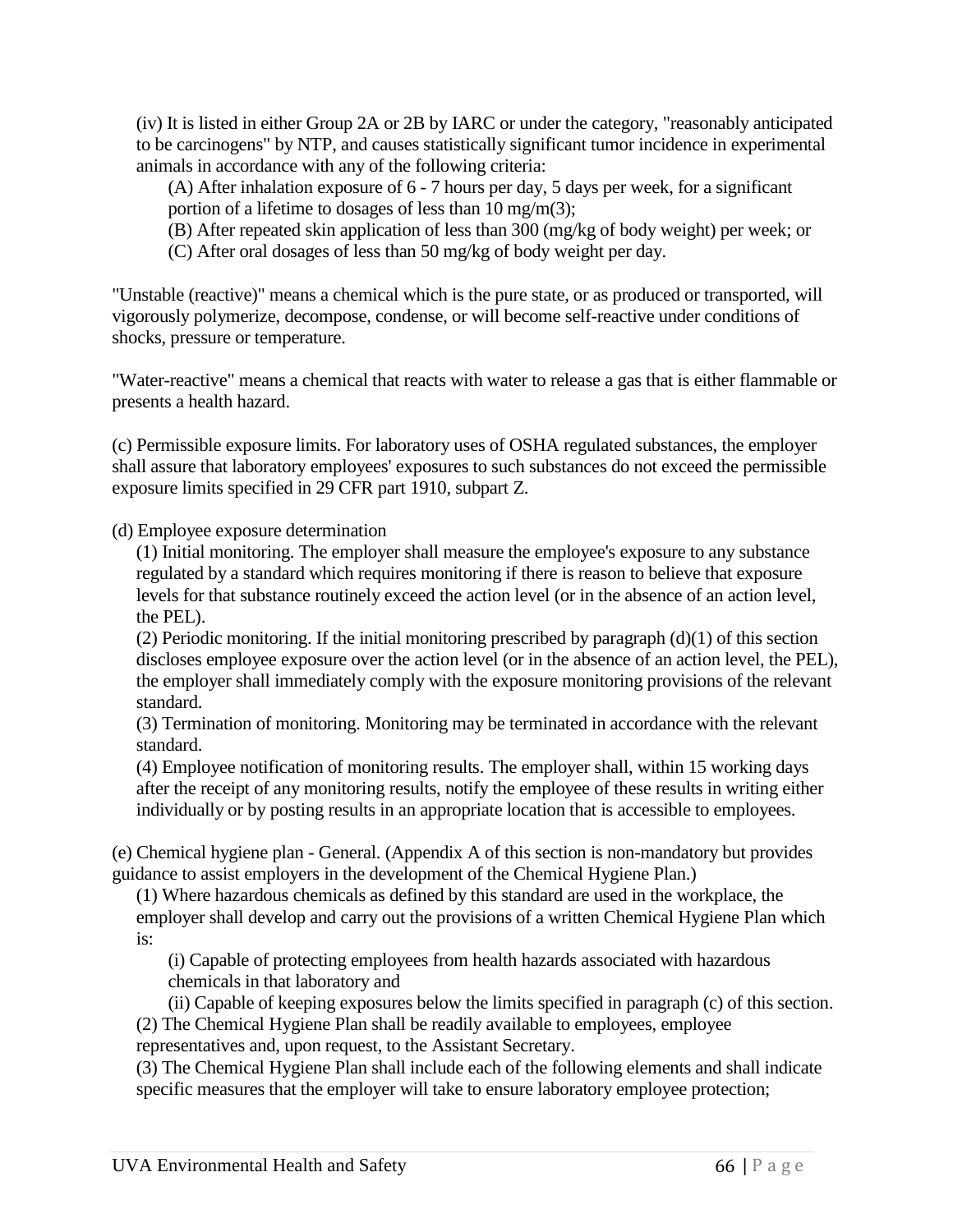(i) Standard operating procedures relevant to safety and health considerations to be followed when laboratory work involves the use of hazardous chemicals;

 (ii) Criteria that the employer will use to determine and implement control measures to reduce employee exposure to hazardous chemicals including engineering controls, the use of personal protective equipment and hygiene practices; particular attention shall be given to the selection of control measures for chemicals that are known to be extremely hazardous; (iii) A requirement that fume hoods and other protective equipment are functioning properly and specific measures that shall be taken to ensure proper and adequate performance of such

equipment:

 (iv) Provisions for employee information and training as prescribed in paragraph (f) of this section;

 (v) The circumstances under which a particular laboratory operation, procedure or activity shall require prior approval from the employer or the employer's designee before implementation;

 (vi) Provisions for medical consultation and medical examinations in accordance with paragraph (g) of this section;

 (vii) Designation of personnel responsible for implementation of the Chemical Hygiene Plan including the assignment of a Chemical Hygiene Officer, and, if appropriate, establishment of a Chemical Hygiene Committee; and

 (viii) Provisions for additional employee protection for work with particularly hazardous substances. These include "select carcinogens," reproductive toxins and substances which have a high degree of acute toxicity. Specific consideration shall be given to the following provisions which shall be included where appropriate:

(A) Establishment of a designated area;

- (B) Use of containment devices such as fume hoods or glove boxes;
- (C) Procedures for safe removal of contaminated waste; and
- (D) Decontamination procedures.

(4) The employer shall review and evaluate the effectiveness of the Chemical Hygiene Plan at least annually and update it as necessary.

(f) Employee information and training.

(1) The employer shall provide employees with information and training to ensure that they are apprised of the hazards of chemicals present in their work area.

 (2) Such information shall be provided at the time of an employee's initial assignment to a work area where hazardous chemicals are present and prior to assignments involving new exposure situations. The frequency of refresher information and training shall be determined by the employer.

(3) Information. Employees shall be informed of:

 (i) The contents of this standard and its appendices which shall be made available to employees;

(ii) the location and availability of the employer's Chemical Hygiene Plan;

(iii) The permissible exposure limits for OSHA regulated substances or recommended

exposure limits for other hazardous chemicals where there is no applicable OSHA standard; (iv) Signs and symptoms associated with exposures to hazardous chemicals used in the laboratory; and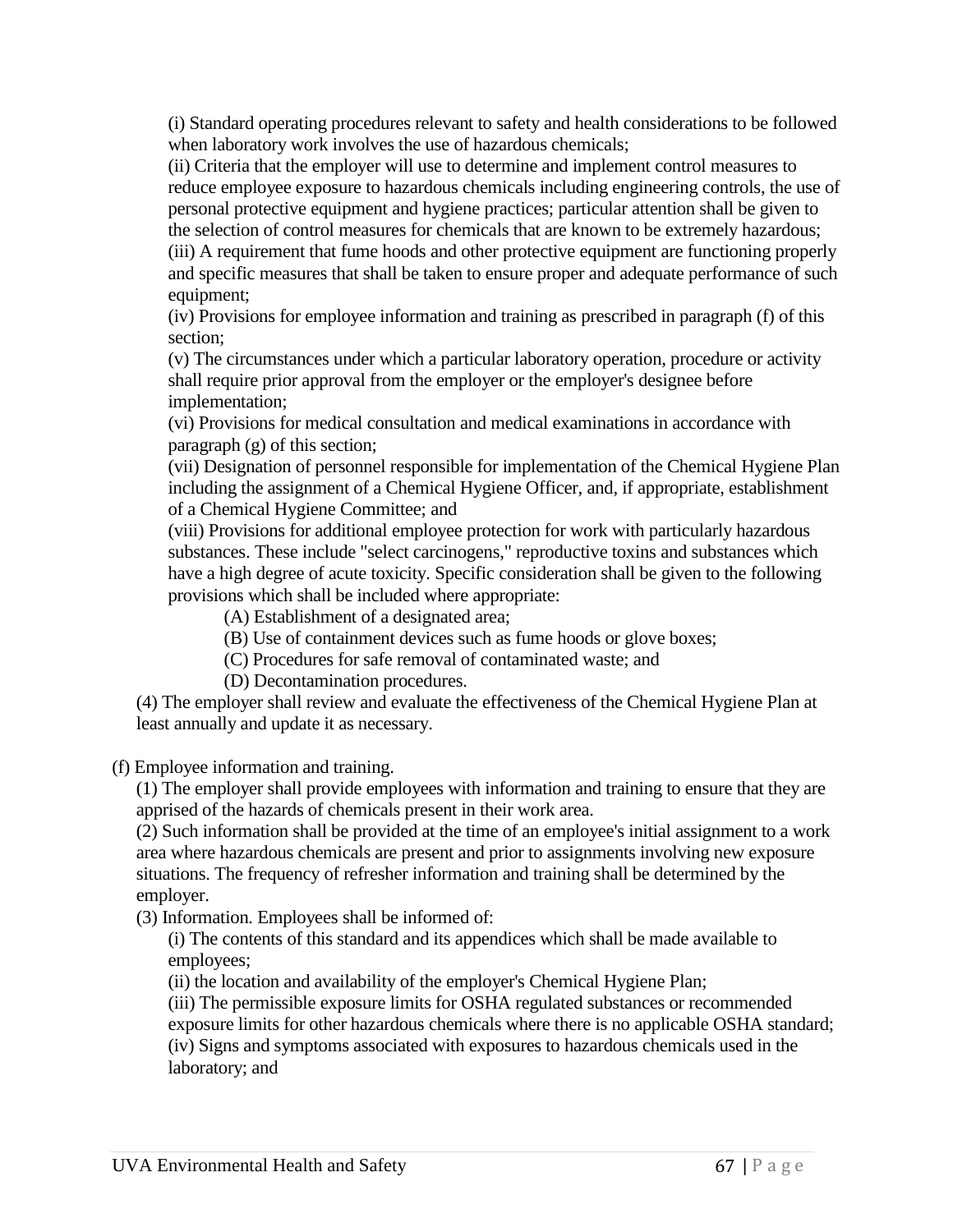(v) The location and availability of known reference material on the hazards, safe handling, storage and disposal of hazardous chemicals found in the laboratory including, but not limited to, Material Safety Data Sheets received from the chemical supplier.

### (4) Training.

(i) Employee training shall include:

 (A) Methods and observations that may be used to detect the presence or release of a hazardous chemical (such as monitoring conducted by the employer, continuous monitoring devices, visual appearance or odor of hazardous chemicals when being released, etc.);

(B) The physical and health hazards of chemicals in the work area; and (C) The measures employees can take to protect themselves from these hazards, including specific procedures the employer has implemented to protect employees from exposure to hazardous chemicals, such as appropriate work practices, emergency procedures, and personal protective equipment to be used.

 (ii) The employee shall be trained on the applicable details of the employer's written Chemical Hygiene Plan.

(g) Medical consultation and medical examinations.

 (1) The employer shall provide all employees who work with hazardous chemicals an opportunity to receive medical attention, including any follow-up examinations which the examining physician determines to be necessary, under the following circumstances:

 (i) Whenever an employee develops signs or symptoms associated with a hazardous chemical to which the employee may have been exposed in the laboratory, the employee shall be provided an opportunity to receive an appropriate medical examination. (ii) Where exposure monitoring reveals an exposure level routinely above the action level (or in the absence of an action level, the PEL) for an OSHA regulated substance for which there are exposure monitoring and medical surveillance requirements, medical surveillance shall be established for the affected employee as prescribed by the particular standard. (iii) Whenever an event takes place in the work area such as a spill, leak, explosion or other occurrence resulting in the likelihood of a hazardous exposure, the affected employee shall be provided an opportunity for a medical consultation. Such consultation shall be for the purpose of determining the need for a medical examination.

 (2) All medical examinations and consultations shall be performed by or under the direct supervision of a licensed physician and shall be provided without cost to the employee, without loss of pay and at a reasonable time and place.

 (3) Information provided to the physician. The employer shall provide the following information to the physician:

 (i) The identity of the hazardous chemical(s) to which the employee may have been exposed;

 (ii) A description of the conditions under which the exposure occurred including quantitative exposure data, if available; and

 (iii) A description of the signs and symptoms of exposure that the employee is experiencing, if any.

(4) Physician's written opinion.

 (i) For examination or consultation required under this standard, the employer shall obtain a written opinion from the examining physician which shall include the following: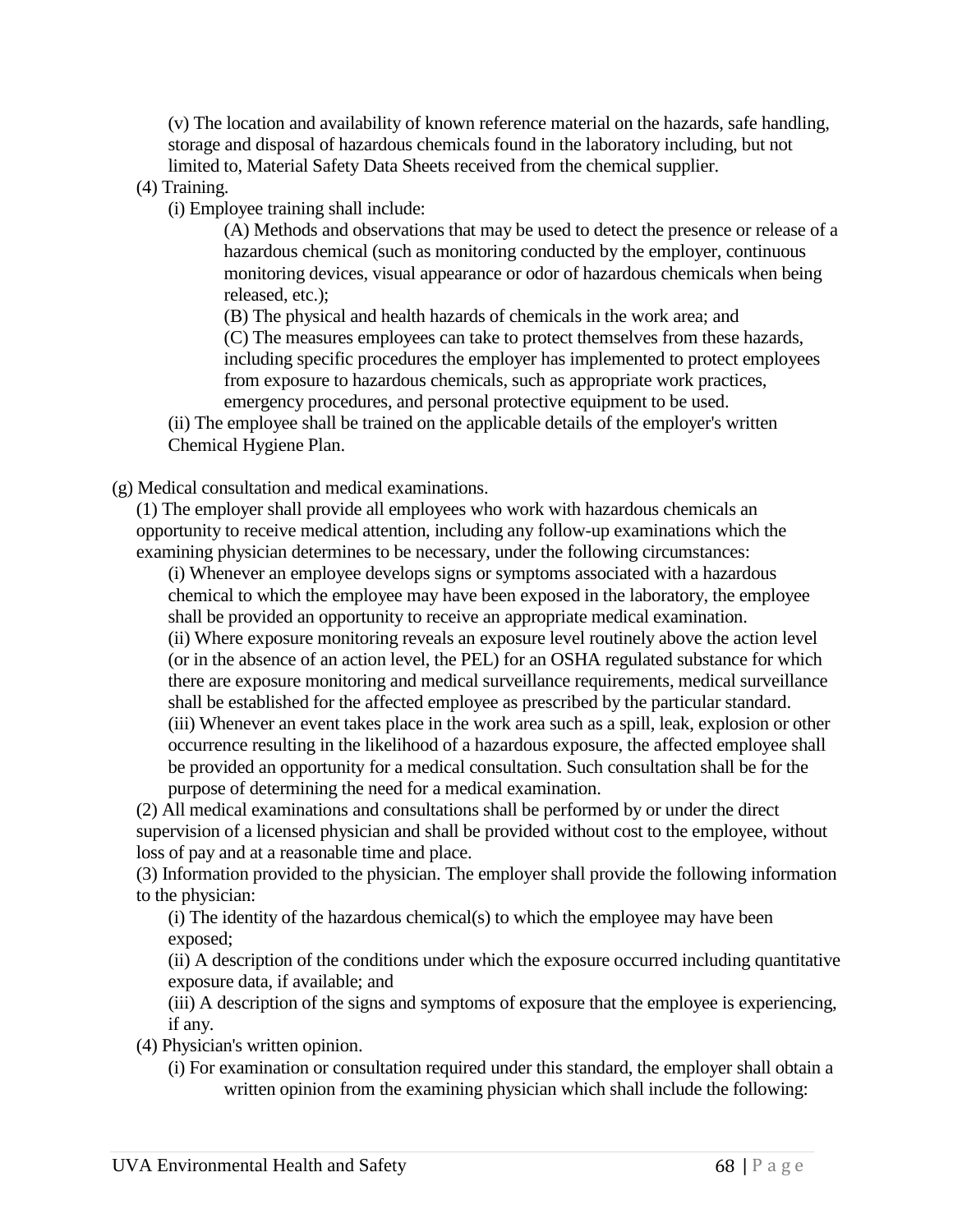(A) Any recommendation for further medical follow-up;

(B) The results of the medical examination and any associated tests;

 (C) Any medical condition which may be revealed in the course of the examination which may place the employee at increased risk as a result of exposure to a hazardous workplace; and

 (D) A statement that the employee has been informed by the physician of the results of the consultation or medical examination and any medical condition that may require further examination or treatment.

 (ii) The written opinion shall not reveal specific findings of diagnoses unrelated to occupational exposure.

(h) Hazard identification.

(1) With respect to labels and material safety data sheets:

 (i) Employers shall ensure that labels on incoming containers of hazardous chemicals are not removed or defaced.

 (ii) Employers shall maintain any material safety data sheets that are received with incoming shipments of hazardous chemicals, and ensure that they are readily accessible to laboratory employees.

(2) The following provisions shall apply to chemical substances developed in the laboratory: (i) If the composition of the chemical substance which is produced exclusively for the laboratory's use is known, the employer shall determine if it is a hazardous chemical as defined in paragraph (b) of this section. If the chemical is determined to be hazardous, the employer shall provide appropriate training as required under paragraph (f) of this section. (ii) If the chemical produced is a byproduct whose composition is not known, the employer shall assume that the substance is hazardous and shall implement paragraph (e) of this section.

 (iii) If the chemical substance is produced for another user outside of the laboratory, the employer shall comply with the Hazard Communication Standard (29 CFR 1910.120) including the requirements for preparation of material safety data sheets and labeling.

(i) Use of respirators. Where the use of respirators is necessary to maintain exposure below permissible exposure limits, the employer shall provide, at no cost to the employee, the proper respiratory equipment. Respirators shall be selected and used in accordance with the requirements of 29 CFR 1910.134.

### (j) Recordkeeping.

(1) The employer shall establish and maintain for each employee an accurate record of any measurements taken to monitor employee exposures and any medical consultation and examinations including tests or written opinions required by this standard.

 (2) The employer shall assure that such records are kept, transferred, and made available in accordance with 29 CFR 1910.20.

### (k) Dates

- (1) Effective date. This section shall become effective May 1, 1990.
- (2) Start-up dates.